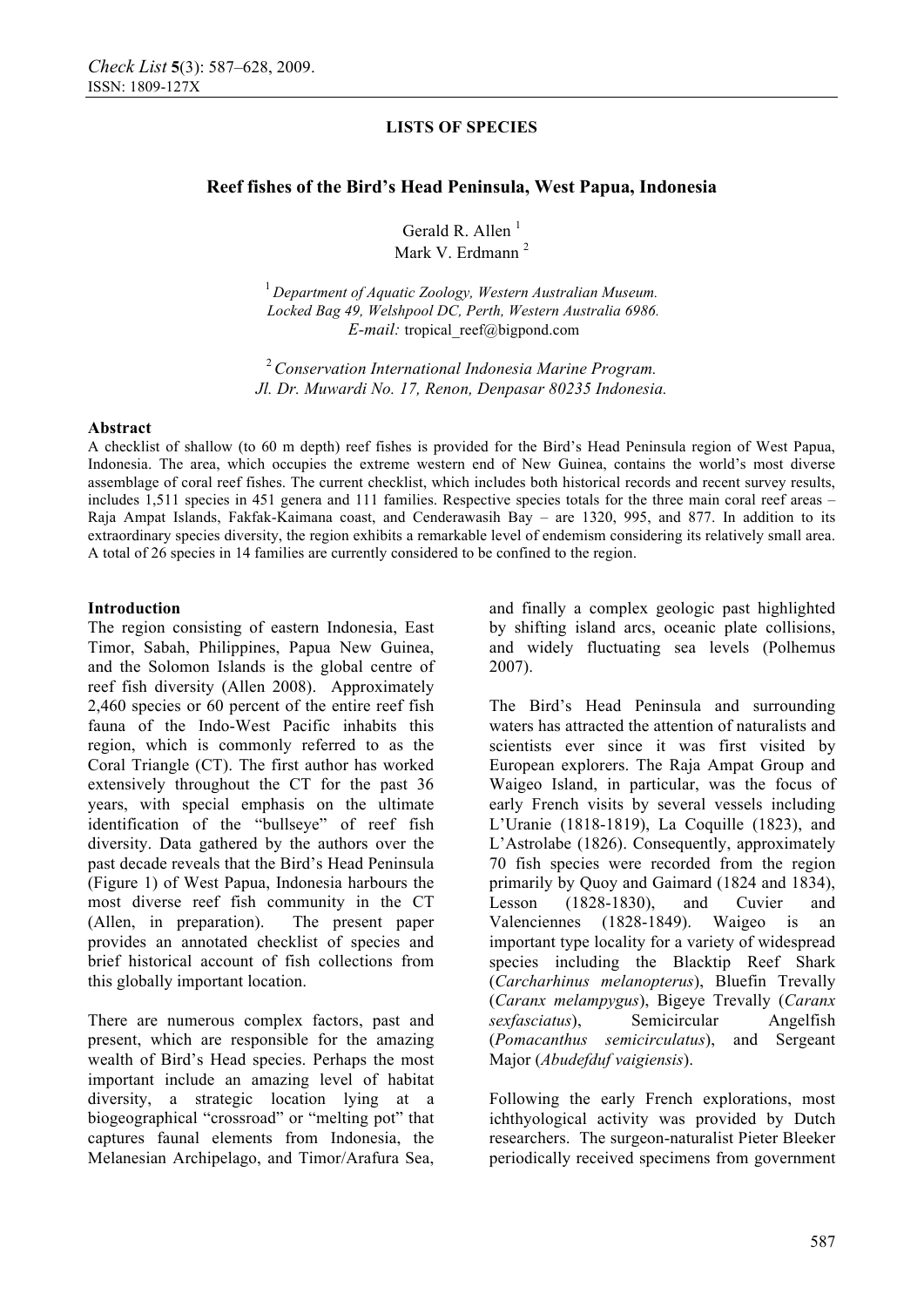agents and in 1868 published on a collection of Waigeo fishes that included 88 species. He added a further 12 species in subsequent papers. Albert Günther, the Curator of Fishes at the British Museum, recorded 28 species from the island of Misool, during the cruise of the "Curacao" in 1865 (Günther 1873). The Dutch ichthyologists Weber and de Beaufort were keenly interested in New Guinean freshwater and marine fishes and contributed to our knowledge of Raja Ampat fishes during the first half of the past century. The work of Weber (1913), in particular, was the most extensive effort on Raja Ampat fishes until recent times, and includes accounts of 117 species based on 748 specimens. These were obtained by de Beaufort during a visit to the East Indies in 1909-1910, and were mainly collected at Waigeo in the vicinity of Saonek Island and Mayalibit Bay.

Weber and de Beaufort and various co-authors including Koumans, Chapman, and Briggs reported an additional 67 records from Waigeo and Misool in the Fishes of the Indo-Australian Archipelago (E. J. Brill, Leiden; 11 volumes published between 1921-1962). The Denison-Crockett South Pacific Expedition made small collections at Batanta and Salawati consisting of 29 species that were reported by Fowler (1939). The only other fish collection of note was that by Collette (1983) who recorded 37 species from mangrove habitats on Misool and Batanta.



**Figure 1**. Map of the Bird's Head Peninsula region of West Papua, Indonesia.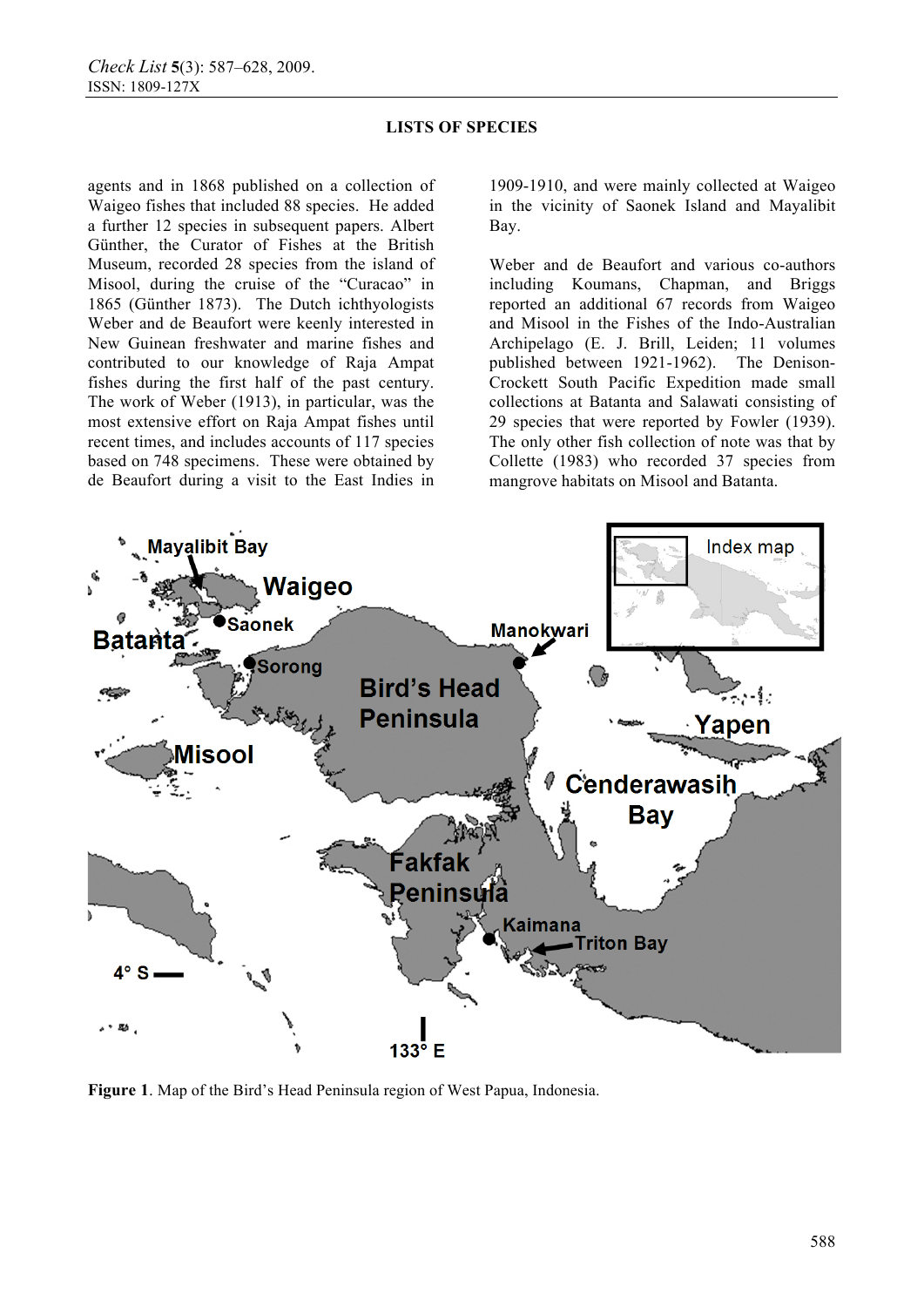The first author made the first comprehensive underwater observations of Raja Ampat fishes during two brief visits in 1998-1999. Although freshwater fish research was the main focus, approximately 20 hours of scuba and snorkel diving yielded observations of more than 500 coral reef fishes. The first major survey of the islands was conducted in 2001, when the first author participated in a marine rapid assessment survey (RAP) organized by Conservation International (CI). A total of 45 sites were assessed during a 15-day period (Allen 2002). An additional 50 sites were visited in 2002 during a rapid ecological assessment (REA) conducted by The Nature Conservancy (TNC). The first author's combined CI-TNC effort raised the number of the known reef fishes of the Raja Ampats from about 236 to 1,102 (Allen, unpublished data).

Compared to the Raja Ampat Islands, the remainder of the Bird's Head Seascape has been largely ignored by previous researchers. In order to fill this gap in our knowledge CI organized two expeditions in 2006 to Cenderawasih Bay and the Fakfak-Kaimana Coast. Several additional trips were made by the authors to these two locations in 2007-2009.

### **Materials and methods**

The current study is restricted to shallow reef fishes, which are herein defined as species that are entirely or mainly confined to coral reefs and intermingled substrata (sand/rubble patches, seagrass beds, etc.) less than 60 m deep. The 60 metre depth limit is near the lower limit of routine scuba diving, and also approximates the limit of most reef-building scleractinian corals (Veron 2000). The list also includes several goby species that normally occur in mangrove estuarine habitats, but due to the closely intertwined mangrove and reef habitats that are characteristic of the Raja Ampat Islands, they are frequently seen during reef surveys.

The annotated checklist of species presented below is based on several sources: 1. Historical records prior to 1950 that were summarized by Weber and de Beaufort (1921-1962) and Munro (1958); 2. Specimens lodged at the United States National Museum of Natural History that were

collected by B.B. Collette in 1979, mainly from the Raja Ampat Islands; 3. Underwater observations and small collections obtained by the first author on four visits to the Raja Ampat Islands during 1997-2002; and 4. Underwater observations and small collections obtained by the present authors during CI-sponsored reef surveys in 2006-2009. Fish collecting methods included the use of multi-prong spears, clove oil, hand nets, and rotenone.

## **Results**

The currently known fauna of the Bird's Head Peninsula as reported in our checklist consists of 1,511 species in 451 genera and 111 families. Respective species totals for the three main coral reef areas – Raja Ampat Islands, Fakfak-Kaimana coast, and Cenderawasih Bay – are 1320, 995, and 877. The figure for the Raja Ampats is particularly impressive and is the most species ever recorded for an area of this relatively small size (estimated at  $50,000 \text{ km}^2$  including the islands and surrounding seas).

## *Endemism*

In addition to its extraordinary species diversity, the Bird's Head Peninsula exhibits a remarkable level of endemism considering the size of the area. A total of 26 species in 14 families are currently considered to be confined to the region (Table 1). We are confident of the endemic status of the majority of these species as they are conspicuous fishes that we have not seen elsewhere, despite our intensive collecting efforts in adjacent regions. DNA tissue samples of several additional species that are potential endemics are currently being analyzed by the authors.

The factors responsible for local endemism are no doubt complex and intimately associated with the geological history of the region. Polhemus (2006) provided a detailed summary of the tectonic history of the New Guinea region. Geologists are in general agreement that the core of the Vogelkop Peninsula is a section of the Australian craton that became detached from the main continental mass sometime in the Mesozoic (Hamilton 1979) and was sutured to the main mass of New Guinea approximately 15 million years ago. Although details of the biogeographical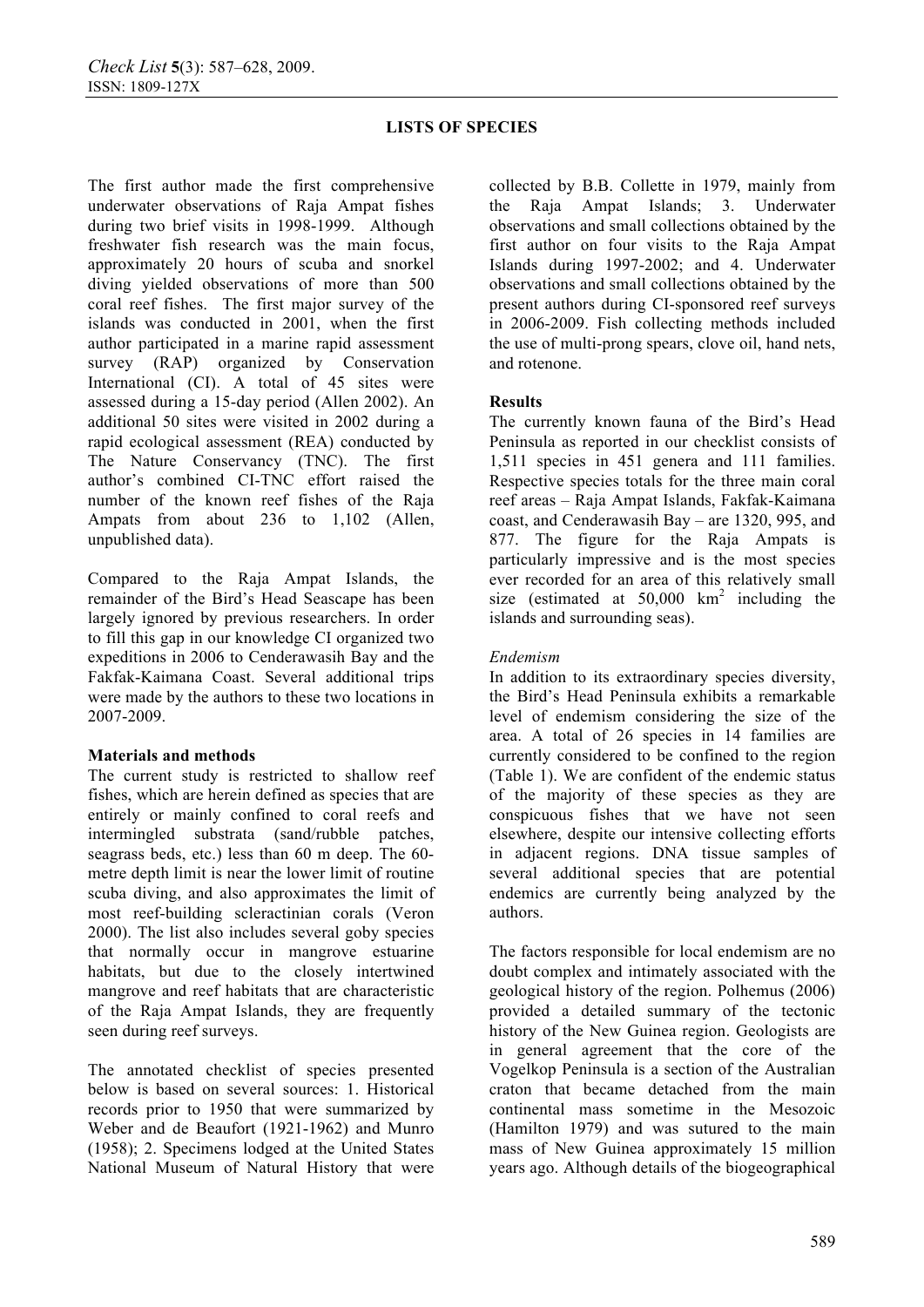history remain poorly understood for most of the Vogelkop, there is compelling evidence that the inner half of Cenderawasih Bay was essentially isolated for a substantial period over the past five million years due to periodic sea-level lowering and effective closure of much of the bay by westward drifting island-arc fragments (Allen et al, in preparation).

**Table 1.** Endemic fishes of the Bird's Head Peninsula (regional acronyms as follows: CB = Cenderawasih Bay, FK = Fakfak/Kaimana, RA = Raja Ampat Islands).

**————————————————** 

**Hemiscyllidae Caesionidae**<br> *Hemiscyllium frevcineti* (RA) Pterocaesio monikae (CB) *Hemiscyllium freycineti* (RA) *H. galei* (CB) **Nemipteridae Bythidtidae Pomacentridae**  *Diancistrus niger* (RA) *Chromis athena* (RA) **Telmatherindae** *Chromis unipa* (CB) *Kalyptatherina helodes* (RA) *Chrysiptera pricei* (CB) **Pseudochromidae** *Pomacentrus fakfakensis* (FK) *Manonichthys jamali* (FK)\*\* **Labridae**  *Pseudochromis jace* (FK, RA)\* *Paracheilinus nursalim* (FK)\*\* *Pseudochromis* sp. (RA) *Paracheilinus waltoni* (CB) **Opistognathidae Callionymidae**  *Stalix* sp. (FK)\*\* *Callionymus brevianalis* (RA) **Apogonidae Eleotridae**  *Apogon oxygrammus* (CB, RA) *Calumia* sp. (CB, FK) *Apogon leptofasciatus* (RA) **Gobiidae** *Siphamia* sp. (FK) *Eviota raja* (RA) **Malacanthidae**  *Hoplolatilus erdmanni* (CB, FK, RA)

*H. henryi* (FK) *Pentapodus numberii* (FK, RA)\* *Pictichromis caitlinae* (CB) *Cirrhilabrus cenderawasih* (CB)

\* also occurs at nearby southeastern Halmahera \*\* also found at southeastern Misool, Raja Ampat Islands.

#### *Collections*

Historical collections of Bird's Head region fishes are mainly deposited at major European museums, especially the *Nationaal Natuurhistorisch* Museum (Leiden), Zoological Museum (Amsterdam), *Museum National d'Histoire Naturelle* (Paris), and Natural History Museum (London). The largest recent (1975-2008) collections from the area are deposited at the Western Australian Museum (Perth), National Museum of Natural History (Washington, D.C.) and the Research Center for Oceanography (Jakarta). The authors in conjunction with faculty and students from the University of Papua (Manokwari, West Papua) have also established a local research collection in the University. Species that are represented by voucher specimens at Jakarta, Perth, Washington, D.C., and Manokwari are indicated in the following checklist.

#### *Checklist of Fishes*

**————————————————** 

The phylogenetic sequence of families appearing in the checklist follows Eschmeyer (1998) with slight modification that reflects recent taxonomic studies. The recent update of the Catalog of Fishes by Eschmeyer and Fricke (2009) was used extensively to check spellings, authorships, and dates of publication. References are cited for previous records from the Bird's Head region and include the page number and geographic location. Symbols and abbreviations used in the checklist are explained as follows: an asterisk (\*) indicates a new record (i.e., previously unpublished in the peer-reviewed literature) for the Bird's Head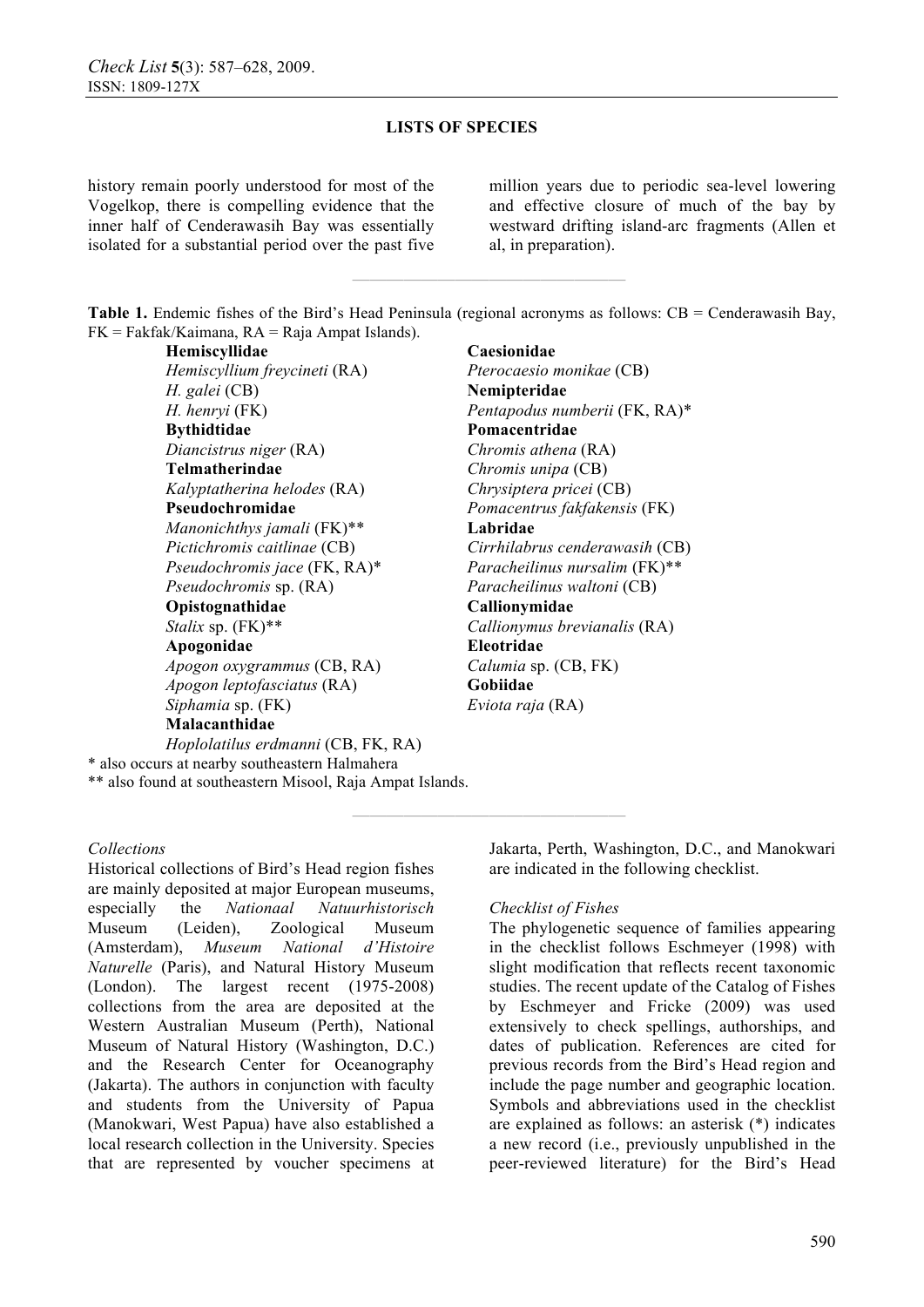region; CB, FK, and RA indicate the species presence at Cenderawasih Bay, Fakfak/Kaimana region, and Raja Ampat Islands respectively; institutional acronyms (NCIP, UNIPA, USNM and WAM) indicate that voucher specimens are lodged at Pusat Penelitian Oseanografi (Research Center for Oceanography), Jakarta, University of Papua (Manokwari, Indonesia), United States National Museum (Washington, D.C.) and Western Australian Museum (Perth). New records that do not have a voucher specimen indicated are based on either underwater observations or photographs taken by the first author. Unidentifed species indicated as "sp." are primarily new taxa awaiting description.

### **Annotated checklist of species**

#### **Rhincodontidae**

*Rhincodon typus* Smith, 1828\*: CB, FK, RA.

#### **Stegostomatidae**

*Stegostoma fasciatum* (Hermann, 1783)\*: RA.

#### **Scyliorhinidae**

*Atelomycterus marmoratus* (Bennett, 1830): CB; Bleeker, 1859: 3, as *Scyllium maculatum* Gray, 1830 (Port Dorey).

#### **Orectolobidae**

*Eucrossorhinus dasypogon* (Bleeker, 1867): CB, FK, RA; Bleeker, 1867: 400 (Waigeo).

#### **Rhinobatidae**

*Glaucostegus typus* (Bennett, 1830): CB; Bleeker, 1859: 3, as *Rhinobatus armatus* Gray, 1834 (Port Dorey).

#### **Hemiscylliidae**

*Chiloscyllium punctatum* Müller and Henle, 1838\*: RA.

*Hemiscyllium freycineti* (Quoy and Gaimard, 1824): RA; Quoy and Gaimard, 1824: 192 (Waigeo); [WAM].

*Hemiscyllium galei* Allen and Erdmann, 2008: CB; Allen and Erdmann, 2008a: 96 (Cenderawasih Bay); [NCIP, UNIPA, WAM].

*Hemiscyllium henryi* Allen and Erdmann, 2008: FK; Allen and Erdmann, 2008a: 102 (Triton Bay); [NCIP, WAM].

#### **Ginglymostomatidae**

*Nebrius ferrugineus* (Lesson, 1831)\*: CB, RA.

#### **Carcharhinidae**

*Carcharhinus albimarginatus* (Rüppell, 1837)\*: FK.

*Carcharhinus amblyrhynchos* (Bleeker, 1856)\*: CB, FK, RA.

*Carcharhinus leucas* (Valenciennes, 1839)\*: RA. *Carcharhinus melanopterus* (Quoy and Gaimard, 1824): CB, RA; Quoy and Gaimard, 1824: 194 (Waigeo); [UNIPA]. *Triaenodon obesus* (Rüppell, 1837): CB, FK, RA;

Weber, 1913: 592 (Waigeo).

#### **Sphyrnidae**

*Sphyrna lewini* (Griffith and Smith, 1834)\*: FK, RA.

*Sphyrna mokarran* (Rüppell, 1837)\*: FK.

#### **Rhinobatidae**

*Rhina ancylostoma* Bloch and Schneider, 1801\*: RA.

#### **Dasyatididae**

*Himantura granulata* (Macleay, 1883)\*: FK. *Himantura uarnak* (Forsskål, 1775): FK; Dumeril, 1865: 585 (Port Dorey). *Neotrygon kuhlii* (Müller and Henle, 1841): CB, FK, RA; Bleeker, 1859: 5 (Port Dorey). *Pastinachus sephen* (Forsskål, 1775)\*: FK, RA. *Taeniura lymma* (Forsskål, 1775)\*: FK, RA. *Taeniura meyeni* Müller and Henle, 1841\*: FK, RA. *Urogymnus asperrimus* (Bloch and Schnieder, 1801)\*: FK, RA.

#### **Myliobatidae**

*Aetobatus narinari* (Euphrasen, 1790)\*: CB, RA.

#### **Mobulidae**

*Manta birostris* (Walbaum, 1792)\*: CB, FK, RA. *Mobula eregoodootenkee* (Bleeker, 1859)\*: FK. *Mobula tarapacana* (Philippi, 1892)\*: CB, RA.

#### **Albulidae**

*Albula forsteri* Valenciennes, 1847: RA; Bleeker, 1868: 300, as *Conorhynchus glossodon*, incorrect nomenclature for *Albula glossodonta* (non Forsskål 1775) (Waigeo).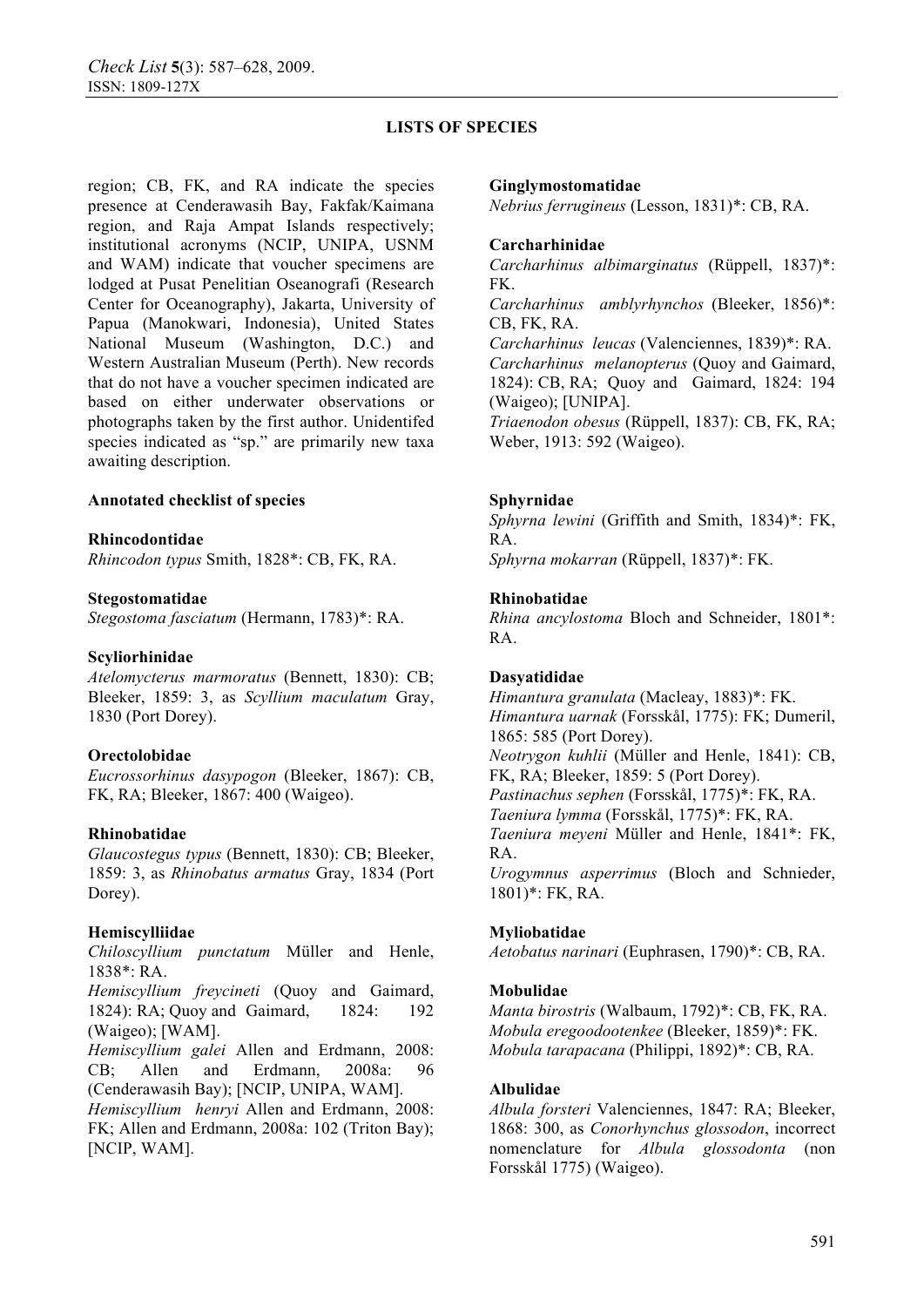### **Moringuidae**

*Moringua abbreviata* (Bleeker, 1863): RA; de Beaufort, 1913: 99 (Saonek).

*Moringua ferruginea* Bliss, 1883\*: RA; [WAM].

*Moringua floresiana* (Weber and de Beaufort, 1916): RA; Koumans, 1953: 197 (Kafal, near Misool).

*Moringua javanica* (Kaup, 1856): RA; de Beaufort, 1913: 99, (Saonek).

*Moringua macrochir* Bleeker, 1855: RA; Koumans, 1953: 196 (Kafal, near Misool).

*Moringua microchir* Bleeker, 1853: RA; Koumans, 1953: 197 (Kafal, near Misool); [WAM].

### **Muraenidae**

*Echidna delicatula* (Kaup, 1856): FK, RA; de Beaufort, 1913: 100 (Saonek).

*Echidna nebulosa* (Ahl, 1789)\*: RA; [WAM].

*Echidna polyzona* (Richardson, 1845): RA; Weber and de Beaufort, 1916: 346 (Waigeo).

*Enchelycore bayeri* (Schultz, 1953)\*: CB, RA; [UNIPA].

*Enchelycore schismatorhynchus* (Bleeker, 1853)\*: FK.

*Enchelynassa canina* (Quoy and Gaimard, 1824): RA; Quoy and Gaimard, 1824: 247 (Waigeo).

*Gymnomuraena zebra* (Shaw, 1797): RA; Bleeker, 1868: 301 (Waigeo).

*Gymnothorax castlei* Böhlke and Randall, 1999\*: CB, FK, RA; [WAM].

*Gymnothorax chilospilus* Bleeker, 1864: RA; Weber and de Beaufort, 1916: 379 (Waigeo); [WAM].

*Gymnothorax enigmaticus* McCosker and Randall, 1982\*: RA; [WAM].

*Gymnothorax favagineus* Bloch and Schneider, 1801: CB, FK, RA; Bleeker, 1859: 3, as *Gymnothorax tessellates* (Richardson, 1845) (Doreh).

*Gymnothorax fimbriatus* (Bennett, 1832)\*: FK; [WAM].

*Gymnothorax flavimarginatus* (Rüppell, 1830)\*: CB, FK, RA.

*Gymnothorax fuscomaculatus* (Schultz, 1953)\*: RA; [WAM].

*Gymnothorax herrei* Beebe and Tee-Van, 1933\*: CB, FK; [WAM].

*Gymnothorax javanicus* (Bleeker, 1859): CB, FK, RA; de Beaufort, 1913: 99 (Saonek); [UNIPA].

*Gymnothorax melatremus* Schultz, 1953\*: CB, FK, RA; [WAM].

*Gymnothorax pictus* (Ahl, 1789): CB, RA; Bleeker, 1868: 281 (Port Dorey).

*Gymnothorax pindae* Smith, 1962\*: CB, RA; [WAM].

*Gymnothorax polyuranodon* (Bleeker, 1853): RA; Bleeker, 1868: 301 (Waigeo).

*Gymnothorax reticularis* Bloch, 1795*\**: RA.

*Gymnothorax richardsonii* Bleeker, 1852: RA; Bleeker, 1868: 300, as *Gymnothorax ceramensis*  (Bleeker, 1852) (Waigeo); [WAM].

*Gymnothorax rueppellii* (McClelland, 1844)\*: FK.

*Gymnothorax undulatus* (Lacepède, 1803): RA; Weber and de Beaufort, 1916: 376 (Waigeo).

*Gymnothorax zonipectis* Seale, 1906\*: CB, RA; [UNIPA, WAM].

*Rhinomuraena quaesita* Garman, 1888\*: FK, RA. *Uropterygius concolor* Rüppell, 1838\*: RA; [UNIPA, WAM].

*Uropterygius kamar* McCosker and Randall, 1977\*: CB; [UNIPA, WAM].

*Uropterygius marmoratus* (Lacepède, 1803): RA; Weber and de Beaufort, 1916: 397 (Waigeo).

*Uropterygius micropterus* (Bleeker, 1852): RA; Bleeker, 1868: 301 (Waigeo); [WAM].

*Uropterygius xanthopterus* Bleeker, 1859\*: RA; [WAM].

### **Ophichthidae**

*Leiuranus semicinctus* (Lay and Bennett, 1839): RA; de Beaufort, 1913: 99 (Saonek); [WAM].

*Muraenichthys gymnopterus* (Bleeker, 1853): RA; Koumans, 1953: 194, (Kafal, near Misool); [USNM].

*Muraenichthys macropterus* Bleeker, 1857: RA; Koumans, 1953: 194 (Kafal, near Misool).

*Myrichthys colubrinus* (Boddaert, 1781): CB, RA; Bleeker, 1868: 281, as *Ophisurus fasciatus*  Lacepède, 1802 (Doreh).

*Myrichthys maculosus* (Cuvier, 1816)\*: RA.

*Ophichthus cephalozona* Bleeker, 1864: RA; Collette, 1983: 101 (Batanta); [USNM].

*Pisodonophis boro* (Hamilton, 1822): CB; Bleeker, 1868: 281, (Doreh).

*Scolecenchelys gymnota* (Bleeker, 1857): CB; Giltay, 1933: 37, as *Muraenichthys huysmani* Bleeker, 1857 (Manokwari).

*Scolecenchelys macroptera* (Bleeker, 1857)\*: CB; [WAM].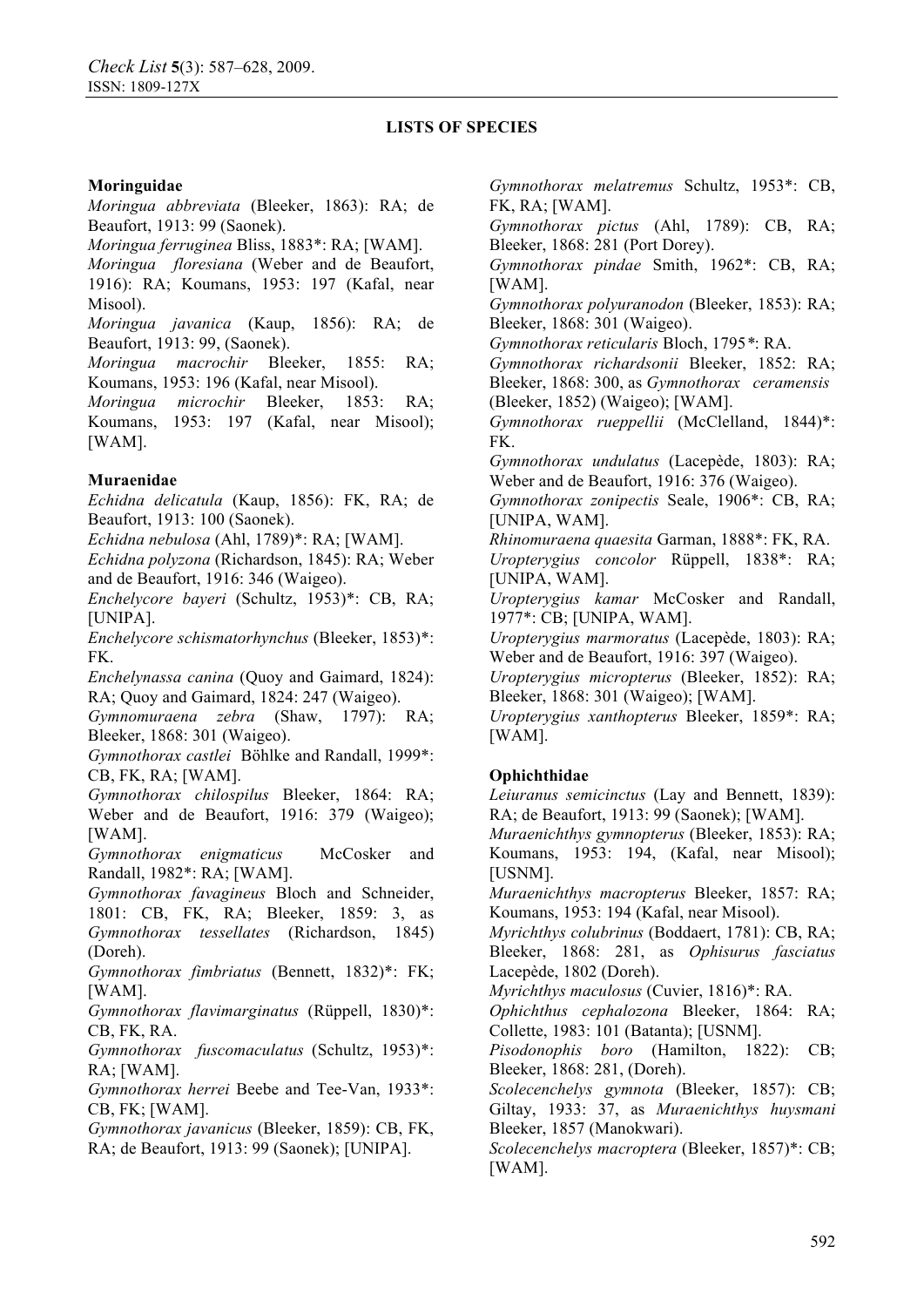*Yirrkala misolensis* (Günther, 1872): RA; Günther, 1872: 425 (Misool).

#### **Congridae**

*Ariosoma scheelei* (Strömman, 1859): CB; Bleeker, 1859: 5, 22, as *Congrellus neoguinaicus* (Bleeker, 1859) (Doreh).

*Conger cinereus* Rüppell, 1830\*: FK, RA.

*Gorgasia barnesi* Robison and Lancraft, 1984\*: FK, RA; [WAM].

*Gorgasia maculata* Klausewitz and Eibesfeldt, 1959\*: CB, FK, RA; [UNIPA, WAM].

*Gorgasia naeocepaea* (Böhlke, 1951)\*: FK, RA; [WAM].

*Gorgasia preclara* Böhlke and Randall, 1981\*: FK, RA; [WAM].

*Heteroconger enigmaticus* Castle and Randall, 1999\*: CB; [UNIPA, WAM].

*Heteroconger hassi* (Klausewitz and Eibl-Eibesfeldt, 1959)\*: CB, FK, RA.

*Heteroconger mercyae* Allen and Erdmann, 2009: FK; Allen and Erdmann, 2009b: 137 (Papisol Bay); [NCIP, USNM, WAM].

*Heteroconger perissodon* Böhlke and Randall, 1981\*: FK.

*Heteroconger taylori* Castle and Randall, 1995\*: FK; [WAM].

### **Clupeidae**

*Herklotsichthys quadrimaculatus* (Rüppell, 1837): RA; de Beaufort, 1913: 97, as *Clupea (Harengula) moluccensis* (Bleeker, 1853) (Saonek).

*Spratelloides delicatulus* (Bennett, 1832)\*: CB, FK, RA; [USNM, WAM].

*Spratelloides lewisi* Wongratana, 1983\*: RA; [WAM].

### **Chanidae**

*Chanos chanos* (Forsskål, 1775)\*: CB, FK, RA.

### **Plotosidae**

*Paraplotosus albilabris* (Valenciennes, 1840): RA; de Beaufort, 1913: 98 (Sorong).

*Plotosus lineatus* (Thunberg, 1787): CB, FK, RA; Bleeker, 1868: 300, as *Plotosus arab* Bleeker, 1862 (Waigeo); [USNM].

#### **Synodontidae**

*Saurida gracilis* (Quoy and Gaimard, 1824): CB, FK, RA; Weber and de Beaufort, 1913: 143 (Biak); [UNIPA].

*Saurida nebulosa* Valenciennes, 1850\*: RA.

*Saurida tumbil* (Bloch, 1795): CB; Bleeker, 1868: 298, (Waigeo).

*Synodus dermatogenys* Fowler, 1912\*: CB, FK, RA; [UNIPA].

*Synodus jaculum* Russell and Cressy, 1979\*: CB, FK, RA; [UNIPA].

*Synodus rubromarmoratus* Russell and Cressy, 1979\*: RA.

*Synodus variegatus* (Lacepède, 1803): CB, FK, RA; Bleeker, 1868: 101 (Saonek); [UNIPA].

#### **Carapidae**

*Encheliophis gracilis* (Bleeker, 1856): RA, as *Fierasfer gracilis* Bleeker, 1868, 300, (Waigeo). *Encheliophis homei* (Richardson, 1846): RA; de Beaufort and Chapman, 1951: 450 (Misool). *Onuxodon margaritiferae* (Rendahl, 1921)\*: FK, RA; [USNM].

#### **Ophidiidae**

*Brotula multibarbata* Temminck and Schlegel, 1846\*: CB.

### **Bythitidae**

*Brosmophyciops pautzkei* Schultz, 1960\*: CB, RA; [WAM].

*Diancistrus alleni* Schwarzhans, Møller and Nielson, 2005\*: RA [WAM].

*Diancistrus altidorsalis* Schwarzhans, Møller and Nielsen, 2005: RA; Schwarzhans et al, 2005: 95 (Batanta); [USNM, WAM].

*Diancistrus niger* Schwarzhans, Møller and Nielsen, 2005: RA; Schwarzhans et al, 2005: 138 (Waigeo); [WAM].

*Diancistrus novaeguineae* (Machida, 1996)\*: CB. *Microbrotula greenfieldi* Anderson, 2007.\*: CB; [WAM].

### **Batrachoididae**

*Batrachomoeus trispinosus* (Günther, 1861)\*: FK; [WAM].

*Halophryne diemensis* (Lesueur, 1824): FK, RA; de Beaufort, 1913: 150 (Majalibit Bay); [WAM]. *Halophryne hutchinsi* Greenfield, 1998\*: RA; [WAM].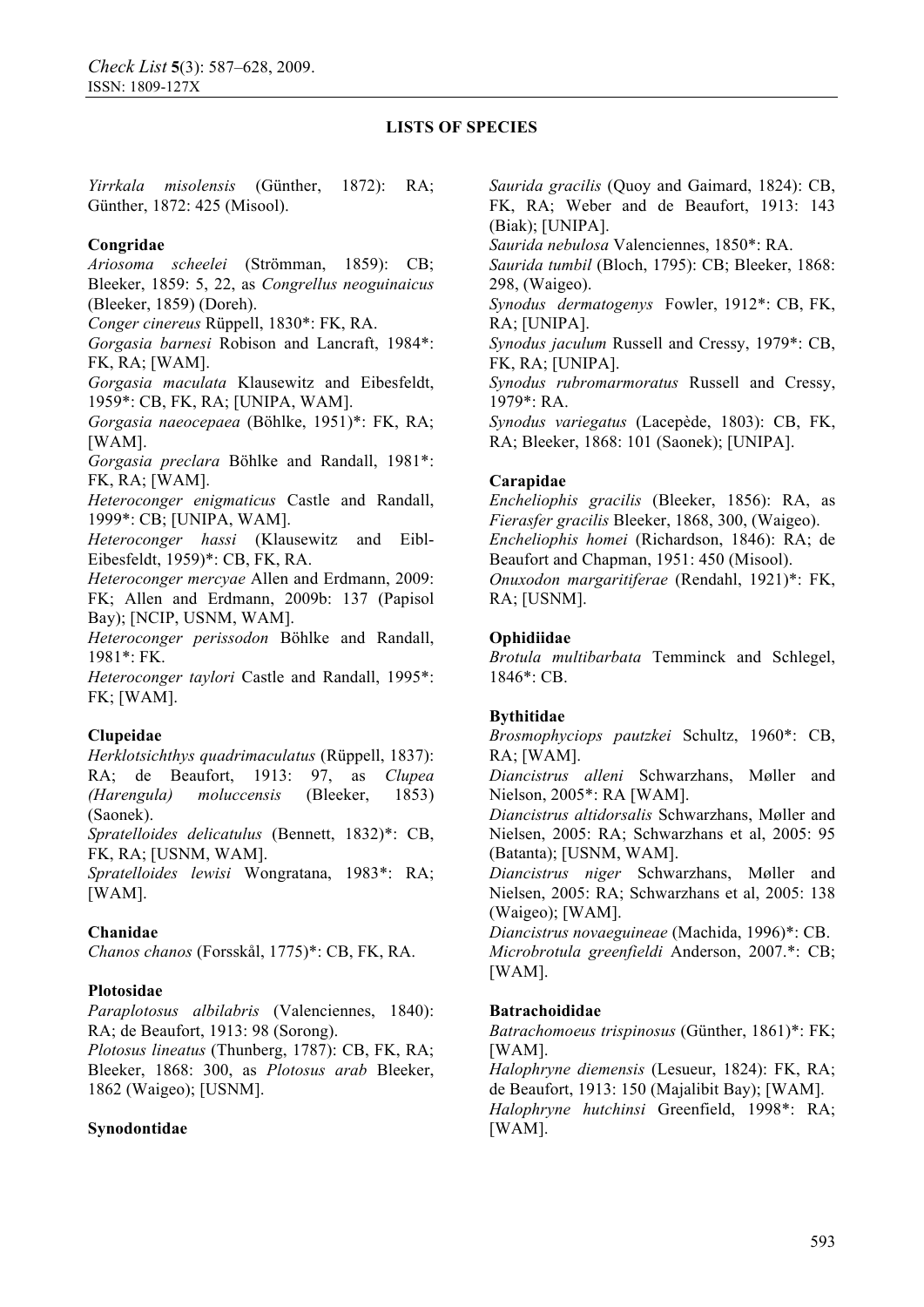### **Antennariidae**

*Antennarius coccineus* (Lesson, 1831): CB, FK, RA; [WAM]; Pietsch and Grobecker, 1987: 147 (Misool).

*Antennarius commerson* (Latreille, 1804)\*: FK, RA; Pietsch and Grobecker, 1987: 95 (Misool).

*Antennarius dorehensis* Bleeker, 1859: RA; Bleeker, 1859: 5, 21 (Doreh); [WAM].

*Antennarius maculatus* (Desjardins, 1840)\*: RA.

*Antennarius nummifer* (Cuvier, 1817): CB, RA; Bleeker, 1859: 5 (Doreh); [WAM].

*Antennarius pictus* (Shaw, 1794): FK, RA; Pietsch and Grobecker, 1987: 84 (Misool).

*Antennarius randalli* Allen, 1970\*: CB; [WAM].

*Antennarius rosaceus* Smith and Radcliffe, 1912\*: FK, RA; [WAM].

*Antennatus tuberosus* (Cuvier, 1817)\*: CB.

*Histiophryne cryptacanthus* (Weber, 1913)\*: RA; [WAM].

*Histrio histrio* (Linnaeus, 1758): CB, RA; Bleeker, 1859:3, 5, as *Antennarius raninus*  (Tilesius, 1809) (Doreh); [USNM].

*Lophiocharon trisignatus* (Richardson, 1844)\*: RA.

### **Gobiesocidae**

*Diademichthys lineatus* (Sauvage, 1883)\*: CB, FK, RA; [WAM].

*Discotrema crinophila* Briggs, 1976\*: RA; [WAM].

*Lepadichthys lineatus* Briggs, 1966\*: RA.

# **Mugilidae**

*Crenimugil crenilabis* (Forsskål, 1775): RA; de Beaufort, 1913: 108 (Saonek).

*Liza vaigiensis* (Quoy and Gaimard, 1825): RA; Quoy and Gaimard, 1825: 337 (Waigeo); [USNM].

*Oedalechilus labiosus* (Valenciennes, 1836): CB; Giltay, 1933: 110 (Manokwari).

*Valamugil seheli* (Forsskål, 1775): CB, FK, RA; Bleeker, 1868: 300, as *Mugil caeruleomaculatus*  (Lacepède, 1803) (Waigeo).

### **Polynemidae**

*Polydactylus sexfilis* (Valenciennes, 1831): RA; Bleeker, 1868: 300, as *Trichidion kuru* (Bleeker, 1853) (Waigeo).

### **Atherinidae**

*Atherinomorus duodecimalis* (Valenciennes, 1835): CB; Bleeker, 1859: 4 (Doreh).

*Atherinomorus endrachtensis* (Quoy and Gaimard, 1825): RA; de Beaufort, 1913: 106 (Majalibit Bay); [WAM].

*Atherinomorus forskalii* (Rüppell, 1838): RA; Weber and de Beaufort, 1922: 294 (Saonek).

*Atherinomorus lacunosus* (Forster, 1801): CB, FK, RA; Bleeker, 1859: 4 (Doreh); [WAM].

*Atherinomorus vaigiensis* (Quoy and Gaimard, 1825): RA; Quoy and Gaimard, 1825: 335 (Waigeo).

*Hypoatherina temminckii* (Bleeker, 1853): CB, RA; Giltay, 1933: 110 (Manokwari); [USNM, WAM].

*Stenatherina panatela* (Jordan and Richardson, 1908)\*: FK; [WAM].

## **Telmatherinidae**

*Kalyptatherina helodes* (Ivantsoff and Allen, 1984): RA; Ivantsoff and Allen, 1984 as *Pseudomugil helodes* (Misool); [WAM].

## **Belonidae**

*Platybelone argalus platyura* (Bennett, 1832)\*: RA.

*Tylosurus crocodilus* (Péron and Lesueur, 1821): CB, FK, RA; Weber and de Beaufort, 1922: 128 (Misool).

# **Hemiramphidae**

*Hemiramphus far* (Forsskål, 1775)\*: RA.

*Hyporhamphus dussumieri* (Valenciennes, 1847)\*: RA.

*Hyporhamphus quoyi* (Valenciennes, 1847): CB; Cuvier and Valenciennes, 1847: 35 (Port Dorey).

*Zenarchopterus buffonis* (Valenciennes, 1847): RA; de Beaufort, 1913: 104, (Saonek).

*Zenarchopterus dispar* (Valenciennes, 1847): RA; de Beaufort, 1913: 104 (Saonek).

*Zenarchopterus dunckeri* Mohr, 1926\*: CB, FK, RA; [WAM].

*Zenarchopterus gilli* Smith, 1945: RA; Mohr, 1926: 250, as *Zenarchopterus brevirostris* Günther, 1866 (Saonek).

### **Anomalopidae**

*Anomalops katoptron* (Bleeker, 1856): CB; Bleeker, 1868: 281 (Port Dorey).

*Photoblepharon palpebratum* (Boddaert, 1781)\*: FK.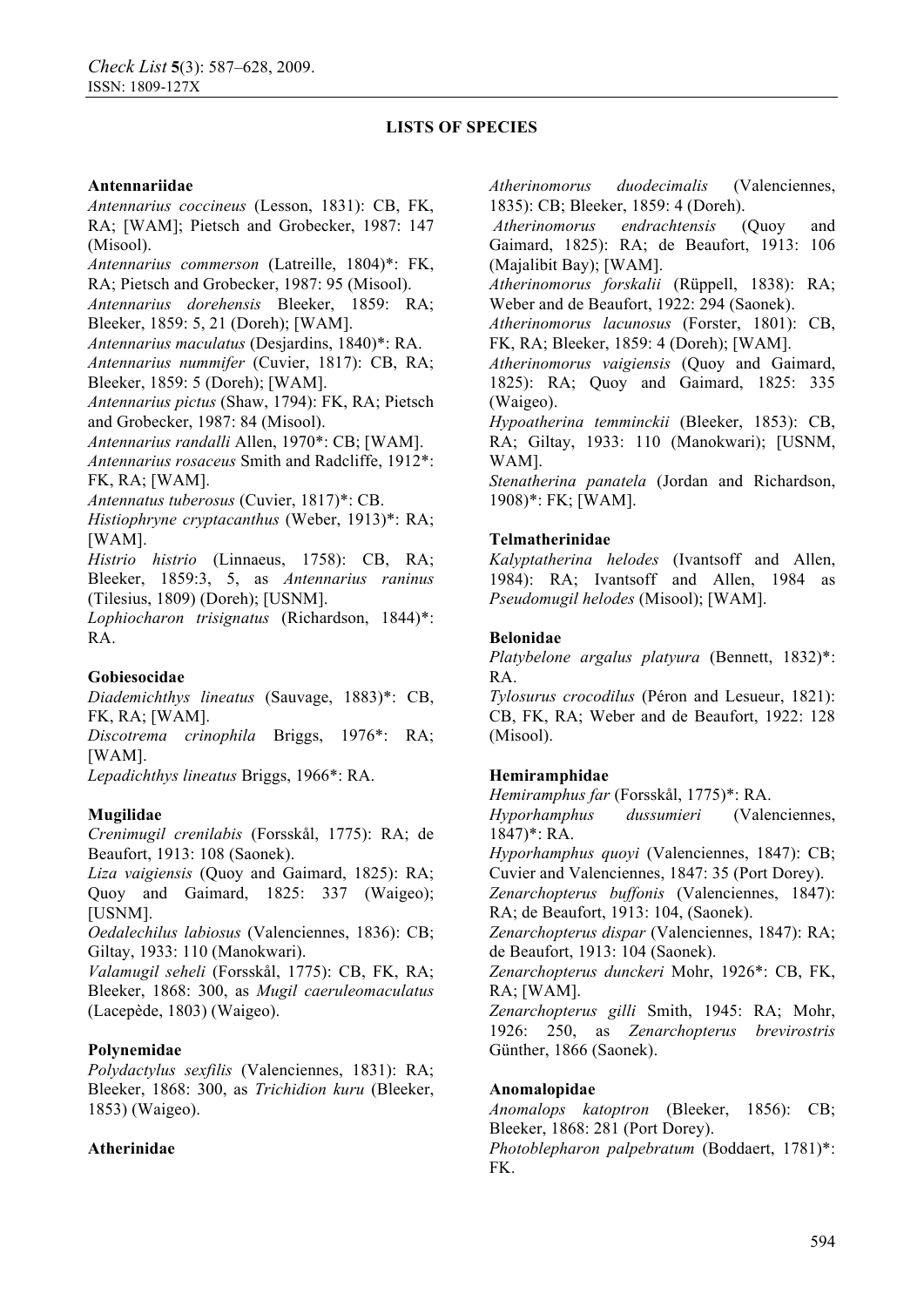### **Holocentridae**

*Myripristis adusta* Bleeker, 1853\*: CB, FK, RA; [UNIPA].

*Myripristis berndti* Jordan and Evermann, 1903\*: CB, FK, RA; [UNIPA].

*Myripristis botche* Cuvier, 1829\*: CB; FK; [UNIPA].

*Myripristis hexagona* (Lacepède, 1802)\*: CB, FK, RA; [UNIPA, WAM].

*Myripristis kuntee* Valenciennes, 1831\*: CB, FK, RA.

*Myripristis murdjan* (Forsskål, 1775)\*: FK, RA; [WAM].

*Myripristis pralinia* Cuvier, 1829: CB, FK, RA; Bleeker, 1859: 4 (Doreh); [USNM].

*Myripristis violacea* Bleeker, 1851: CB, FK, RA.

Weber, 1913: 182 (Waigeo); [UNIPA, USNM].

*Myripristis vittata* Valenciennes, 1831: CB, FK, RA; [UNIPA].

*Neoniphon argenteus* (Valenciennes, 1831): CB, RA; Quoy and Gaimard, 1824: 677 (Port Dorey).

*Neoniphon aurolineatus* (Liénard, 1839)\*: CB. *Neoniphon opercularis* (Valenciennes, 1831)\*:

CB, FK, RA.

*Neoniphon sammara* (Forsskål, 1775): CB, FK, RA; Bleeker, 1859: 3 (Doreh); [UNIPA].

*Sargocentron caudimaculatum* (Rüppell, 1838): CB, FK, RA; Bleeker, 1859: 3, as *Holocentrum leonoides* Bleeker, 1849 (Port Dorey); [UNIPA]. *Sargocentron cornutum* (Bleeker, 1853)\*: CB,

FK, RA; [UNIPA, USNM].

*Sargocentron diadema* (Lacepède, 1802)\*: RA.

*Sargocentron melanospilos* (Bleeker, 1858)\*: CB, FK, RA.

*Sargocentron microstoma* (Günther, 1859)\*: CB, RA.

*Sargocentron praslin* (Lacepède, 1802)\*: CB, RA. *Sargocentron rubrum* (Forsskål, 1775): CB, FK, RA; Bleeker, 1859: 2, 3, 4, as *Holocentrum albo-*

*rubrum* Lacepède 1802 (Doreh). *Sargocentron spiniferum* (Forsskål, 1775): CB, FK, RA; Cuvier and Valenciennes, 1829: 204, as *Holocentrum leo* Cuvier, 1829 (Waigeo); [UNIPA].

*Sargocentron tiere* (Cuvier, 1829)\*: RA.

*Sargocentron tiereoides* (Bleeker, 1853)\*: CB, RA; [UNIPA].

*Sargocentron violaceum* (Bleeker, 1853): CB, FK, RA; Weber, 1913: 182 (Waigeo).

*Eurypegasus draconis* (Linnaeus, 1766)\*: FK, RA.

*Pegasus volitans* Linnaeus, 1758 RA; Koumans, 1953: 206, as *Pegasus natans* Linnaeus, 1766 (Kafal, near Misool).

#### **Aulostomidae**

*Aulostomus chinensis* (Linnaeus, 1766): CB, FK, R; Bleeker, 1859: 3, as *Polypterichthys valentini*  Bleeker, 1853 (Doreh); [UNIPA].

### **Fistulariidae**

*Fistularia commersonii* Rüppell, 1838: CB, FK, RA: de Beaufort, 1913: 101, as *Fistularia depressa* Günther, 1880 (Saonek); [UNIPA].

### **Centriscidae**

*Aeoliscus strigatus* (Günther, 1861): CB, FK, RA; Weber and de Beaufort, 1922: 20 (Waigeo). *Centriscus scutatus* Linnaeus, 1758: CB, FK, RA; Bleeker, 1868: 298 (Waigeo).

### **Solenostomidae**

*Solenostomus cyanopterus* (Bleeker, 1854)\*: CB, FK, RA; [WAM].

*Solenostomus halimeda* Orr, Fritzsche and Randall, 2002\*: FK, RA; [WAM].

*Solenostomus paradoxus* (Pallas, 1770)\*: FK, RA. *Solenostomus* sp. 1\*: CB; [WAM].

### **Syngnathidae**

*Acentronura breviperula* Fraser-Brunner and Whitley, 1949\*: CB, FK.

*Choeroichthys brachysoma* (Bleeker, 1855)\*: RA; [USNM, WAM].

*Corythoichthys amplexus* Dawson and Randall, 1975: CB, FK, RA; Allen and Erdmann, 2008: 126 (Triton Bay); [WAM].

*Corythoichthys benedetto* Allen and Erdmann, 2008: RA; Allen and Erdmann, 2008b: 122 (Triton Bay); [NCIP, WAM].

*Corythoichthys flavofasciatus* (Rüppell, 1838)\*: FK, RA; Bleeker, 1878: 37, as *Syngnathus conspicillatus* Jenyns, 1842 (Port Dorey); [WAM].

*Corythoichthys haematopterus* (Bleeker, 1851): FK, RA; Bleeker, 1868: 281, as *Corythoichthys fasciatus* (Gray, 1830) (Port Dorey).

*Corythoichthys intestinalis* (Ramsay, 1881)\*: RA.

# **Pegasidae**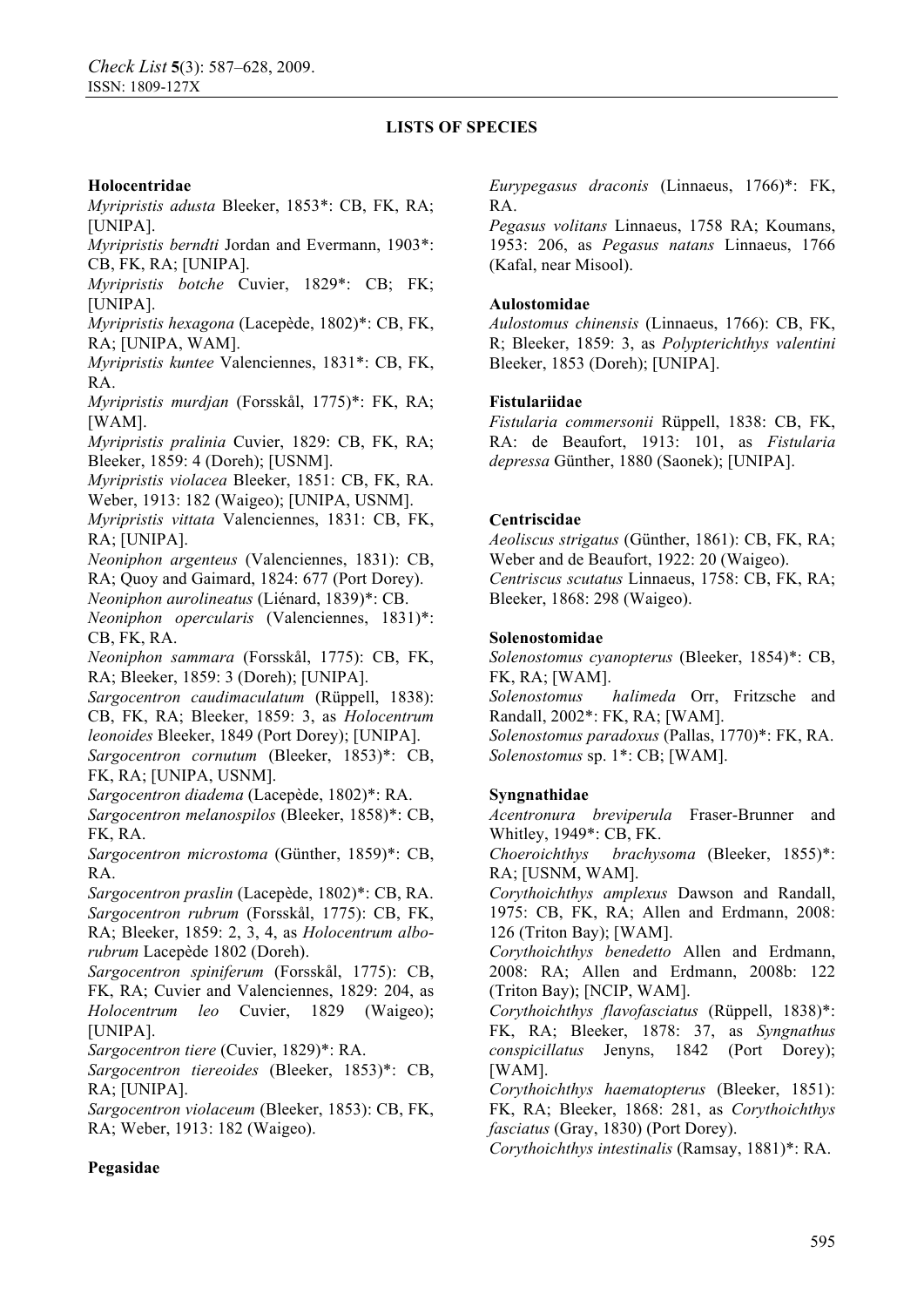*Corythoichthys nigripectus* Herald, 1953\*: RA; [WAM].

*Corythoichthys ocellatus* Herald, 1953\*: CB, RA; [WAM].

*Corythoichthys schultzi* Herald, 1953\*: CB, RA; [UNIPA].

*Doryrhamphus janssi* (Herald and Randall, 1972)\*: CB, FK, RA; [USNM, WAM].

*Doryrhamphus melanopleura* (Bleeker, 1858)\*: CB, RA.

*Dunckerocampus boylei* Kuiter, 1998\*: CB. RA; [UNIPA, WAM].

*Dunckerocampus dactyliophorus* (Bleeker, 1853)\*: CB, FK, RA; [USNM, WAM].

*Dunckerocampus naia* Allen and Kuiter, 2004\*: RA; [WAM].

*Dunckerocampus pessuliferus* Fowler, 1938\*: FK, RA.

*Festucalex erythraeus* (Gilbert, 1905)\*: FK.

*Festucalex prolixus* Dawson, 1984\*: CB.

*Halicampus dunckeri* (Chabanaud, 1929)\*: CB, RA; [WAM].

*Halicampus macrorhynchus* Bamber, 1915\*: FK, RA.

*Halicampus mataafae* (Jordan and Seale, 1906)\*: RA; [WAM].

*Halicampus nitidus* (Günther, 1873)\*: FK; [USNM].

*Halicampus spinirostris* (Dawson and Allen, 1981)\*: CB; [WAM].

*Hippocampus bargibanti* Whitley, 1970\*: FK, RA.

*Hippocampus denise* Lourie and Randall, 2003\*: CB, FK, RA.

*Hippocampus kuda* Bleeker, 1852\*: RA.

*Hippocampus pontohi* Lourie and Kuiter, 2008: FK, RA; Lourie and Kuiter, 2008: Fig. 4 (Raja Ampat Islands); [WAM].

*Hippocampus severnsi* Lourie and Kuiter, 2008: FK, RA; Lourie and Kuiter, 2008: Fig. 4 (Raja

Ampat Islands) [WAM]. *Hippocampus* sp. (Red and white banded pygmy -

Fiabacet, SE Misool)\*: RA; [WAM].

*Micrognathus brevirostris* (Rüppell, 1838): RA; de Beaufort, 1913: 102, (Saonek).

*Micrognathus pygmaeus* Fritzsche, 1981\*: FK.

*Phoxocampus belcheri* (Kaup, 1856)\*: RA; [WAM].

*Phoxocampus tetrophthalmus* (Bleeker, 1858)\*: RA; [WAM].

*Siokunichthys nigrolineatus* Dawson, 1983\*: FK, RA.

*Siokunichthys* sp*. (cf. breviceps* in Kuiter and Tonozuka, 2001)\*: RA.

*Syngnathoides biaculeatus* (Bloch, 1785): CB, RA; Bleeker, 1859: 5 (Port Dorey).

*Trachyrhamphus bicoarctatus* (Bleeker, 1857)\*: RA; [WAM].

#### **Scorpaenidae**

*Dendrochirus zebra* (Cuvier, 1829)\*: FK, RA.

*Paracentropogon longispinis* (Cuvier, 1829)\*: RA.

*Parascorpaena bandanensis* (Bleeker, 1851): CB; Bleeker, 1859: 4 (Doreh).

*Parascorpaena mossambica* (Peters, 1855)\*: RA; [WAM].

*Parascorpaena picta* (Cuvier, 1829)\*: FK; [WAM].

*Pteroidichthys amboinensis* Bleeker, 1856\*: FK, RA.

*Pterois andover* Allen and Erdmann, 2008: CB, FK, RA; Allen and Erdmann, 2008c: 129 (Cenderawasih Bay); [NCIP, WAM].

*Pterois antennata* (Bloch, 1787): CB, FK, RA; Cuvier and Valenciennes, 1829: 361 (Waigeo); [UNIPA].

*Pterois radiata* Cuvier, 1829\*: FK, RA.

*Pterois volitans* (Linnaeus, 1758): CB, FK, RA; Bleeker, 1859: 2 (Doreh); [UNIPA, WAM].

*Scorpaenodes albaiensis* (Evermann and Seale, 1907)\*: CB, FK; [WAM].

*Scorpaenodes guamensis* (Quoy and Gaimard, 1824): CB, FK, RA; Bleeker, 1859: 3, as *Scorpaenopsis polylepis* (Bleeker, 1851) (Doreh); [WAM].

*Scorpaenodes hirsutus* (Smith, 1957)\*: CB, FK, RA; [WAM, UNIPA].

*Scorpaenodes minor* (Smith, 1958)\*: CB, RA; [WAM].

*Scorpaenodes parvipinnis* (Garrett, 1864)\*: RA.

*Scorpaenodes* sp.\*: FK; [NCIP, WAM].

*Scorpaenopsis diabolus* (Cuvier, 1829): CB, FK, RA; Bleeker, 1859: 2, 3 (Doreh).

*Scorpaenopsis macrochir* Ogilby, 1910\*: FK, RA; [WAM].

*Scorpaenopsis neglecta* Heckel, 1837\*: RA; [WAM].

*Scorpaenopsis oxycephala* (Bleeker, 1849)\*: FK, RA; Bleeker, 1859: 3,4 (Doreh); [USNM].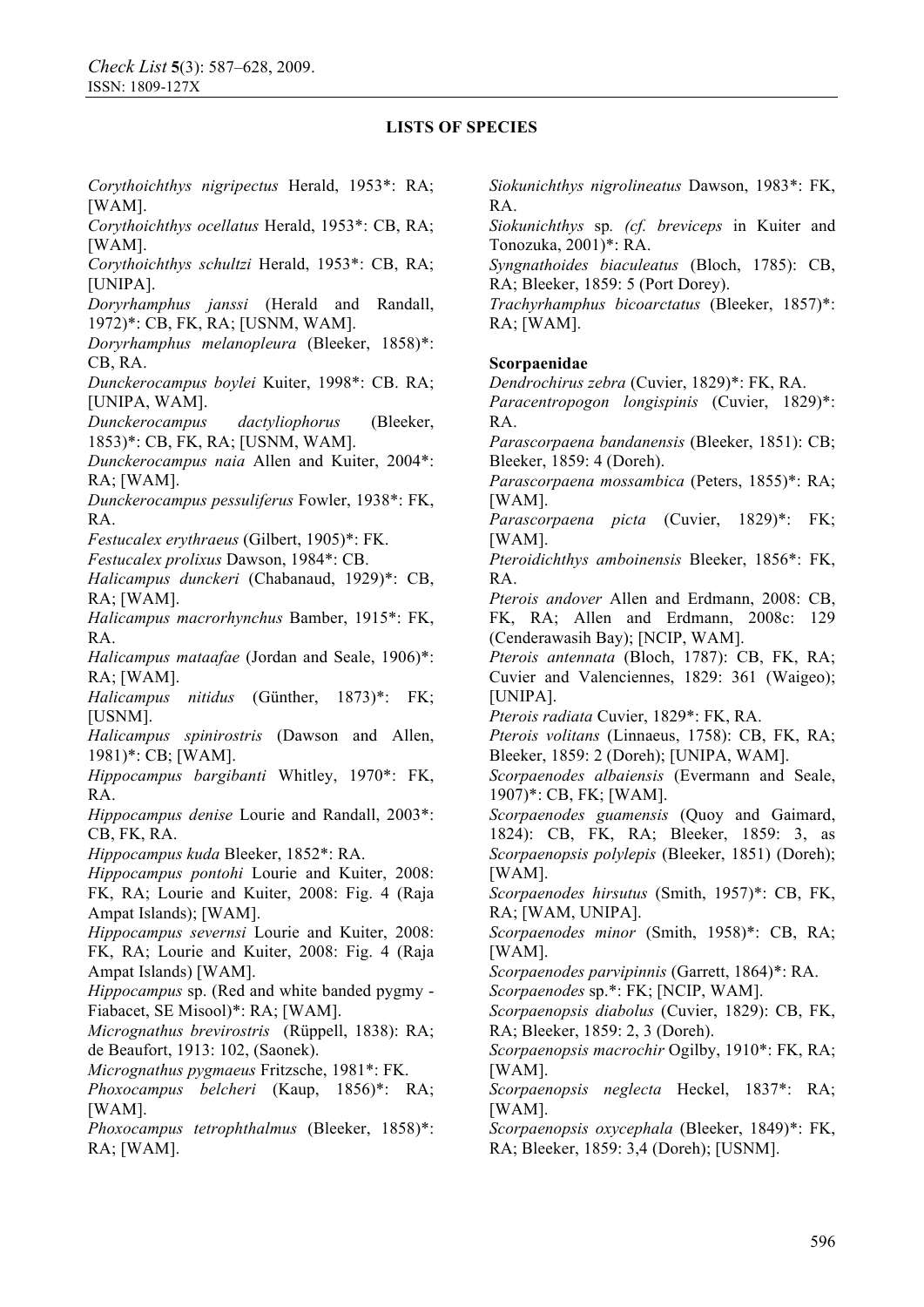*Scorpaenopsis papuensis* (Cuvier, 1829): CB, FK, RA; Randall and Eschmeyer, 2001:49 (Batanta); [USNM, WAM].

*Scorpaenopsis possi* Randall and Eschmeyer, 2001\*: FK, RA.

*Scorpaenopsis venosa* (Cuvier, 1829)\*: CB, RA; Quoy and Gaimard, 1834: 687, as *Scorpaena novae-guineae* Cuvier, 1829 (Port Dorey); [WAM].

*Sebastapistes cyanostigma* (Bleeker, 1856)\*: RA; [USNM].

*Sebastapistes strongia* (Cuvier, 1829)\*: CB, RA; [UNIPA, WAM].

*Taenianotus triacanthus* Lacepède, 1802\*: FK, RA.

#### **Tetrarogidae**

*Ablabys macracanthus* (Bleeker, 1852)\*: RA. *Ablabys taenianotus* (Cuvier, 1829)\*: RA. *Liocranium praepositum* Ogilby, 1903\*: FK; [WAM].

#### **Synanceiidae**

*Inimicus didactylus* (Pallas, 1769): FK, RA; Cuvier and Valenciennes, 1829, as *Pelor maculatum* Cuvier, 1829 (Waigeo). *Minous trachycephalus* (Bleeker, 1854)\*: RA. *Synanceia horrida* (Linnaeus, 1766)\*: RA. *Synanceia verrucosa* (Bloch and Schneider, 1801): RA; Cuvier and Valenciennes, 1829: 447, as *Synanceia brachio* Cuvier, 1829 (Waigeo).

### **Aploactinidae**

*Paraploactis* sp.\*: FK.

### **Caracanthidae**

*Caracanthus maculatus* (Gray, 1831)\*: CB, RA. *Caracanthus unipinna* (Gray, 1831)\*: CB; [UNIPA].

### **Dactylopteridae**

*Dactyloptena orientalis* (Cuvier, 1829): RA; Cuvier and Valenciennes, 1829: 136 (Waigeo).

### **Platycephalidae**

*Cociella punctata* (Cuvier, 1829)\*: RA. *Cymbacephalus beauforti* (Knapp, 1973)\*: CB, FK, RA.

*Onigocia pedimacula* (Regan, 1908)\*: CB, RA; [WAM].

*Sunagocia arenicolus* (Schultz, 1966)\*: CB, RA; [UNIPA].

*Thysanophrys celebica* (Bleeker, 1854)\*: RA [WAM]. *Thysanophrys chiltonae* Schultz, 1966\*: FK, RA;

[WAM].

#### **Ambassidae**

*Ambassis dussumieri* Cuvier, 1828: RA; de Beaufort, 1913: 113 (Majalibit Bay).

*Ambassis gymnocephalus* (Lacepède, 1802): RA; Weber and de Beaufort, 1929: 412 (Waigeo).

*Ambassis urotaenia* Bleeker, 1852: RA; Weber and de Beaufort, 1929: 404 (Waigeo).

#### **Centropomidae**

*Psammoperca waigiensis* (Cuvier, 1828): FK, RA; Cuvier and Valenciennes, 1828: 83 (Waigeo).

#### **Centrogenyidae**

*Centrogenys vaigiensis* (Quoy and Gaimard, 1824): RA; Quoy and Gaimard, 1824: 324 (Waigeo).

#### **Serranidae**

*Aethaloperca rogaa* (Forsskål, 1775)\*: CB, FK, RA; [UNIPA].

*Anyperodon leucogrammicus* (Valenciennes, 1828)\*: CB, FK, RA; [UNIPA].

*Belonoperca chabanaudi* Fowler and Bean, 1930\*: CB, RA.

*Cephalopholis argus* Bloch and Schneider, 1801: CB, FK, RA; Cuvier and Valenciennes, 1828: 357, as *Serranus guttatus* (Bloch, 1790) (Waigeo); [UNIPA, USNM].

*Cephalopholis aurantia* (Valenciennes, 1828): CB; Bleeker, 1859: 3 (Doreh).

*Cephalopholis boenak* (Bloch, 1790): CB, FK, RA; Bleeker, 1859: 4 (Doreh).

*Cephalopholis cyanostigma* (Valenciennes, 1828): CB, FK, RA; Randall and Heemstra, 1991: 43 (Batanta); [UNIPA, UNSM].

*Cephalopholis leopardus* (Lacepède, 1801)\*: CB, FK, RA.

*Cephalopholis microprion* (Bleeker, 1852): CB, FK, RA; Bleeker, 1859: 2 (Doreh); [UNIPA, USNM, WAM].

*Cephalopholis miniata* (Forsskål, 1775): CB, FK, RA; Bleeker, 1873-76: 41 (Waigeo); [UNIPA].

*Cephalopholis polleni* (Bleeker, 1868)\*: CB, RA.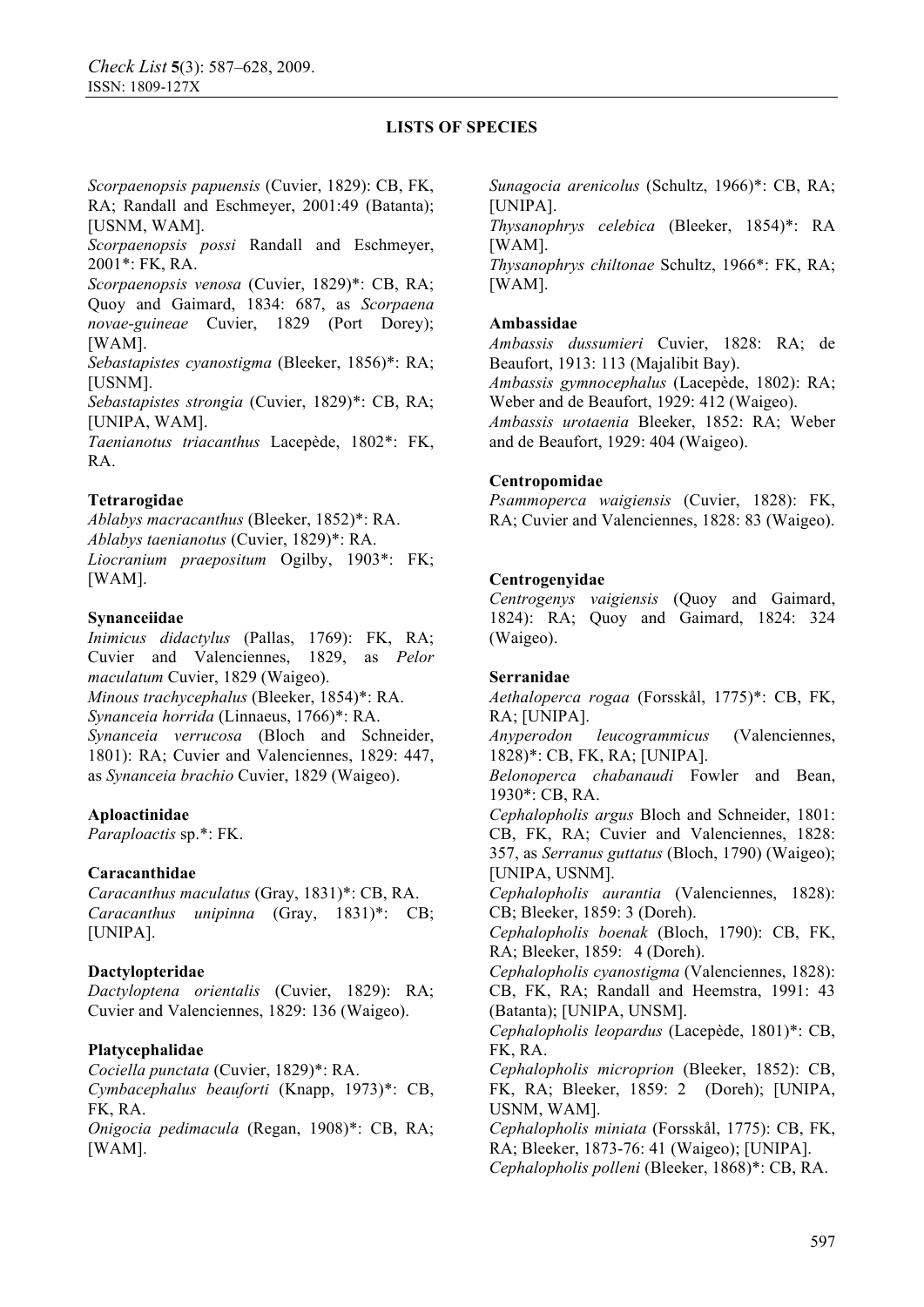*Cephalopholis sexmaculata* (Rüppell, 1830)\*: CB, FK, RA; [UNIPA].

*Cephalopholis sonnerati* (Valenciennes, 1828)\*: CB, FK, RA.

*Cephalopholis spiloparaea* (Valenciennes, 1828)\*: CB, FK, RA; [UNIPA].

*Cephalopholis urodeta* (Forster, 1801): CB, FK,

RA; Bleeker, 1859: 2, 4 (Doreh); [USNM].

*Cromileptes altivelis* (Valenciennes, 1828)\*: CB, FK, RA,

*Diploprion bifasciatum* Cuvier, 1828\*: CB, FK, RA.

*Epinephelus areolatus* (Forsskål, 1775): FK, RA; Randall and Heemstra, 1991: 101 (near Pulau Adi,

S. Bomberai Peninsula); [USNM]. *Epinephelus bilobatus* Randall and Allen, 1987\*:

FK, RA. *Epinephelus bontoides* (Bleeker, 1855): CB;

Bleeker, 1859: 3 (Doreh). *Epinephelus coeruleopunctatus* (Bloch, 1790);

CB, FK, RA; Bleeker, 1873-76: 62 (Waigeo).

*Epinephelus coioides* (Hamilton, 1822)\*: RA.

*Epinephelus corallicola* (Valenciennes, 1828)\*: CB, FK, RA.

*Epinephelus fasciatus* (Forsskål, 1775)\*: CB, FK, RA.

*Epinephelus fuscoguttatus* (Forsskål, 1775): CB, FK, RA; Bleeker, 1868: 299, as *Epinephelus horridus* (Valenciennes, 1828) (Waigeo; [USNM]. *Epinephelus lanceolatus* (Bloch, 1790)\*: FK, RA. *Epinephelus macrospilos* (Bleeker, 1855)\*: FK, RA.

*Epinephelus maculatus* (Bloch, 1790): CB, FK, RA; Bleeker, 1859: 3 (Doreh).

*Epinephelus malabaricus* (Bloch and Schneider, 1801)\*: CB, FK, RA; [USNM].

*Epinephelus melanostigma* Schultz, 1953\*: FK, RA; [WAM].

*Epinephelus merra* Bloch, 1793: CB, FK, RA;

Cuvier and Valenciennes, 1828: 325 (Waigeo); [UNIPA].

*Epinephelus ongus* (Bloch, 1790)\*: CB, FK, RA; [UNIPA, USNM].

*Epinephelus polyphekadion* (Bleeker, 1849)\*: CB, RA; [UNIPA].

*Epinephelus polystigma* (Bleeker, 1853)\*: RA; [USNM].

*Epinephelus quoyanus* (Valenciennes, 1830): CB, FK, RA; Bleeker, 1868: 299, as *Epinephelus gilberti* (Richardson, 1842) (Waigeo).

*Epinephelus spilotoceps* Schultz, 1953\*: FK, RA.

*Epinephelus tukula* Morgans, 1959\*: RA.

*Epinephelus undulosus* (Quoy and Gaimard, 1824): FK, RA; Quoy and Gaimard, 1824: 310 (Waigeo).

*Gracila albomarginata* (Fowler and Bean, 1930)\*: CB, FK, RA.

*Grammistes sexlineatus* (Thunberg, 1792): CB, FK, RA; Bleeker, 1859: 3, 4, as *Grammistes* 

*orientalis* Bloch and Schneider, 1801 (Doreh).

*Grammistops ocellatus* Schultz, 1953\*: CB, RA; [UNIPA].

*Liopropoma susumi* (Jordan and Seale, 1906)\*: RA.

*Luzonichthys waitei* (Fowler, 1931)\*: FK, RA; [WAM].

*Plectranthias inermis* Randall, 1980\*: FK, RA; [WAM].

*Plectranthias longimanus* (Weber, 1913)\*: CB, RA; [WAM].

*Plectropomus areolatus* (Rüppell, 1830)\*: CB, FK, RA.

*Plectropomus laevis* (Lacepède, 1801)\*: CB, RA.

*Plectropomus leopardus* (Lacepède, 1802)\*: CB, FK, RA; [UNIPA].

*Plectropomus maculatus* (Bloch, 1790)\*: CB, FK, RA.

*Plectropomus oligacanthus* (Bleeker, 1854)\*: CB, FK, RA.

*Pogonoperca punctata* (Valenciennes, 1830)\*: CB, FK, RA.

*Pseudanthias bicolor* (Randall, 1979)\*: CB, RA.

*Pseudanthias charleneae* Allen and Erdmann, 2008: CB, FK, RA; Allen and Erdmann, 2008d: 140 (Cenderawasih Bay); [NCIP, WAM].

*Pseudanthias cooperi* (Regan, 1902)\*: FK.

*Pseudanthias dispar* (Herre, 1955)\*: CB, FK, RA.

*Pseudanthias fasciatus* (Kamohara, 1954)\*: RA.

*Pseudanthias flavoguttatus* (Katayama and Masuda, 1980)\*: CB, FK, RA.

*Pseudanthias huchtii* (Bleeker, 1857)\*: CB, FK, RA; [UNIPA].

*Pseudanthias hypselosoma* Bleeker, 1878: CB, FK, RA; Weber and de Beaufort, 1931: 101 (Misool).

*Pseudanthias hutomoi* (Allen and Burhanuddin, 1976)\*: CB, FK, RA.

*Pseudanthias lori* (Lubbock and Randall, 1976)\*: FK, RA.

*Pseudanthias luzonensis* (Katayama and Masuda, 1983)\*: CB, FK, RA.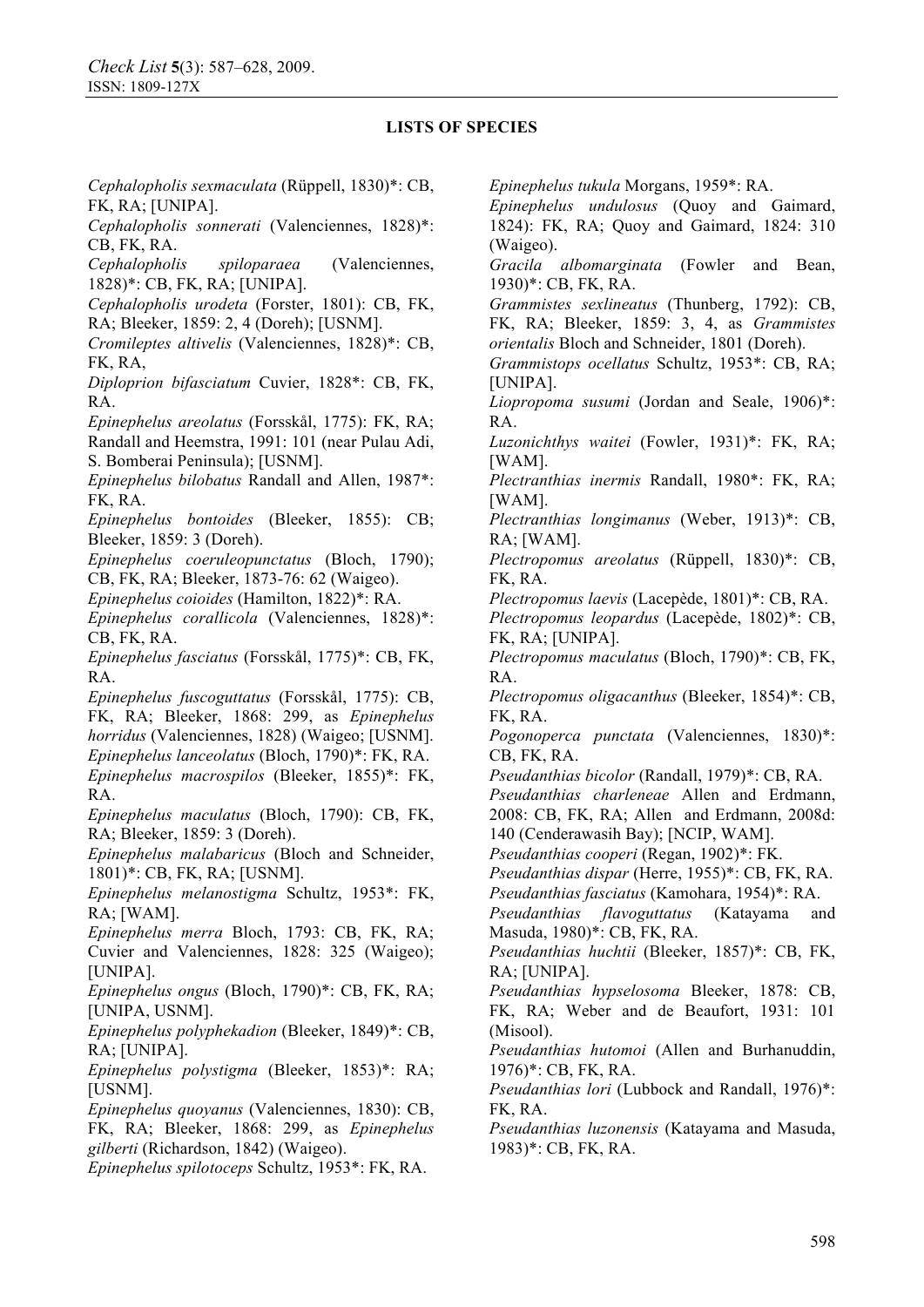*Pseudanthias parvirostris* (Randall and Lubbock, 1981)\*: FK.

*Pseudanthias pleurotaenia* (Bleeker, 1857)\*: CB, FK, RA; [UNIPA, WAM].

*Pseudanthias randalli* (Lubbock and Allen, 1978)\*: CB, FK, RA; [UNIPA,

WAM].

*Pseudanthias rubrizonatus* (Randall, 1983)\*: FK, RA.

*Pseudanthias smithvanizi* (Randall and Lubbock, 1981)\*: CB, RA.

*Pseudanthias squamipinnis* (Peters, 1855)\*: CB, FK, RA.

*Pseudanthias tuka* (Herre and Montalban, 1927)\*: CB, FK, RA.

*Pseudogramma megamycterum* Randall and Baldwin, 1997\*: FK; [WAM].

*Pseudogramma polyacanthum* (Bleeker, 1856): CB, FK, RA; Bleeker, 1859: 4 (Doreh); [USNM, WAM].

*Rabaulichthys altipinnis* Allen, 1984\*: RA; [WAM].

*Variola albimarginata* Baissac, 1953\*: CB, FK, RA.

*Variola louti* (Forsskål, 1775): CB, FK, RA; Cuvier and Valenciennes, 1828: 367, as *Serranus punctulatus* (Lacepède, 1801) (Waigeo).

#### **Pseudochromidae**

*Amsichthys knighti* (Allen, 1987)\*: CB, FK, RA; [USNM, WAM].

*Congrogadus subducens* (Richardson, 1843): RA; Winterbottom, Reist and Goodchild, 1984 (Raja Ampat Islands); [USNM].

*Cypho zaps* Gill, 2004\*: RA; [WAM].

*Labracinus cyclophthalmus* (Müller and Troschel, 1849): CB, FK, RA; Bleeker, 1868: 299, as *Cichlops spilopterus* Bleeker, 1853 (Waigeo); [USNM, WAM].

*Lubbockichthys multisquamatus* (Allen, 1987)\*: FK, RA; [WAM].

*Manonichthys jamali* Allen and Erdmann, 2007: FK, RA; Allen and Erdmann, 2007: 542 (Pulau Tumbu Tumbu); [NCIP, USNM, WAM].

*Manonichthys splendens* (Fowler, 1931)\*: RA.

*Pictichromis caitlinae* Allen, Gill and Erdmann, 2008: CB; Barrall and Gill, 1997: 48, as *Pseudochromis aurifrons* (non Lubbock, 1980) (Biak); [NCIP, UNIPA, USNM, WAM].

*Pictichromis porphyrea* (Lubbock and Goldman, 1974): CB, FK, RA; Gill, 2004: 67 (north of Sorong).

*Pseudochromis bitaeniatus* (Fowler, 1931)\*: CB, FK, RA; [UNIPA].

*Pseudochromis cyanotaenia* Bleeker, 1857\*: RA.

*Pseudochromis elongatus* Lubbock, 1980\*: CB, FK, RA; [WAM].

*Pseudochromis fuscus* Müller and Troschel, 1849: CB, FK, RA; Bleeker, 1868: 299 (Waigeo); [UNIPA, USNM, WAM].

*Pseudochromis jace* Allen, Gill and Erdmann, 2008: FK, RA; Allen et al, 2008: 156 (Triton Bay); [NCIP, USNM, WAM].

*Pseudochromis litus* Gill and Randall, 1998\*: FK, RA; [WAM].

*Pseudochromis marshallensis* Schultz, 1953\*: CB, FK, RA; [USNM,

WAM].

*Pseudochromis perspicillatus* Günther, 1862\*: RA.

*Pseudochromis pylei* Randall and McCosker, 1989\*: RA.

*Pseudochromis* sp. 1. (Gill, Allen and Erdmann in preparation)\*: FK, RA; [NCIP, WAM].

*Pseudochromis* sp. 2 (Gill, Allen and Erdmann in preparation)\*: RA; [NCIP, WAM].

*Pseudochromis* sp. 3 (Gill, Allen and Erdmann in preparation)\*: RA; [NCIP, WAM].

*Pseudochromis tapeinosoma* Bleeker, 1853\*: RA; [WAM].

*Pseudoplesiops annae* (Weber, 1913)\*: FK, RA; [WAM].

*Pseudoplesiops immaculatus* Gill and Edwards, 2002\*: CB; [USNM].

*Pseudoplesiops rosae* Schultz, 1943\*: CB, FK, RA; [USNM, WAM].

*Pseudoplesiops typus* Bleeker, 1858: CB, RA; Bleeker, 1859: 4 (Waigeo); [USNM, WAM].

### **Plesiopidae**

*Belonepterygion fasciolatum* (Ogilby, 1889)\*: RA; [WAM].

*Calloplesiops altivelis* (Steindachner, 1903)\*: FK, RA.

*Plesiops cephalotaenia* Inger, 1955: RA; Mooi, 1955: 15 (Irian Jaya); [USNM].

*Plesiops coeruleolineatus* Rüppell, 1835: CB, RA; Bleeker, 1859: 4, (Doreh); [WAM].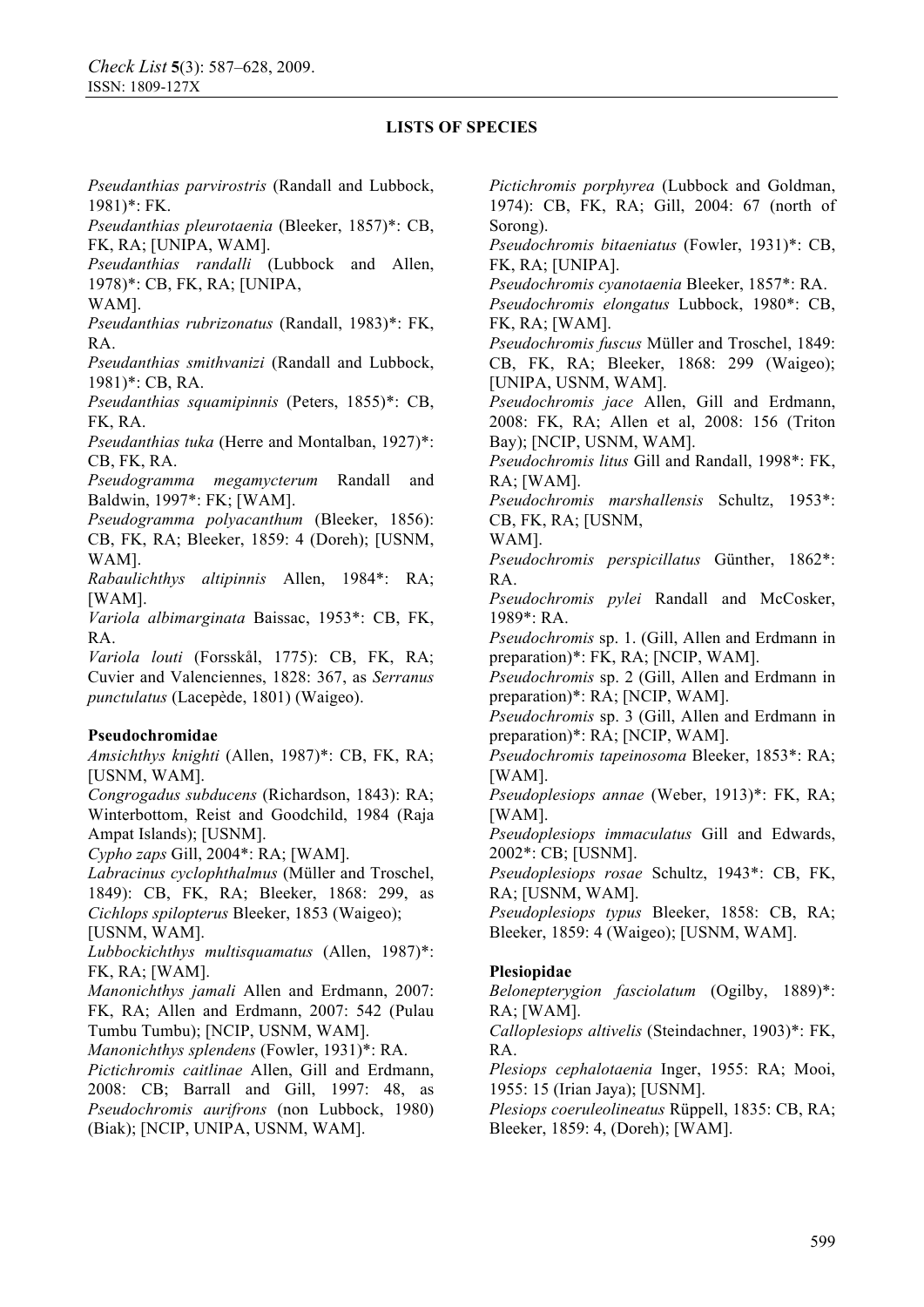*Plesiops corallicola* Bleeker, 1853: RA; Bleeker, 1868: 299, as *Plesiops nigricans* (non Rüppell, 1828) (Waigeo); [WAM].

*Plesiops gracilis* Mooi and Randall, 1991: CB; Mooi, 1995: 35 (Batanta); [USNM].

*Steeneichthys plesiopsus* Allen and Randall, 1985\*: RA; [WAM].

# **Cirrhitidae**

*Amblycirrhitus bimacula* (Jenkins, 1903)\*: CB; [USNM, WAM].

*Cirrhitichthys aprinus* (Cuvier, 1829)\*: FK, RA. *Cirrhitichthys falco* Randall, 1963\*: CB, FK, RA; [UNIPA].

*Cirrhitichthys oxycephalus* (Bleeker, 1855): CB, FK, RA; Bleeker, 1859: 4 (Doreh).

*Cirrhitus pinnulatus* (Forster, 1801)\*: FK, RA.

*Cyprinocirrhites polyactis* (Bleeker, 1874)\*: CB, FK, RA.

*Oxycirrhites typus* Bleeker, 1857\*: CB, FK, RA. *Paracirrhites arcatus* (Cuvier, 1829)\*: CB, RA. *Paracirrhites forsteri* (Schneider, 1801): CB, FK, RA; Bleeker, 1859: 3, as *Cirrhites pantherinus*  (Lacepède, 1802) (Doreh); [UNIPA].

### **Opistognathidae**

*Opistognathus castelnaui* Bleeker, 1860\*: FK, RA; [WAM].

*Opistognathus papuensis* Bleeker, 1868: RA; Bleeker, 1868: 333 (Waigeo); Waigeo locale is possibly erroneous as all other records are from northern Australia (Smith-Vaniz personal communication).

*Opistognathus randalli* Smith-Vaniz, 2009\*: FK, RA; [WAM].

*Opistognathus rufilineatus* Smith-Vaniz and Allen, 2007: FK; Smith-Vaniz and Allen, 2007: 37 (Triton Bay); [WAM].

*Opistognathus variabilis* Smith-Vaniz, 2009: FK, RA; Smith-Vaniz, 2009: 96-97 (Raja Ampat, Triton Bay); [WAM].

*Opistognathus* sp. 1 (Smith-Vaniz in preparation)\*: CB; [WAM].

*Opistognathus* sp. 2 (Dwarf Jawfish of Randall, 2005: 345)\*: FK, RA; [WAM].

*Opistognathus* sp. 3 (Chinstrap Jawfish of Randall, 2005: 345)\*: FK, RA;

[WAM]. *Stalix moenensis* (Popta, 1922): FK; Smith-Vaniz, 1989: 396 (Semai Island, FakFak). *Stalix* sp. 1\*: RA, FK; [WAM].

*Stalix* sp. 2\*: RA; [WAM]. *Stalix versluysi* (Weber, 1913)\*: CB; [WAM].

## **Terapontidae**

*Terapon jarbua* (Forsskål, 1775): CB; RA; Bleeker, 1859: 3, as *Therapon servus* (Bloch, 1790) (Doreh); [USNM].

*Terapon puta* Cuvier, 1829: RA; de Beaufort, 1913: 118 (Majalibit Bay).

*Terapon theraps* Cuvier, 1829: RA; Bleeker, 1859: 4 (Doreh); [WAM].

## **Priacanthidae**

*Heteropriacanthus cruentatus* (Lacepède, 1801)\*: CB, FK. *Priacanthus hamrur* (Forsskål, 1775)\*: CB, FK, RA. *Priacanthus sagittarius* Starnes, 1988\*: RA.

## **Apogonidae**

*Apogon amboinensis* Bleeker, 1853: RA; Weber and de Beaufort, 1929: 340: (Waigeo).

*Apogon angustatus* (Smith and Radcliffe, 1911)\*: FK, RA.

*Apogon apogonides* (Bleeker, 1856)\*: FK, RA.

*Apogon argyrogaster* Weber, 1909\*: FK; [WAM].

*Apogon aureus* (Lacepède, 1802): CB, FK, RA; Bleeker, 1859: 4, as *Apogon roseipinnis* Cuvier, 1829 (Doreh).

*Apogon cavitensis* (Jordan and Seale, 1907)\*: RA; [WAM].

*Apogon ceramensis* Bleeker, 1852: CB, RA; de Beaufort, 1913: 114,

(Majalibit Bay).

*Apogon chrysopomus* Bleeker, 1854\*: RA.

*Apogon chrysotaenia* Bleeker, 1851\*: FK, RA; [WAM].

*Apogon cladophilos* Allen and Randall, 2002\*: RA.

*Apogon compressus* (Smith and Radcliffe, 1911)\*: CB, FK, RA.

*Apogon crassiceps* Garman, 1903\*: CB, FK, RA; [UNIPA, WAM].

*Apogon cyanosoma* Bleeker, 1853\*: CB, FK, RA; [UNIPA, WAM].

*Apogon dispar* Fraser and Randall, 1976\*: FK, RA; [WAM].

*Apogon doryssa* (Jordan and Seale, 1906)\*: RA.

*Apogon evermanni* Jordan and Snyder, 1904\*: CB, RA; [WAM].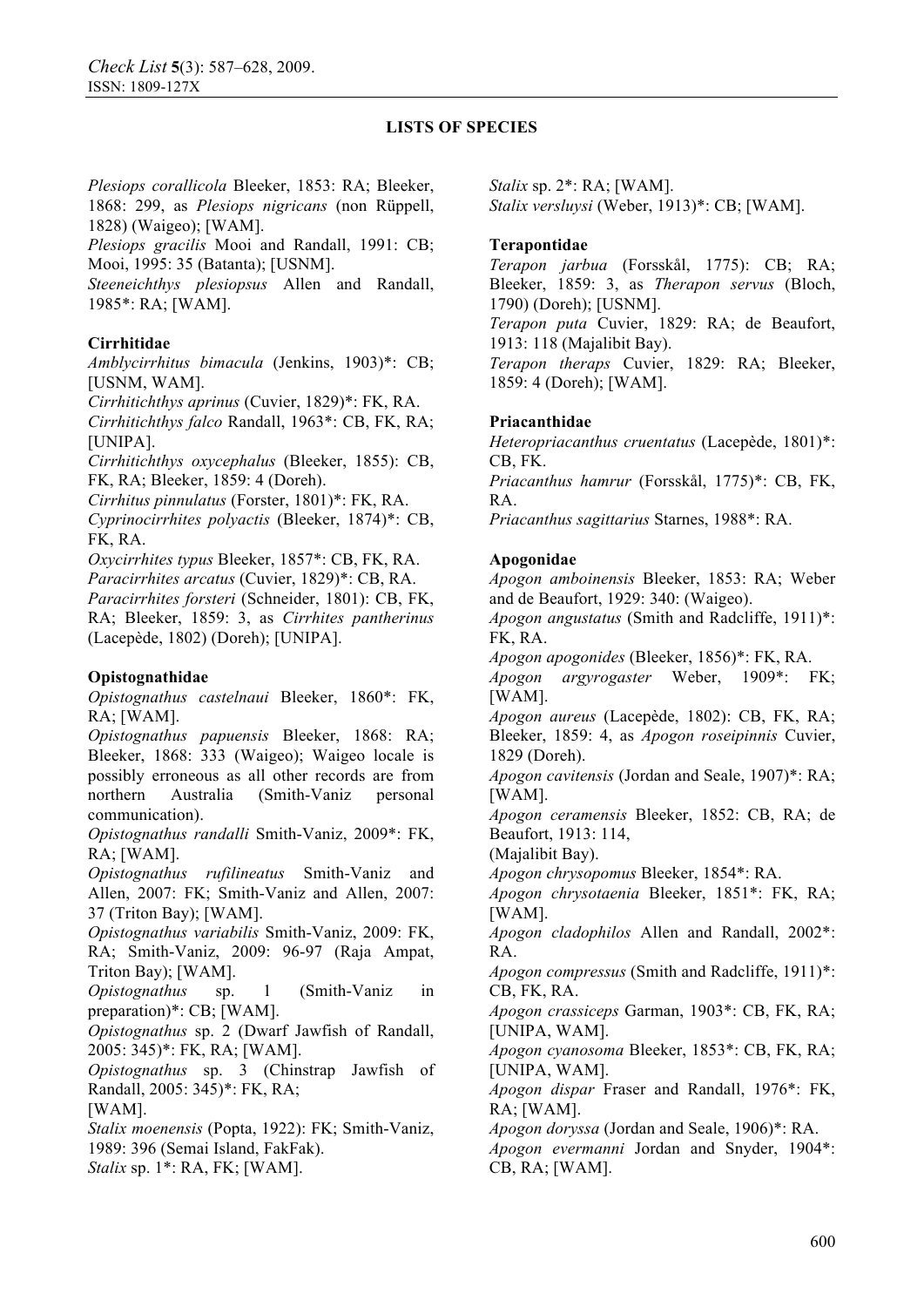*Apogon exostigma* (Jordan and Starks, 1906): CB, FK, RA; Fraser and Lachner, 1985: 22 (Batanta); [USNM].

*Apogon fleurieu* (Lacepède, 1802)\*: FK, RA,

*Apogon fraenatus* Valenciennes, 1832\*: CB, FK, RA; [UNIPA].

*Apogon hartzfeldii* Bleeker, 1852: CB, RA. Bleeker, 1859: 4(Doreh).

*Apogon holotaenia* Regan, 1905\*: FK, RA; [WAM].

*Apogon hoevenii* Bleeker, 1854\*: CB, FK, RA.

*Apogon jenkinsi* (Evermann and Seale, 1907)\*: FK, RA.

*Apogon kallopterus* Bleeker, 1856\*: CB, FK, RA; [WAM].

*Apogon lateralis* Valenciennes, 1832: RA; Fowler, 1939: 82 (Sorong); [USNM].

*Apogon leptofasciatus* Allen, 2001: RA; Allen, 2001a: 145 (Batanta); [NCIP, WAM].

*Apogon melanoproctus* Fraser and Randall, 1976\*: FK, RA; [WAM].

*Apogon melas* Bleeker, 1848\*: CB, FK, RA; de Beaufort, 1913: 115 (Majalibit Bay); [USNM, WAM].

*Apogon moluccensis* Valenciennes, 1832\*: FK.

*Apogon monospilus* Fraser, Randall and Allen, 2002\*: CB, FK, RA.

*Apogon multilineatus* (Bleeker, 1864)\*: CB, FK, RA.

*Apogon nanus* Allen, Kuiter and Randall, 1994\*: FK, RA.

*Apogon neotes* Allen, Kuiter and Randall, 1994\*: CB, FK, RA.

*Apogon nigrofasciatus* Lachner, 1953\*: CB, FK, RA; [USNM, WAM].

*Apogon novemfasciatus* Cuvier, 1828\*: CB, RA; [UNIPA].

*Apogon ocellicaudus* Allen, Kuiter and Randall, 1994\*: CB, FK, RA.

*Apogon oxygrammus* Allen, 2001: CB, RA Allen, 2001a: 147 (Pef Island, Raja Ampat Islands); [NCIP, WAM].

*Apogon parvulus* (Smith and Radcliffe, 1912)\*: CB, FK, RA.

*Apogon perlitus* Fraser and Lachner, 1985\*: FK, RA; [WAM].

*Apogon posterofasciatus* Allen and Randall, 2002\*: RA; [WAM].

*Apogon quadrifasciatus* Cuvier, 1828\*: CB, FK, RA; [USNM, WAM].

*Apogon rhodopterus* Bleeker, 1852\*: CB, RA; [UNIPA, USNM, WAM].

*Apogon sealei* (Fowler, 1918)\*: CB, FK, RA; [USNM].

*Apogon selas* Randall and Hayashi, 1990\*: CB, FK, RA; [WAM].

*Apogon seminigracaudus* Greenfield, 2007\*: RA; [WAM].

*Apogon semiornatus* Peters, 1876\*: FK, RA; [WAM].

*Apogon* sp. 1 (*Apogon* sp. "Maumere" of Kuiter and Debelius, 2006: 176)\*: CB, RA; [WAM].

*Apogon.* sp. 2 (*Apogon* sp. "Saowisata" of Kuiter and Debelius, 2006: 176)\*: CB; [WAM].

*Apogon taeniophorus* Regan, 1908\*: FK, RA; [WAM].

*Apogon talboti* Smith, 1961\*: RA; [USNM, WAM].

*Apogon thermalis* Cuvier, 1829: FK, RA; Weber and de Beaufort, 1929: 343, as *Apogon sangiensis*  Bleeker, 1857 (Waigeo).

*Apogon trimaculatus* Cuvier, 1828\*: CB, FK, RA; [UNIPA, USNM].

*Apogon wassinki* Bleeker, 1861\*: FK, RA; [WAM].

*Apogonichthyoides timorensis* Bleeker, 1854\*: RA; [WAM].

*Apogonichthyoides umbratilis* Fraser and Allen, 2009\*: RA; [WAM].

*Apogonichthys ocellatus* (Weber, 1913)\*: RA; [WAM].

*Apogonichthys perdix* Bleeker, 1854\*: RA; [WAM].

*Archamia biguttata* Lachner, 1951\*: CB, FK, RA.

*Archamia fucata* (Cantor, 1849)\*: CB, FK, RA; [WAM].

*Archamia macroptera* (Cuvier,1828)\*: FK, RA; [WAM].

*Archamia melasma* Lachner and Taylor, 1960\*: FK.

*Archamia zosterophora* (Bleeker, 1856)\*: CB, FK, RA; [USNM].

*Cercamia eremia* (Allen, 1987)\*: CB, FK, RA; [WAM].

*Cheilodipterus alleni* Gon, 1993\*: CB, FK, RA.

*Cheilodipterus artus* Smith, 1961\*: CB, FK, RA.

*Cheilodipterus intermedius* Gon, 1993\*: RA; [WAM].

*Cheilodipterus macrodon* (Lacepède, 1802)\*: CB, FK, RA; [USNM].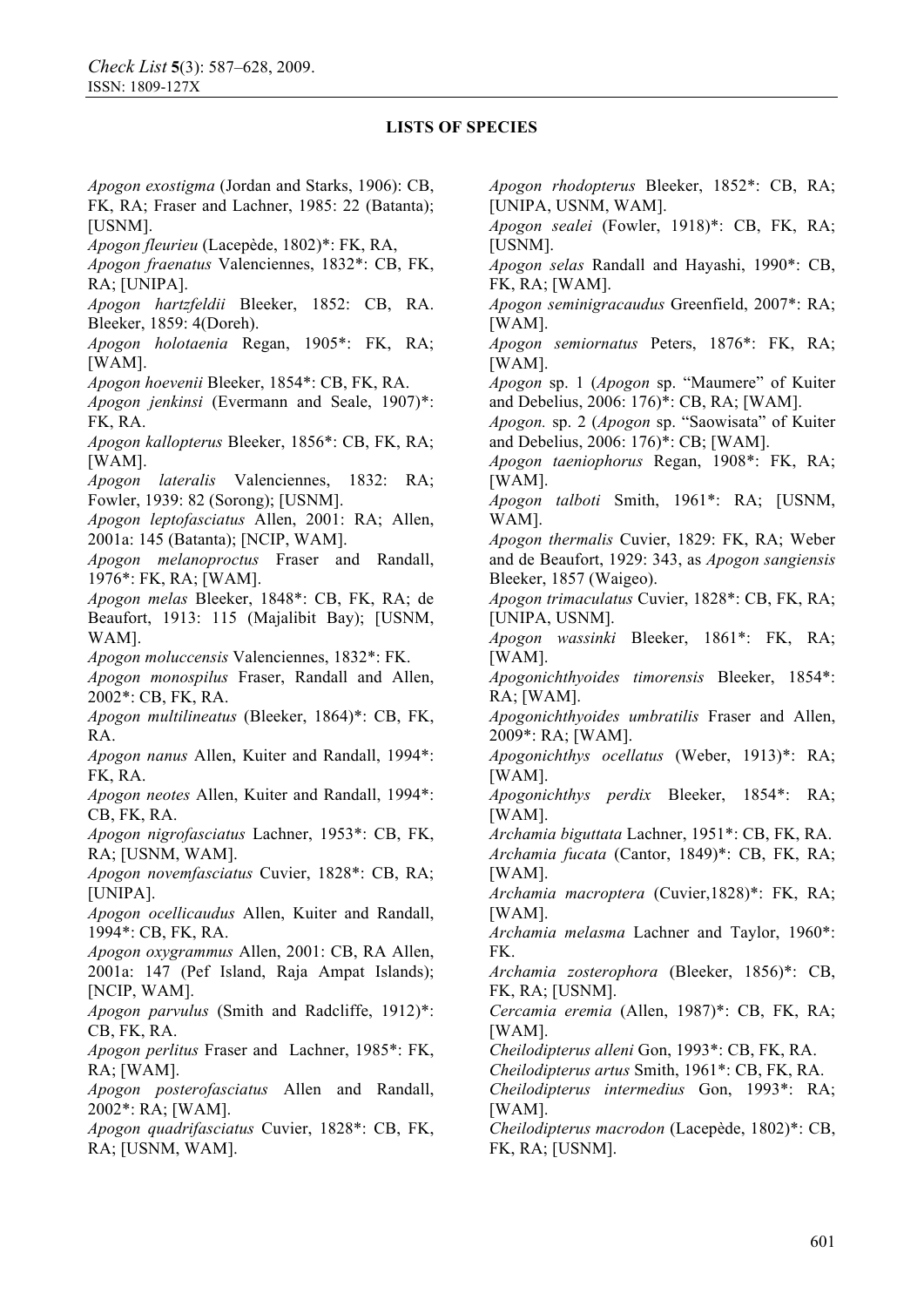*Cheilodipterus nigrotaeniatus* Smith and Radcliffe, 1912\*: FK, RA; [WAM].

*Cheilodipterus parazonatus* Gon, 1993\*: CB.

*Cheilodipterus quinquelineatus* Cuvier, 1828\*: CB, FK, RA; [UNIPA, USNM].

*Cheilodipterus singapurensis* Bleeker, 1859-60: CB, RA; de Beaufort, 1913: 116 (Majalibit Bay);

[UNIPA, USNM].

*Foa brachygramma* (Jenkins, 1903)\*: FK, RA; [WAM].

*Foa fo* Jordan and Seale, 1905\*: RA.

*Fowleria aurita* (Valenciennes, 1831)\*: CB, RA; [WAM].

*Fowleria marmorata* (Alleyne and Macleay, 1877)\*: CB, RA; [UNIPA, USNM, WAM].

*Fowleria punctulata* (Rüppell, 1838)\*: RA; [WAM].

*Fowleria vaiulae* (Jordan and Seale, 1906)\*: CB, RA; [WAM].

*Gymnapogon* sp.\*: RA; [WAM].

*Gymnapogon urospilotus* Lachner, 1953\*: CB, RA; [WAM].

*Neamia articycla* Fraser and Allen, 2006: CB; Fraser and Allen, 2006 (Yapen Island); [WAM].

*Nectamia bandanensis* (Bleeker, 1854): CB, FK, RA; Bleeker, 1859: 4, (Doreh); [WAM].

*Nectamia fusca* (Ouov and Gaimard, 1825)\*; RA; Fraser, 2008: 16 (Misool); [USNM, WAM].

*Nectamia luxuria* Fraser, 2008\*: CB; Fraser, 2008: 16 (Waigeo); [UNIPA].

*Nectamia savayensis* Günther, 1872\*: FK; [USNM].

*Nectamia similis* (Fraser, 2008)\*: FK, RA; Fraser, 2008: 38 (northwest Irian Jaya); [WAM].

*Pseudamia gelatinosa* Smith, 1955: CB, RA; Randall et al, 1985: 11 (Batanta [UNIPA, WAM].

*Pseudamia hayashii* Randall, Lachner and Fraser,

1985: CB, FK, RA; Randall et al, 1985: 12 (Batanta); [UNIPA, USNM, WAM].

*Pseudamia zonata* Randall, Lachner and Fraser, 1985\*: RA.

*Pseudamiops gracilicauda* (Lachner, 1953)\*: RA; [WAM].

*Rhabdamia cypselura* Weber, 1909\*: CB, FK, RA; [UNIPA].

*Rhabdamia gracilis* (Bleeker, 1856)\*: CB, FK, RA.

*Rhabdamia spilota* Allen and Kuiter, 1994\*: CB, FK.

*Siphamia elongata* Lachner, 1953\*: RA.

*Siphamia fistulosa* (Weber, 1909)\*: CB, FK, RA.

*Siphamia jebbi* Allen, 1993\*: RA; [USNM].

*Siphamia* sp. 1 (*stenotes* Gon and Allen, in preparation)\*: FK; [WAM].

*Siphamia* sp. 2 (*cyanophthalma* Gon and Allen, in preparation)\*: FK, RA; [WAM].

*Siphamia tubifer* Weber, 1909\*: FK, RA; [WAM].

*Sphaeramia nematoptera* (Bleeker, 1856)\*: CB, FK, RA; [USNM].

*Sphaeramia orbicularis* (Cuvier, 1828): CB, RA; de Beaufort, 1913: 114 (Majalibit Bay); [USNM]. *Zoramia fragilis* (Smith, 1961)\*: FK; [WAM].

*Zoramia gilberti* (Jordan and Seale, 1905)\*: CB,

FK, RA.

*Zoramia leptacanthus* Bleeker, 1856-57\*: CB, RA; [WAM].

*Zoramia virdiventer* Greenfield, Langston and Randall, 2004\*: CB, FK, RA.

### **Sillaginidae**

*Sillago macrolepis* Bleeker, 1859: RA; de Beaufort, 1913: 114 (Saonek).

*Sillago sihama* (Forsskål, 1775): CB, RA; Bleeker, 1859: 2, as *Sillago malabarica* (Bloch and Schneider, 1801) (Doreh); [USNM, WAM].

### **Malacanthidae**

*Hoplolatilus chlupatyi* Klausewitz, McCosker, Randall and Zetzsche, 1978\*: FK.

*Hoplolatilus cuniculus* Randall and Dooley, 1974\*: CB, FK, RA.

*Hoplolatilus erdmanni* Allen, 2007: CB, FK, RA; Allen, 2007: 103 (Triton Bay); [NCIP, WAM].

*Hoplolatilus luteus* Allen and Kuiter, 1989\*: FK.

*Hoplolatilus marcosi* Burgess, 1978\*: FK, RA.

*Hoplolatilus pohle* Earle and Pyle, 1997\*: FK, RA; [WAM].

*Hoplolatilus purpureus* Burgess, 1978\*: FK, RA. *Hoplolatilus* sp.\*: CB, FK, RA; [NCIP, WAM,

USNM]. *Hoplolatilus starcki* Randall and Dooley, 1974\*: CB, FK, RA.

*Malacanthus brevirostris* Guichenot, 1848: CB, FK, RA; Bleeker, 1859: 3, 18, as *Malacanthus hoedtii* Bleeker, 1859 (Doreh).

*Malacanthus latovittatus* (Lacepède, 1801): CB, FK, RA; Quoy and Gaimard, 1834: 701 (Port Dorey).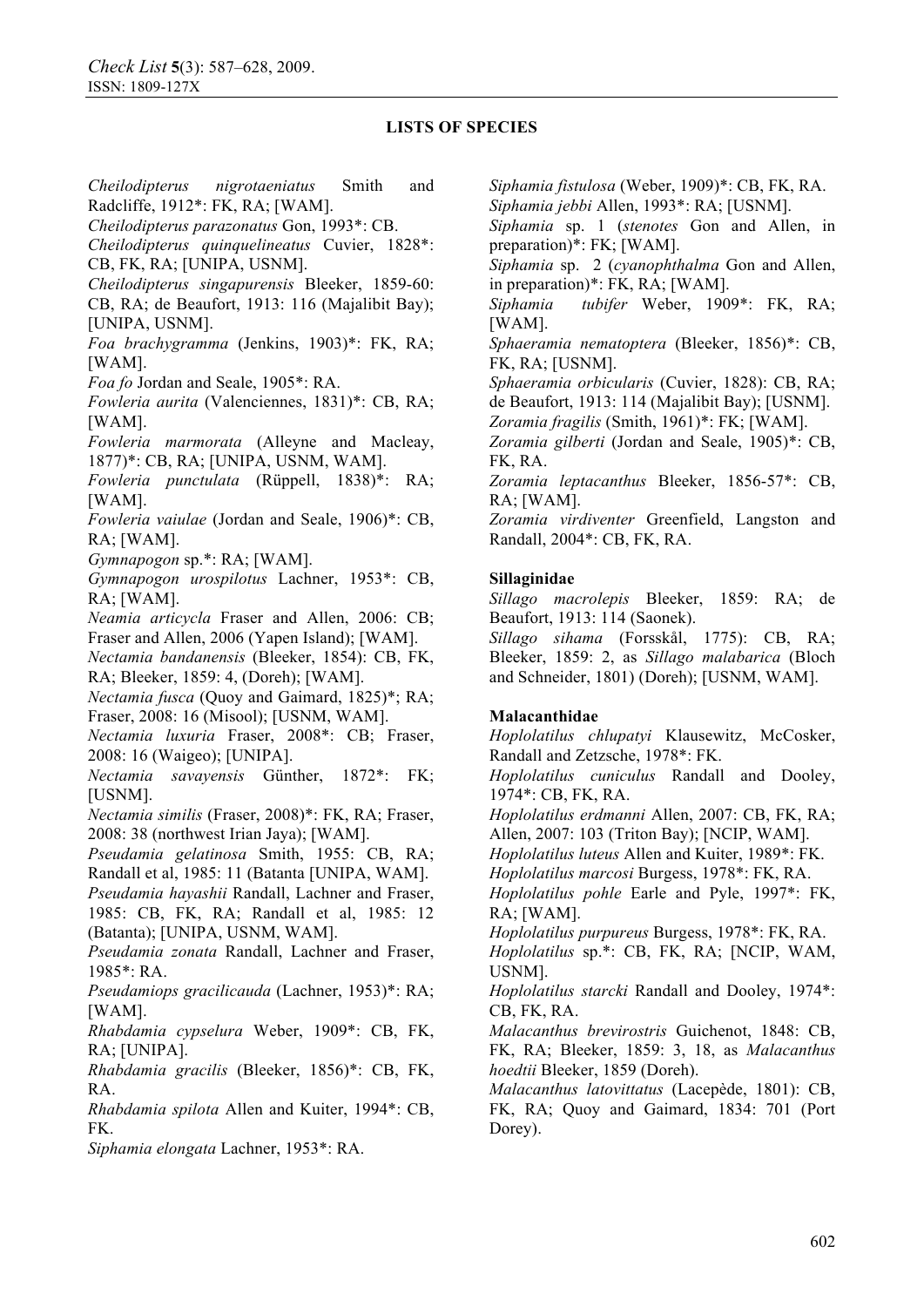### **Lactariidae**

*Lactarius lactarius* (Bloch and Schneider, 1801): RA; Bleeker, 1868: 300, as *Lactarius delicatulus*  Valenciennes, 1833 (Waigeo).

## **Echeneidae**

*Echeneis naucrates* Linnaeus, 1758\*: CB, FK, RA; [UNIPA, USNM].

## **Rachycentridae**

*Rachycentron canadum* (Linnaeus, 1766)\*: RA.

## **Carangidae**

*Alectis ciliaris* (Bloch, 1787): RA; Bleeker, 1868: 300, as *Citula gallus* Lacepède, 1802 (Waigeo).

*Alepes kleinii* (Bloch, 1793): RA; Fowler, 1939:

82, as *Selar megalapsis* Bleeker, 1853 (Sorong).

*Atule mate* (Cuvier, 1833): CB, FK, RA; Bleeker, 1859: 3, 4, as *Selar hasselti* Bleeker, 1851 (Doreh).

*Carangoides bajad* (Forsskål, 1775)\*: CB, FK, RA.

*Carangoides dinema* Bleeker, 1851: RA; Weber and de Beaufort, 1931: 241 (Waigeo).

*Carangoides ferdau* (Forsskål, 1775)\*: CB, FK, RA.

*Carangoides fulvoguttatus* (Forsskål, 1775)\*: CB, FK, RA.

*Carangoides gymnostethus* (Cuvier, 1833)\*: FK.

*Carangoides plagiotaenia* Bleeker, 1857\*: CB, FK, RA.

*Caranx ignobilis* (Forsskål, 1775): CB, FK, RA ; Bleeker, 1868: 300, as *Caranx hippos* (non Linnaeus, 1766), (Waigeo).

*Caranx melampygus* Cuvier, 1833: CB, FK, RA; Cuvier and Valenciennes, 1833: 116 (Waigeo).

*Caranx papuensis* Alleyne and Macleay, 1877\*: CB, FK, RA.

*Caranx sexfasciatus* Quoy and Gaimard, 1825: CB, FK, RA; Cuvier and Valenciennes, 1833: 110 (Waigeo).

*Elagatis bipinnulata* (Quoy and Gaimard, 1825): CB, FK, RA; Bleeker, 1859: 4 (Doreh).

*Gnathanodon speciosus* (Forsskål, 1775): CB, FK, RA; Bleeker 1868: 300 (Waigeo).

*Scomberoides commersonnianus* (Lacepède, 1801): RA; Bleeker, 1868: 300 (Waigeo).

*Scomberoides lysan* (Forsskål, 1775): FK, RA; Bleeker, 1868: 300, as *Scomberoides commersonianus* (Forsskål, 1775), (Waigeo).

*Scomberoides tol* (Cuvier, 1832)\*: CB, FK.

*Selar boops* (Cuvier, 1833): FK, RA; de Beaufort, 1913: 132 (Saonek).

*Selar crumenophthalmus* (Bloch, 1793): RA; de Beaufort, 1913: 132 (Saonek).

*Selaroides leptolepis* (Kuhl and van Hasselt, 1833)\*: FK, RA.

*Trachinotus baillonii* (Lacepède, 1801)\*: RA.

*Trachinotus blochii* (Lacepède, 1801)\*: CB, FK, RA.

*Ulua mentalis* (Cuvier, 1833): FK, RA; Bleeker, 1868: 300, as *Leioglossus carangoides* Bleeker, 1851 (Waigeo).

## **Leiognathidae**

*Equulites stercorarius (*Evermann and Seale, 1907)\*: FK.

*Gazza minuta* (Bloch, 1795): RA; Bleeker, 1868: 300, as *Gazza equulaeformis* Rüppell, 1835 (Waigeo).

## **Lutjanidae**

*Aphareus furca* (Lacepède, 1801)\*: CB, FK, RA. *Aprion virescens* Valenciennes, 1830\*: CB, FK, RA.

*Lutjanus argentimaculatus* (Forsskål, 1775): CB, FK, RA; Cuvier and Valenciennes, 1828: 478, as *Mesoprion olivaceus* Cuvier, 1828 (Waigeo); [UNIPA].

*Lutjanus biguttatus* (Valenciennes, 1830): CB, FK, RA; de Beaufort, 1913: 116 (Majalibit Bay); [UNIPA].

*Lutjanus bohar* (Forsskål, 1775): CB, FK, RA; Bleeker, 1859: 3, as *Mesoprion quadriguttatus*  (Cuvier, 1828) (Doreh); [UNIPA].

*Lutjanus boutton* (Lacepède, 1802)\*: CB, FK, RA; [UNIPA].

*Lutjanus carponotatus* (Richardson, 1842)\*: CB, FK, RA.

*Lutjanus decussatus* (Cuvier, 1828)\*: FK, RA.

*Lutjanus ehrenbergii* (Peters, 1869)\*: CB, FK, RA.

*Lutjanus erythropterus* Bloch, 1790\*: RA.

*Lutjanus fulviflamma* (Forsskål, 1775): CB, FK, RA; Quoy and Gaimard, 1824: 304, as *Lutjanus unimaculatus* Quoy and Gaimard, 1824 (Waigeo). *Lutjanus fulvus* (Forster, 1801): CB, FK, RA; Quoy and Gaimard, 1824: 307, as *Diacope vaigiensis* Quoy and Gaimard, 1824 (Waigeo); [USNM].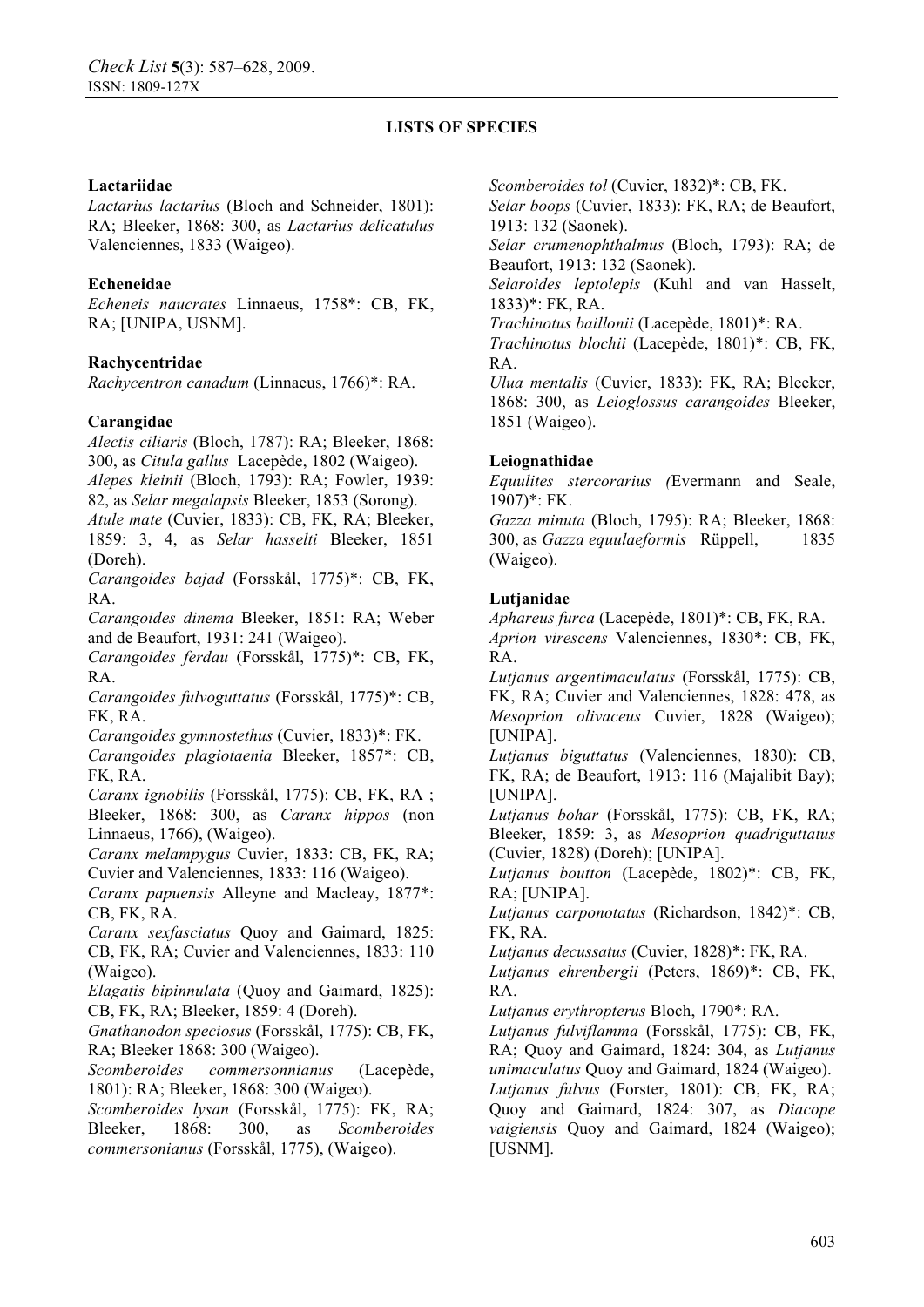*Lutjanus gibbus* (Forsskål, 1775): CB, FK, RA; Quoy and Gaimard, 1824: 309, as *Diacope lineata* Quoy and Gaimard, 1824 (Waigeo). *Lutjanus johnii* (Bloch, 1792)\*: RA. *Lutjanus kasmira* (Forsskål, 1775): CB, FK, RA; Bleeker, 1859: 3, as *Mesoprion octolineata*  (Cuvier, 1828) (Port Dorey); [UNIPA]. *Lutjanus lemniscatus* (Valenciennes, 1828)\*: FK, RA. *Lutjanus lunulatus* (Park, 1797)\*: FK. *Lutjanus lutjanus* Bloch, 1790: FK, RA; Bleeker, 1876-77: 52 (Waigeo). *Lutjanus malabaricus* Schneider, 1801\*: CB, FK; [WAM]. *Lutjanus maxweberi* Popta, 1921\*: CB. *Lutjanus monostigma* (Cuvier, 1828): CB, FK, RA; de Beaufort, 1913: 117 (Saonek); [USNM]. *Lutjanus quinquelineatus* (Bloch, 1790)\*: CB, FK, RA. *Lutjanus rivulatus* (Cuvier, 1828): CB, FK, RA; Bleeker, 1876-77: 299 (Waigeo). *Lutjanus rufolineatus* (Valenciennes, 1830): CB, FK, RA; Bleeker, 1868: 299, as *Lutjanus amboinensis* (Bleeker, 1852) (Waigeo); [UNIPA]. *Lutjanus russellii* (Bleeker, 1849)\*: CB, FK, RA; [USNM]. *Lutjanus sebae* (Cuvier, 1816): RA; Cuvier, 1816: 275 (Waigeo). *Lutjanus semicinctus* Quoy and Gaimard, 1824: CB, FK, RA; Quoy and Gaimard, 1824: 303 (Waigeo). *Lutjanus timoriensis* (Quoy and Gaimard, 1824)\*: FK. *Lutjanus vitta* (Quoy and Gaimard, 1824): CB, FK, RA; Cuvier and Valenciennes, 1828: 239 (Waigeo). *Macolor macularis* Fowler, 1931\*: CB, FK, RA. *Macolor niger* (Forsskål, 1775): CB, FK, RA; Lesson, 1828: 409, as *Diacope macolor* Lesson, 1827 (Dorey Harbour). *Paracaesio sordida* Abe and Shinohara, 1962\*: CB, RA. *Paracaesio xanthura* (Bleeker, 1869)\*: FK, RA. *Pinjalo lewisi* Randall, Allen and Anderson, 1987\*: CB, FA, RA; [UNIPA]. *Symphorichthys spilurus* (Günther, 1874): FK, RA; Fowler, 1939: 87 (Salawati). *Symphorus nematophorus* (Bleeker, 1860)\*: FK, RA. **Lobotidae**  RA.

*Lobotes surinamensis* (Bloch, 1790): CB, RA; Bleeker, 1868: 299, as *Lobotes auctorum* Günther, 1859 (Waigeo).

## **Caesionidae**

*Caesio caerulaurea* Lacepède, 1801: CB, FK, RA; de Beaufort, 1913: 122, as *Caesio maculatus* Cuvier, 1830 (Majalibit Bay).

*Caesio cuning* (Bloch, 1791)\*: CB, FK, RA; [UNIPA, USNM].

*Caesio lunaris* Cuvier, 1830\*: CB, FK, RA.

*Caesio teres* Seale, 1906\*: CB, FK, RA.

*Dipterygonotus balteatus* (Valenciennes, 1830)\*: FK, RA.

*Gymnocaesio gymnoptera* (Bleeker, 1856)\*: CB, FK, RA.

*Pterocaesio chrysozona* (Cuvier, 1830)\*: FK.

*Pterocaesio digramma* (Bleeker, 1865)\*: CB, FK, RA; [USNM].

*Pterocaesio lativittata* Carpenter, 1987\*: CB, RA; [WAM].

*Pterocaesio marri* Schultz, 1953\*: CB, FK, RA.

*Pterocaesio monikae* Allen and Erdmann, 2008: CB; Allen and Erdmann, 2008e: 165 (Cenderawasih Bay); [NCIP, UNIPA, WAM].

*Pterocaesio pisang* (Bleeker, 1853)\*: CB, FK, RA; [UNIPA, USNM].

*Pterocaesio randalli* Carpenter, 1987\*: CB, RA. *Pterocaesio tessellata* Carpenter, 1987\*: CB, FK,

*Pterocaesio tile* (Cuvier, 1830)\*: CB, FK, RA. *Pterocaesio trilineata* Carpenter, 1987\*: CB, FK.

# **Gerreidae**

*Gerres argyreus* (Forster, 1801)\*: RA.

*Gerres erythrourus* (Bloch, 1791): RA; Bleeker, 1868: 299, as *Diapterus abbreviatus* (Bleeker, 1850) (Waigeo).

*Gerres filamentosus* Cuvier, 1829: RA; Bleeker, 1868: 299, (Waigeo).

*Gerres oblongus* Cuvier, 1830: RA; Bleeker, 1868: 126, as *Diapterus macrosoma* (Bleeker, 1854) (Waigeo).

*Gerres oyena* (Forsskål, 1775): FK, RA; Quoy and Gaimard, 1824: 292, as *Gerres waigiensis*  Quoy and Gaimard, 1824 (Waigeo).

# **Haemulidae**

*Diagramma melanacrum* Johnson and Randall, 2001\*: CB, FK.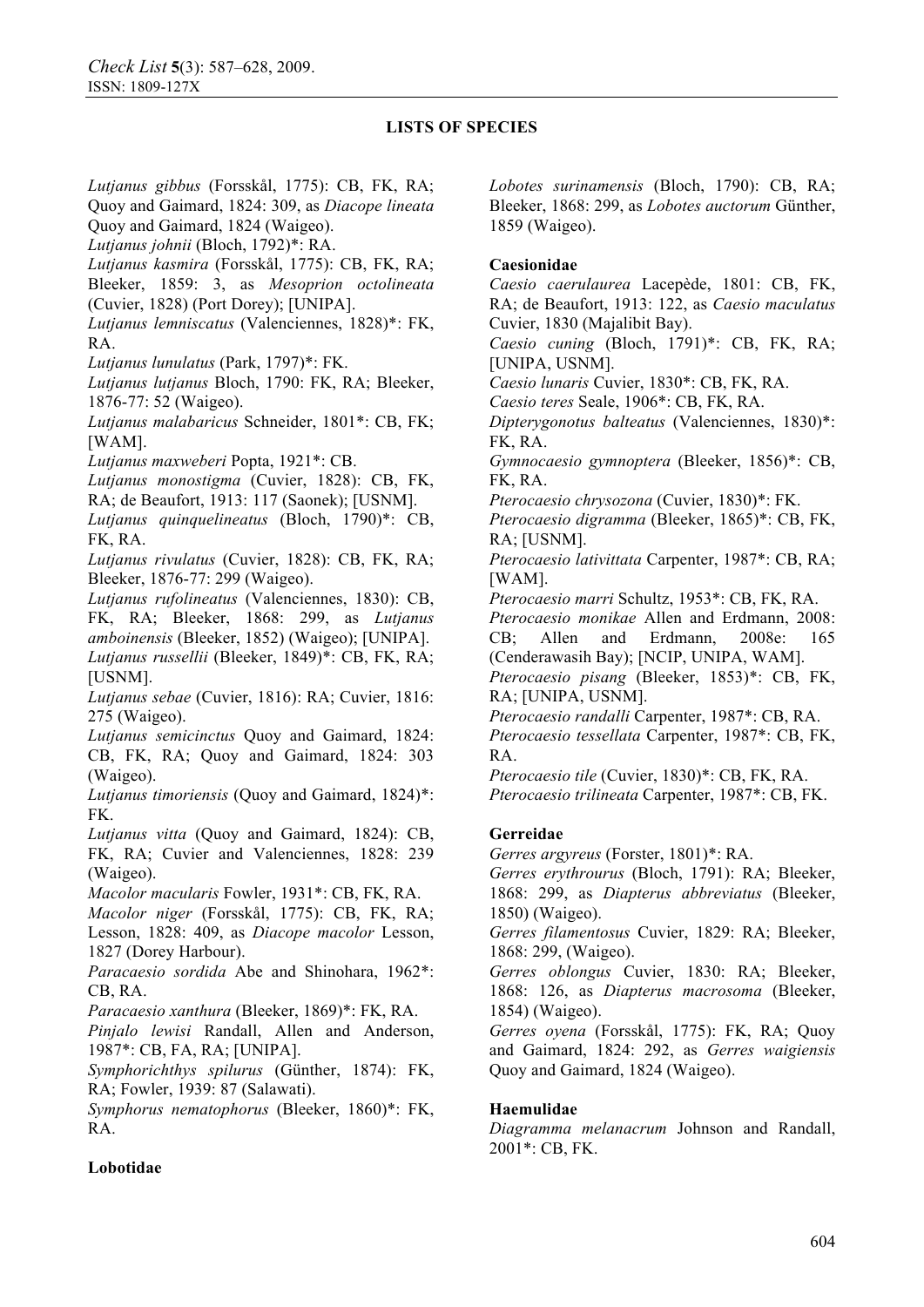*Diagramma pictum* (Thunberg, 1792): CB, FK, RA; Günther, 1873: 410, as *Diagramma punctatum* (non Cuvier, 1830), (Misool). *Plectorhinchus albovittatus* (Rüppell, 1838)\*: CB, FK, RA. *Plectorhinchus chaetodonoides* (Lacepède, 1800)\*: CB, FK, RA; [UNIPA]. *Plectorhinchus chrysotaenia* (Bleeker, 1855)\*: CB, FK, RA. *Plectorhinchus gibbosus* (Lacepède, 1802)\*: CB, FK, RA; [UNIPA]. *Plectorhinchus lessonii* (Cuvier, 1830): FK, RA; Cuvier and Valenciennes, 1830: 313 (Waigeo). *Plectorhinchus lineatus* (Linnaeus, 1758)\*: CB, FK, RA. *Plectorhinchus picus* (Cuvier, 1830)\*: RA. *Plectorhinchus polytaenia* (Bleeker, 1852): FK, RA; Günther, 1873: 410 (Misool). *Plectorhinchus unicolor* (Macleay, 1883)\*: FK, RA. *Plectorhinchus vittatus* (Linnaeus, 1758): CB, FK, RA; Bleeker, 1859: 2, as *Diagramma sebae*  Bleeker, 1850 (Doreh). *Pomadasys argenteus* (Forsskål, 1775): RA; Bleeker, 1868: 299, as *Pristipoma hasta* (Bloch, 1790) (Waigeo). *Pomadasys maculatus* (Bloch, 1793): RA; Bleeker, 1868: 299 (Waigeo). **Lethrinidae**  *Gnathodentex aureolineatus* Lacepède, 1802\*: CB, FK, RA. *Gymnocranius elongatus* Senta, 1973\*: FK; [WAM]. *Gymnocranius grandoculis* (Valenciennes, 1830)\*: CB, RA. *Gymnocranius* sp.\*: FK, RA. *Lethrinus atkinsoni* Seale, 1910\*: CB, FK, RA. *Lethrinus amboinensis* Bleeker, 1854: RA; Fowler, 1939: 83 (Sorong). *Lethrinus erythracanthus* Valenciennes, 1830: CB, FK, RA; Bleeker, 1859: 4, as *Lethrinus kallopterus* Bleeker, 1856 (Doreh); [USNM]. *Lethrinus erythropterus* Valenciennes, 1830: CB, FK, RA; Bleeker, 1873: 326, as *Lethrinus hypselopterus* (Waigeo). *Lethrinus harak* (Forsskål, 1775): CB, FK, RA; Bleeker, 1868: 299 (Waigeo); [USNM]. *Lethrinus laticaudis* Alleyne and Macleay, 1877\*: RA. RA. RA. RA. FK, RA. FK, RA. FK, RA. FK, RA. RA. RA.

*Lethrinus lentjan* (Lacepède, 1802): CB, FK, RA; de Beaufort, 1913: 123, as *Lethrinus opercularis*  Valenciennes, 1830 (Saonek); [USNM].

*Lethrinus microdon* Valenciennes, 1830\*: FK.

*Lethrinus nebulosus* (Forsskål, 1775)\*: CB, FK,

*Lethrinus obsoletus* (Forsskål, 1775)\*: CB, FK,

*Lethrinus olivaceus* Valenciennes, 1830: CB, FK, RA; Cuvier and Valenciennes, 1830: 297, as *Lethrinus waigiensis* (Valenciennes, 1830)

(Waigeo).

*Lethrinus ornatus* Valenciennes, 1830: CB, FK, RA; Bleeker, 1859: 4 (Doreh).

*Lethrinus ravus* Carpenter and Randall, 2003\*:

*Lethrinus semicinctus* Valenciennes, 1830\*: CB,

*Lethrinus variegatus* Valenciennes, 1830\*: CB,

*Lethrinus xanthochilus* Klunzinger, 1870\*: CB,

*Monotaxis grandoculis* (Forsskål, 1775)\*: CB,

*Monotaxis heterodon* (Bleeker, 1854)\*: FK, RA.

### **Nemipteridae**

*Nemipterus hexodon* (Quoy and Gaimard, 1824): RA; Cuvier and Valenciennes, 1830: 247, as *Dentex ruber* Valenciennes, 1830 (Waigeo).

*Nemipterus nemurus* (Bleeker, 1857): RA; Bleeker, 1868: 299 (Waigeo).

*Nemipterus zysron* (Bleeker, 1857)\*: CB; [UNIPA].

*Pentapodus aureofasciatus* Russell, 2001\*: CB, FK, RA; [UNIPA].

*Pentapodus caninus* (Cuvier, 1830): CB; Bleeker, 1859: 2, as *Heterognathodon hellmuthi* Bleeker, 1853 (Doreh).

*Pentapodus emeryii* (Richardson, 1843)\*: FK,

*Pentapodus numberii* Allen and Erdmann, 2009: FK, RA; Allen and Erdmann, 2009: 280 (Triton Bay, Misool).

*Pentapodus porosus* (Valenciennes, 1830)\*: FK.

*Pentapodus trivittatus* (Bloch, 1791)\*: CB, FK,

*Scolopsis affinis* Peters, 1877\*: CB, FK, RA; [UNIPA].

*Scolopsis bilineata* (Bloch, 1793): CB, FK, RA; Bleeker, 1859: 3 (Port Dorey); [UNIPA].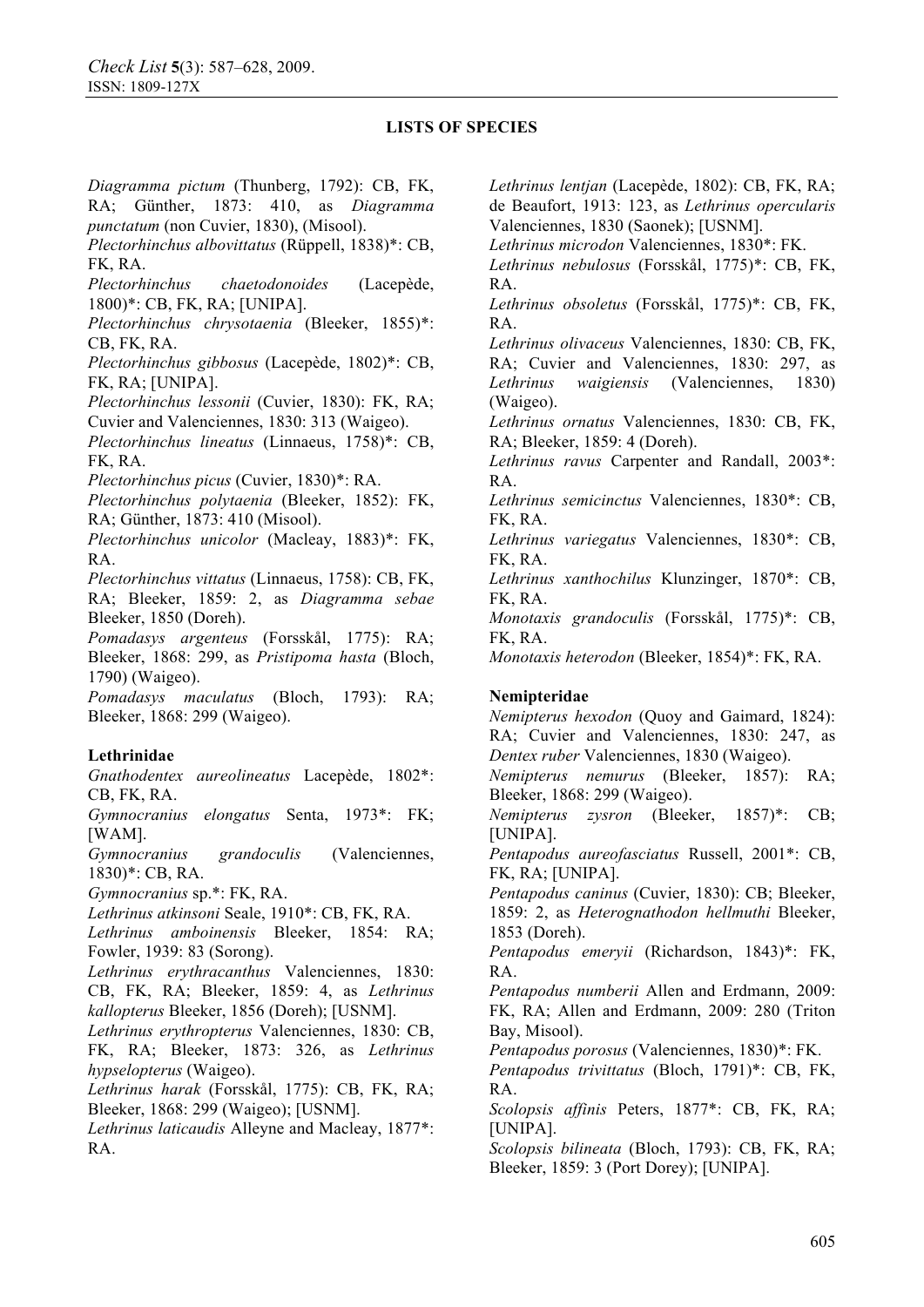*Scolopsis ciliata* (Lacepède, 1802)\*: CB, FK, RA. *Scolopsis lineata* Quoy and Gaimard, 1824: CB, FK, RA; Quoy and Gaimard, 1824: 322 (Waigeo). *Scolopsis margaritifera* (Cuvier, 1830): CB, FK, RA; Cuvier and Valenciennes, 1830: 337 (Waigeo); [USNM].

*Scolopsis monogramma* (Kuhl and Van Hasselt, 1830)\*: FK, RA; [WAM].

*Scolopsis temporalis* (Cuvier, 1830): CB, FK, RA; Cuvier and Valenciennes, 1830: 341 (Waigeo).

*Scolopsis trilineata* Kner, 1868\*: CB, FK, RA; [USNM].

*Scolopsis vosmeri* (Bloch, 1792)\*: FK, RA.

*Scolopsis xenochrous* Günther, 1872: CB, FK, RA; Günther, 1873: 410 (Misool).

## **Mullidae**

*Mulloidichthys flavolineatus* (Lacepède, 1801)\*: CB, FK, RA.

*Mulloidichthys vanicolensis* (Valenciennes, 1831): CB, FK, RA; Fowler, 1939: 94, as *Mulloidichthys auriflamma* (Forsskål, 1775) (Batanta).

*Parupeneus barberinoides* (Bleeker, 1852): FK, RA; Fowler, 1939: 87 (Salawati).

*Parupeneus barberinus* (Lacepède, 1801): CB, FK, RA; Giltay, 1933: 65 (Manokwari).

*Parupeneus chrysopleuron* (Temminck and Schlegel, 1843)\*: FK.

*Parupeneus crassilabris* (Valenciennes, 1831): CB, FK, RA; Bleeker, 1859: 3, 4, as *Upeneus trifasciatus* (non Lacepède 1801) and *P. bifasciatus* (Lacepede, 1801) (Doreh); [UNIPA].

*Parupeneus cyclostomus* (Lacepède, 1801)\*: CB, FK, RA.

*Parupeneus heptacanthus* (Lacepède, 1802)\*: CB, FK, RA.

*Parupeneus indicus* (Shaw, 1803): FK, RA; Cuvier and Valenciennes, 1829: 466, as *Upeneus vaigiensis* Cuvier, 1829 (Waigeo); [USNM].

*Parupeneus multifasciatus* (Quoy and Gaimard, 1825)\*: CB, FK, RA.

*Parupeneus pleurostigma* (Bennett, 1831)\*: FK, RA.

*Upeneus luzonius* Jordan and Seale, 1907\*: FK.

*Upeneus sulphureus* Cuvier, 1829: RA; Bleeker, 1868: 299 (Waigeo).

*Upeneus sundaicus* (Bleeker, 1855)\*: RA; [WAM].

*Upeneus tragula* Richardson, 1846: CB, FK, RA; Bleeker, 1868: 299 (Waigeo).

### **Pempheridae**

*Parapriacanthus ransonneti* Steindachner, 1870\*: CB, FK, RA.

*Pempheris mangula* Cuvier, 1829\*: FK, RA.

*Pempheris oualensis* Cuvier, 1831\*: CB, FK; [UNIPA].

*Pempheris vanicolensis* Cuvier, 1831\*: CB, FK, RA.

## **Toxotidae**

*Toxotes jaculatrix* (Pallas, 1767): CB, RA; Günther, 1873: 410 (Misool).

# **Kyphosidae**

*Kyphosus bigibbus* Lacepède, 1801\*: RA. *Kyphosus cinerascens* (Forsskål, 1775)\*: CB, FK, RA. *Kyphosus vaigiensis* (Quoy and Gaimard, 1825): CB, FK, RA; Bleeker, 1868: 296 (Waigeo).

## **Monodactylidae**

*Monodactylus argenteus* (Linnaeus, 1758): FK, RA; Weber and de Beaufort, 1936: 207 (Misool); [USNM].

# **Chaetodontidae**

*Chaetodon adiergastos* Seale, 1910\*: CB, FK, RA.

*Chaetodon auriga* Forsskål, 1775: CB, FK, RA; de Beaufort, 1913: 19 (Sorong).

*Chaetodon baronessa* Cuvier, 1829\*: CB, FK, RA; [UNIPA].

*Chaetodon bennetti* Cuvier, 1831: CB, FK, RA; Günther, 1873: 410 (Misool).

*Chaetodon burgessi* Allen and Starck, 1973\*: CB, RA; [UNIPA, WAM].

*Chaetodon citrinellus* Cuvier, 1831\*: CB, FK, RA; [UNIPA].

*Chaetodon ephippium* Cuvier, 1831: CB, FK, RA; Bleeker, 1877: 36 (Doreh).

*Chaetodon kleinii* Bloch, 1790: CB, FK, RA; Bleeker, 1859, as *Chaetodon virescens* Cuvier, 1831 (Doreh); [UNIPA].

*Chaetodon lineolatus* Cuvier, 1831\*: CB, FK, RA.

*Chaetodon lunula* (Lacepède, 1802)\*: CB, FK, RA.

*Chaetodon lunulatus* Quoy and Gaimard, 1825: CB, FK, RA; Bleeker, 1859: 2, as *Chaetodon trifasciatus* (non Park, 1797) (Doreh); [UNIPA, USNM].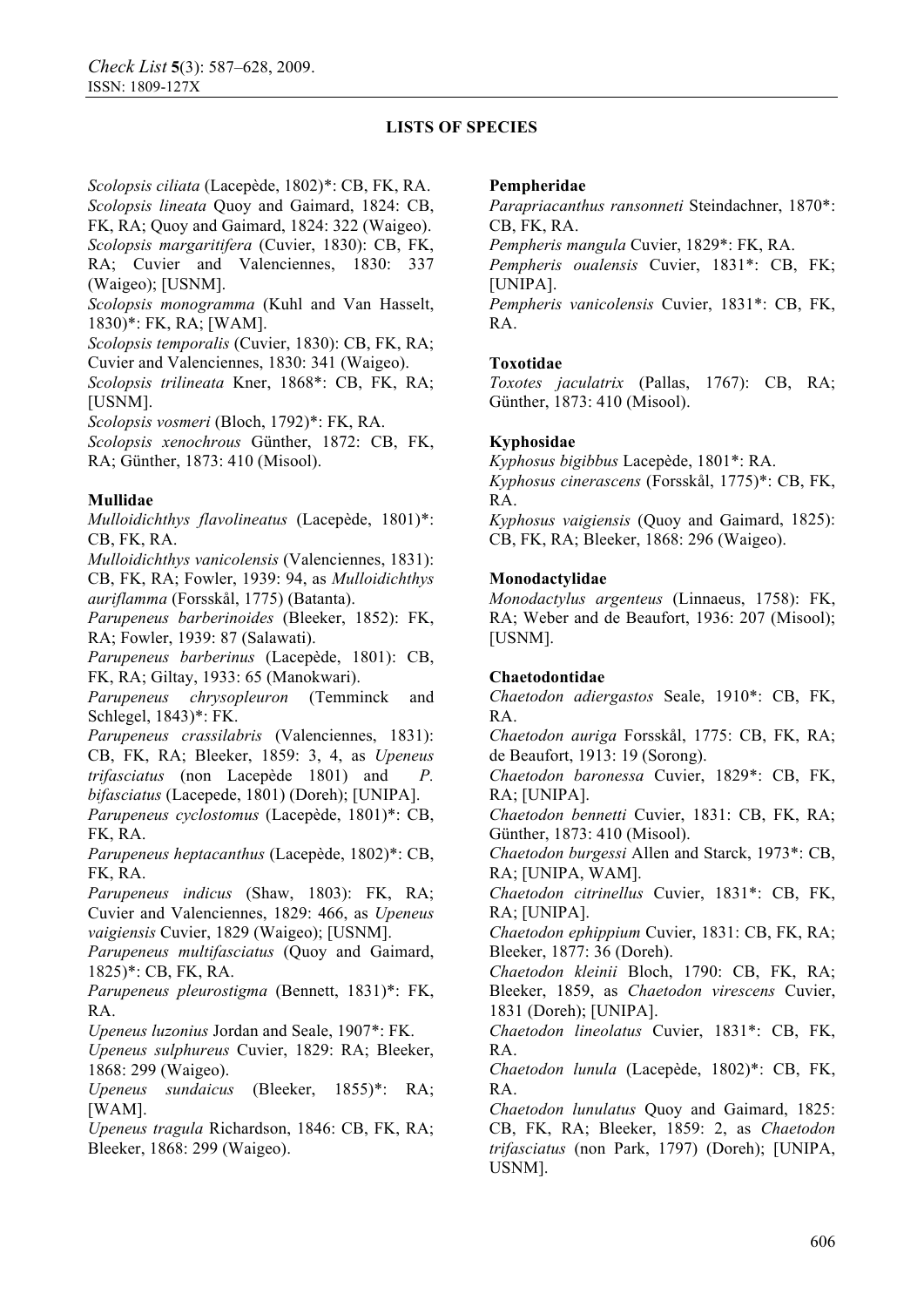*Chaetodon melannotus* Bloch and Schneider, 1801: CB, FK, RA; Weber and

de Beaufort, 1936: 87 (Misool).

*Chaetodon mertensii* Cuvier, 1831\*: CB, FK, RA; [UNIPA].

*Chaetodon meyeri* Bloch and Schneider, 1801: CB, FK, RA; Bleeker, 1859: 2 (Doreh).

*Chaetodon ocellicaudus* Cuvier, 1831\*: CB, FK, RA; [UNIPA].

*Chaetodon octofasciatus* Bloch, 1787: CB, FK, RA; Günther, 1873: 410 (Misool); [UNIPA, USNM].

*Chaetodon ornatissimus* Cuvier, 1831: CB, FK, RA; Bleeker, 1859: 4 (Doreh); [UNIPA].

*Chaetodon oxycephalus* Bleeker, 1853\*: CB, FK, RA.

*Chaetodon punctatofasciatus* Cuvier, 1831: CB, FK, RA; Günther, 1873: 410 (Misool); [UNIPA].

*Chaetodon rafflesii* Bennett, 1830: CB, FK, RA; Bleeker, 1859: 4, as *Chaetodon princeps* Cuvier, 1831 (Doreh).

*Chaetodon selene* Bleeker, 1853\*: FK, RA.

*Chaetodon semeion* Bleeker, 1855\*: CB, FK, RA.

*Chaetodon speculum* Cuvier, 1831\*: CB, FK, RA. *Chaetodon trifascialis* Quoy and Gaimard, 1825\*: CB, FK, RA.

*Chaetodon ulietensis* Cuvier, 1831: CB, FK, RA; Bleeker, 1859: 4 (Doreh); [UNIPA].

*Chaetodon unimaculatus* Bloch, 1787\*: CB, RA.

*Chaetodon vagabundus* Linnaeus, 1758: CB, FK,

RA; de Beaufort, 1913: 124 (Sorong); [UNIPA].

*Chelmon rostratus* (Linnaeus, 1758): FK, RA; de Beaufort, 1913: 125 (Sorong).

*Chelmon muelleri* Klunzinger, 1879.\*: FK; [WAM].

*Coradion altivelis* McCulloch, 1916\*: RA.

*Coradion chrysozonus* (Cuvier, 1831)\*: CB, FK, RA.

*Coradion melanopus* (Cuvier, 1831)\*: CB, FK.

*Forcipiger flavissimus* Jordan and McGregor, 1898\*: CB, FK, RA; [UNIPA].

*Forcipiger longirostris* (Broussonet, 1782): CB, FK, RA; Ahl, 1923: 8 (Misool).

*Hemitaurichthys polylepis* (Bleeker, 1857)\*: CB, FK, RA; [UNIPA].

*Heniochus acuminatus* (Linnaeus, 1758): FK, RA; Bleeker, 1859: 4, as *Heniochus macrolepidotus*  (Linneaeus, 1758) (Doreh).

*Heniochus chrysostomus* Cuvier, 1831\*: CB, FK, RA; [UNIPA].

*Heniochus diphreutes* Jordan, 1903\*: CB, FK, RA.

*Heniochus monoceros* Cuvier, 1831\*: RA.

*Heniochus singularius* Smith and Radcliffe, 1911\*: CB, FK, RA.

*Heniochus varius* (Cuvier, 1829): CB, FK, RA; Günther, 1873: 410 (Misool); [UNIPA].

*Parachaetodon ocellatus* (Cuvier, 1831): CB, FK, RA; Bleeker, 1868: 4, as *Tetragonoptrus oligacanthus* Bleeker, 1850 (Waigeo); [UNIPA].

### **Pomacanthidae**

*Apolemichthys trimaculatus* (Cuvier, 1831): CB, FK, RA; Bleeker, 1859: 2 (Doreh); [UNIPA].

*Centropyge bicolor* (Bloch, 1787): CB, FK, RA; Bleeker, 1859: 3 (Doreh); [UNIPA].

*Centropyge bispinosa* (Günther, 1860)\*: CB, FK, RA; [UNIPA].

*Centropyge flavicauda* Fraser-Brunner, 1933\*: CB, FK, RA.

*Centropyge nox* (Bleeker, 1853)\*: CB, FK, RA; [UNIPA].

*Centropyge tibicen* (Cuvier, 1831): CB, FK, RA; Günther, 1873: 410 (Misool); [WAM].

*Centropyge vrolikii* (Bleeker, 1853)\*: CB, FK, RA; [USNM].

*Chaetodontoplus dimidatus* (Bleeker, 1860): FK, RA; Günther, 1873: 410 (Misool).

*Chaetodontoplus mesoleucus* (Bloch, 1787) (yellow tail)\*: FK, RA; Randall and Rocha, 2009: 518 (Waigeo).

*Chaetodontoplus poliourus* Randall and Rocha, 2009\*: CB, FK, RA; Randall and Rocha, 2009: 514 (Batanta); [UNIPA].

*Genicanthus bellus* Randall, 1975\*: CB, RA; [WAM].

*Genicanthus lamarck* (Lacepède, 1802): CB, FK, RA; Günther, 1873: 410 (Misool).

*Genicanthus melanospilos* (Bleeker, 1857)\*: CB, RA; [UNIPA].

*Paracentropyge multifasciata* (Smith and Radcliffe, 1911)\*: CB, FK, RA; [UNIPA].

*Pomacanthus annularis* (Bloch, 1787)\*: CB, RA.

*Pomacanthus imperator* (Bloch, 1787): CB, FK, RA; Bleeker, 1868: 300, as *Holacanthus nicobarensis* (Bloch and Schneider, 1801) (Waigeo); [UNIPA].

*Pomacanthus navarchus* (Cuvier, 1831): CB, FK, RA; Günther, 1873: 410 (Misool); [UNIPA].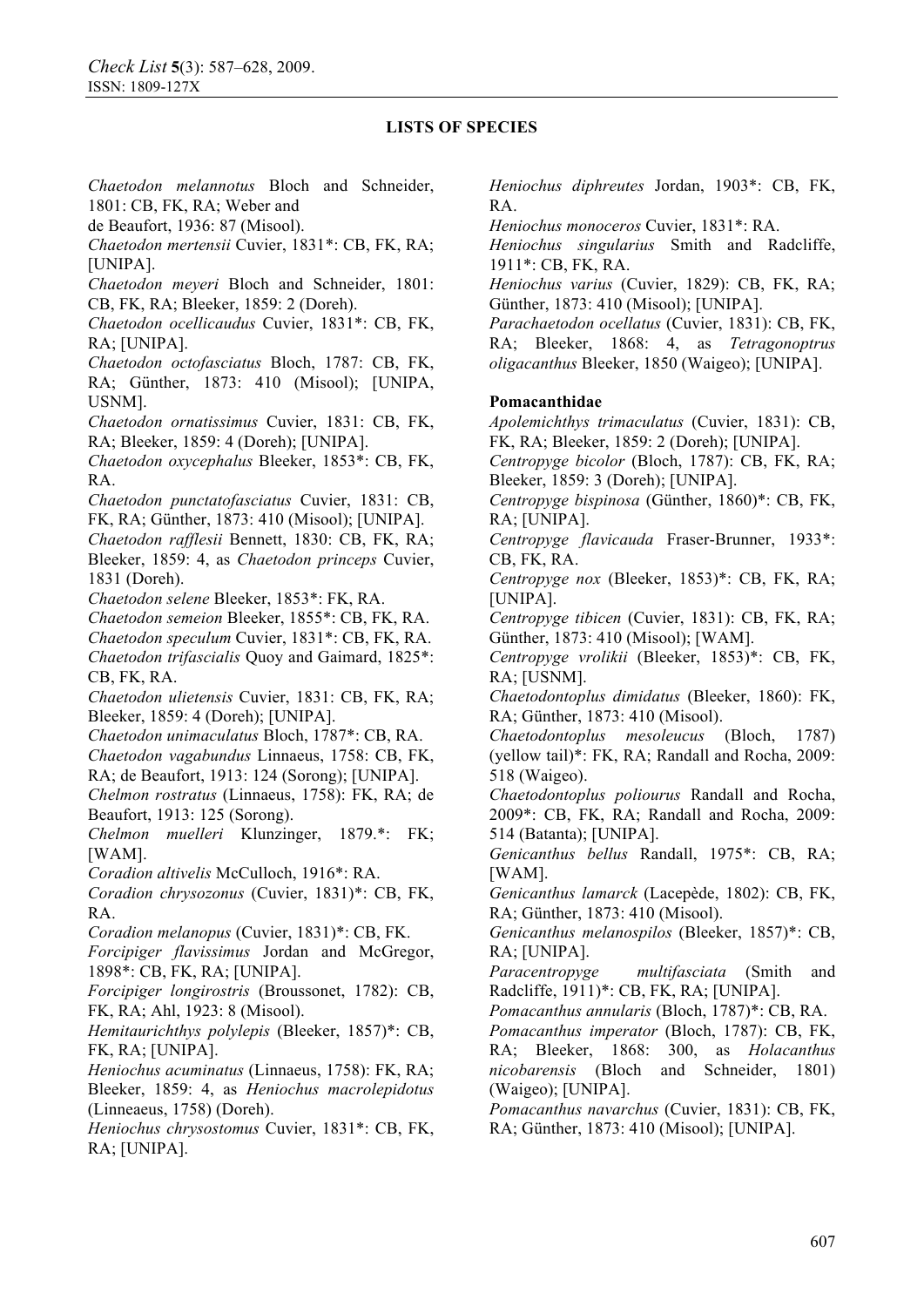*Pomacanthus semicirculatus* (Cuvier, 1831): FK, RA; Cuvier and Valenciennes, 1831: 191 (Waigeo).

*Pomacanthus sexstriatus* (Cuvier, 1831)\* CB, FK, RA; [WAM].

*Pomacanthus xanthometopon* (Bleeker, 1853): CB, FK, RA; Bleeker, 1868: 300 (Waigeo); [UNIPA].

*Pygoplites diacanthus* (Boddaert, 1772): CB, FK, RA; Cuvier and Valenciennes, 1831: 184, as *Holacanthus dux* (Gmelin, 1789) (Doreh); [UNIPA].

#### **Pomacentridae**

*Abudefduf bengalensis* (Bloch, 1787)\*: FK, RA; [USNM].

*Abudefduf lorenzi* Hensley and Allen, 1977\*: CB, FK, RA.

*Abudefduf notatus* (Day, 1870)\*: FK, RA.

*Abudefduf septemfasciatus* (Cuvier, 1830)\*: FK, RA.

*Abudefduf sexfasciatus* (Lacepède, 1801): CB, FK, RA; de Beaufort, 1913: 128, as *Abudefduf saxatilis coelestinus* (Cuvier, 1830) (Saonek).

*Abudefduf sordidus* (Forsskål, 1775)\*: FK, RA.

*Abudefduf vaigiensis* (Quoy and Gaimard, 1825): CB, FK, RA; Quoy and Gaimard, 1825: 391 (Waigeo).

*Acanthochromis polyacanthus* (Bleeker, 1855)\*: CB, RA; [USNM].

*Amblyglyphidodon aureus* (Cuvier, 1830)\*: CB, FK, RA; [UNIPA].

*Amblyglyphidodon batunai* Allen, 1995\*: CB, FK, RA.

*Amblyglyphidodon curacao* (Bloch, 1787): CB, FK, RA; de Beaufort, 1940: 414 (Misool); [USNM, WAM].

*Amblyglyphidodon leucogaster* (Bleeker, 1847)\*: CB, FK, RA; [UNIPA].

*Amblyglyphidodon ternatensis* (Bleeker, 1853)\*: FK, RA.

*Amblypomacentrus breviceps* (Schlegel and Müller, 1839-44)\*: CB, FK, RA.

*Amblypomacentrus clarus* Allen and Adrim, 2000:\* RA; [WAM].

*Amphiprion chrysopterus* Cuvier, 1830: CB, RA; de Beaufort, 1940: 338, as *Amphiprion bicinctus*  Rüppell, 1830 (Manokwari); [USNM].

*Amphiprion clarkii* (Bennett, 1830): CB, FK, RA; Bleeker, 1859: 3, as *Amphiprion chrysargyrus*  Richardson, 1846 (Doreh); [UNIPA, WAM].

*Amphiprion leucokranos* Allen, 1973\*: CB, RA.

*Amphiprion melanopus* Bleeker, 1852: CB, FK, RA; Bleeker, 1868: 281 (Doreh); [UNIPA].

*Amphiprion ocellaris* Cuvier, 1830\*: FK, RA; [WAM].

*Amphiprion percula* (Lacepède, 1802): CB; Lesson, 1830: 192, as *Amphiprion tunicatus* Cuvier, 1830) (Doreh); [UNIPA].

*Amphiprion perideraion* Bleeker, 1855: CB, FK, RA; Bleeker, 1859: 3, 16, as *Amphiprion rosenbergii* (Doreh).

*Amphiprion polymnus* (Linnaeus, 1758): FK, RA; Fowler, 1939: 88, as *Amphiprion bifasciatus*  (Bloch, 1792) (Salawati).

*Amphiprion sandaracinos* Allen, 1972\*: CB, FK, RA.

*Cheiloprion labiatus* (Day, 1877)\*: FK, RA.

*Chromis alpha* Randall, 1988\*: CB, FK, RA; [UNIPA, WAM].

*Chromis amboinensis* (Bleeker, 1871)\*: CB, FK, RA; [UNIPA].

*Chromis analis* (Cuvier, 1830)\*: CB, FK, RA; [UNIPA].

*Chromis athena* Allen and Erdmann, 2008: RA; Allen and Erdmann, 2008h: 204 (Fam Group, Raja Ampat Islands); [NCIP, WAM].

*Chromis atripectoralis* Welander and Schultz, 1951\*: CB, FK, RA; [UNIPA].

*Chromis atripes* Fowler and Bean, 1928\*: CB, FK, RA; [USNM].

*Chromis brevirostris* Pyle, Earle and Greene, 2008\*: CB; [WAM].

*Chromis caudalis* Randall, 1988\*: CB, FK, RA.

*Chromis cinerascens* (Cuvier, 1830)\*: FK, RA.

*Chromis delta* Randall, 1988\*: CB, FK, RA; [UNIPA, USNM].

*Chromis earina* Pyle, Earle and Greene, 2008\*: RA; [WAM].

*Chromis elerae* Fowler and Bean, 1928\*: CB, FK, RA; [USNM, WAM].

*Chromis lepidolepis* Bleeker, 1877\*: CB, FK, RA; [UNIPA, USNM].

*Chromis lineata* Fowler and Bean, 1928\*: CB, FK, RA; [USNM].

*Chromis margaritifer* Fowler, 1946\*: CB, FK, RA; [USNM].

*Chromis retrofasciata* Weber, 1913\*: CB. FK, RA; [UNIPA, USNM].

*Chromis scotochiloptera* Fowler, 1918\*: FK, RA; [USNM].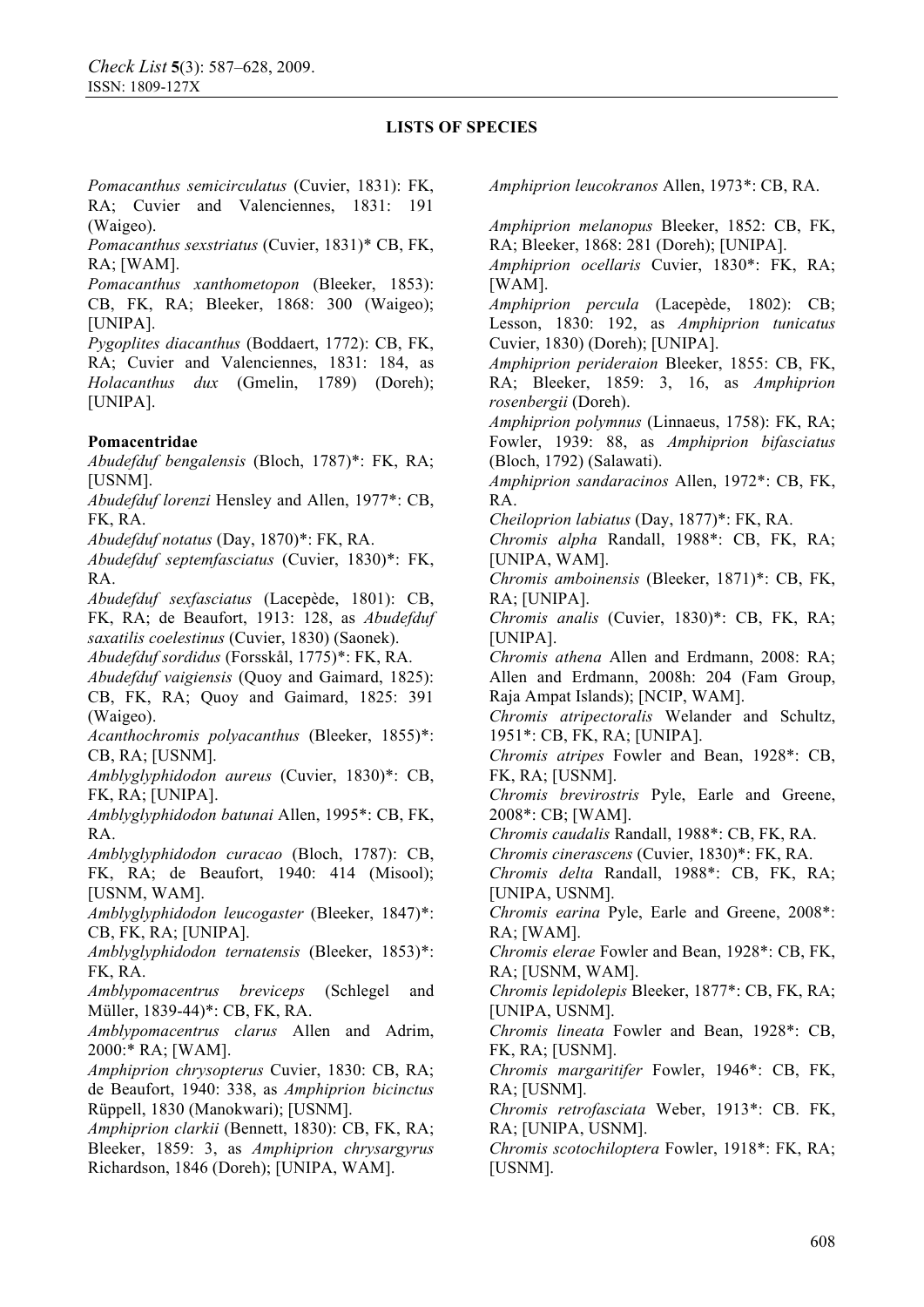*Chromis ternatensis* (Bleeker, 1856): CB, FK, RA; Bleeker, 1859: 4 (Doreh); [USNM]. *Chromis unipa* Allen and Erdmann, 2009: CB; Allen and Erdmann, 2009c: 130 (Cenderawasih Bay); [NCIP, WAM]. *Chromis viridis* (Cuvier, 1830)\*: CB, FK, RA; [USNM]. *Chromis weberi* Fowler and Bean, 1928\*: CB, FK, RA; [USNM]. *Chromis xanthochira* (Bleeker, 1851)\*: CB, FK, RA. *Chromis xanthura* (Bleeker, 1854)\*: CB, FK, RA. *Chrysiptera biocellata* (Quoy and Gaimard, 1825): CB, FK, RA; Bleeker, 1859: 4, as *Glyphisodon antjerius* Cuvier, 1830 (Doreh). *Chrysiptera bleekeri* (Fowler and Bean, 1928)\*: FK, RA. *Chrysiptera brownriggii* (Bennett, 1828)\*: CB, FK, RA; [USNM]. *Chrysiptera caeruleolineata* (Allen, 1973)\*: CB, FK, RA. *Chrysiptera cyanea* (Quoy and Gaimard, 1825)\*: CB, FK, RA. *Chrysiptera giti* Allen and Erdmann, 2008: FK; Allen and Erdmann, 2008f: 173 (Fak Fak Peninsula); [NCIP, USNM, WAM]. *Chrysiptera glauca* (Cuvier, 1830): CB; Bleeker, 1859: 4, as *Glyphisodon modestus* Schlegel and Müller, 1839 (Doreh). *Chrysiptera hemicyanea* (Weber, 1913)\*: FK, RA; [WAM]. *Chrysiptera oxycephala* (Bleeker, 1877): CB, FK, RA; [UNIPA, USNM, WAM]. *Chrysiptera pricei* Allen and Adrim, 1992: CB; Allen and Adrim, 1992: 103: (Yapen); [NCIP, UNIPA, WAM]. *Chrysiptera rex* (Snyder, 1909)\*: CB, FK, RA; [USNM, WAM]. *Chrysiptera rollandi* (Whitley, 1961)\*: CB, FK, RA; [USNM, WAM]. *Chrysiptera* sp. (*arnazae*, Allen and Erdmann, in preparation)\*: CB, RA; [NCIP, WAM, USNM]. *Chrysiptera springeri* (Allen and Lubbock, 1976)\*: FK, RA; [WAM]. *Chrysiptera talboti* (Allen, 1975)\*: CB, FK, RA; [USNM, WAM]. *Chrysiptera unimaculata* (Cuvier, 1830): CB, FK, RA; Bleeker, 1859: 3, 4 (Doreh); [WAM].

*Dascyllus aruanus* (Linnaeus, 1758): CB, FK, RA; Bleeker, 1859: 3, 4 (Doreh); [UNIPA, USNM].

*Dascyllus melanurus* Bleeker, 1854: CB, FK, RA; Bleeker, 1859: 3, 4 (Doreh).

*Dascyllus reticulatus* (Richardson, 1846): CB, FK, RA; Bleeker, 1859: 3, 4 (Doreh); [UNIPA].

*Dascyllus trimaculatus* (Rüppell, 1829): CB, FK, RA; Bleeker, 1859: 3, 4 (Doreh); [UNIPA, USNM].

*Dischistodus chrysopoecilus* (Schlegel and Müller, 1839)\*: CB, FK, RA.

*Dischistodus fasciatus* (Cuvier, 1830): FK, RA; de Beaufort, 1913: 127 (Saonek); [USNM].

*Dischistodus melanotus* (Bleeker, 1858)\*: CB, FK, RA.

*Dischistodus perspicillatus* (Cuvier, 1830)\*: CB, FK, RA; [UNIPA].

*Dischistodus prosopotaenia* (Bleeker, 1852): CB, FK, RA; Fowler, 1939: 83 (Sorong).

*Dischistodus pseudochrysopoecilus* (Allen and Robertson, 1974)\*: CB, FK, RA.

*Hemiglyphidodon plagiometopon* (Bleeker, 1852): CB, FK, RA; de Beaufort, 1913: 128 (Saonek).

*Lepidozygus tapeinosoma* (Bleeker, 1856)\*: CB, FK, RA.

*Neoglyphidodon crossi* Allen, 1991\*: CB, FK, RA.

*Neoglyphidodon melas* (Cuvier, 1830): CB, FK, RA; de Beaufort, 1913: 128 (Saonek); [WAM].

*Neoglyphidodon nigroris* (Cuvier, 1830)\*: CB, FK, RA; [WAM].

*Neoglyphidodon oxyodon* (Bleeker, 1858)\*: FK, RA.

*Neoglyphidodon thoracotaeniatus* (Fowler and Bean, 1928)\*: CB, FK, RA.

*Neopomacentrus azysron* (Bleeker, 1877)\*: CB, FK, RA.

*Neopomacentrus bankieri* (Richardson, 1846)\*: FK, RA.

*Neopomacentrus cyanomos* (Bleeker, 1856)\*: CB, FK, RA; [WAM].

*Neopomacentrus filamentosus* (Macleay, 1882)\*: CB, FK, RA.

*Neopomacentrus nemurus* (Bleeker, 1857)\*: CB, FK, RA.

*Neopomacentrus taeniurus* (Bleeker, 1856)\*: FK, RA; [USNM, WAM].

*Neopomacentrus violascens* (Bleeker, 1848)\*: CB, FK, RA; [WAM].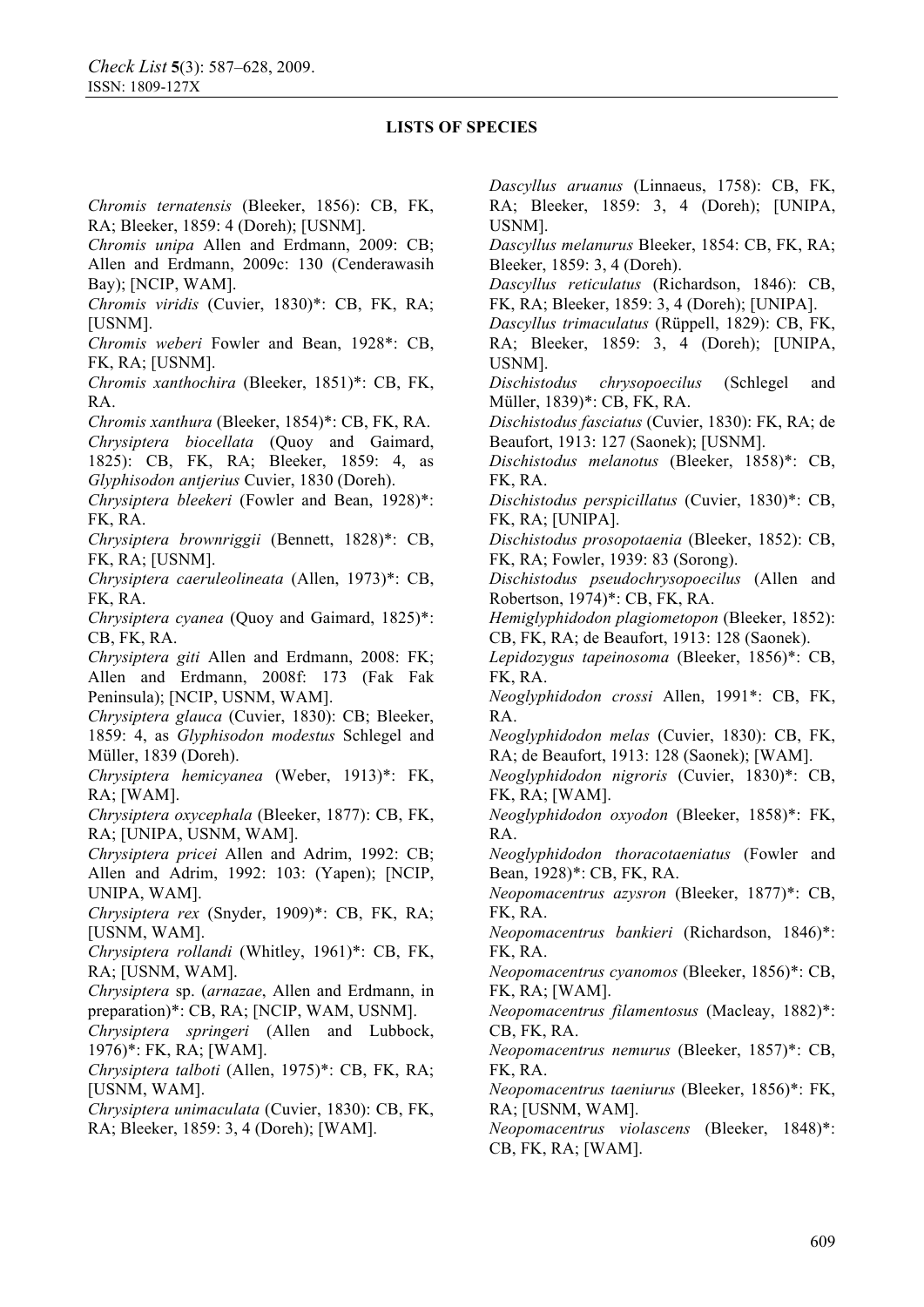*Plectroglyphidodon dickii* (Liénard, 1839)\*: CB, FK, RA; [USNM].

*Plectroglyphidodon lacrymatus* (Quoy and Gaimard, 1825): CB, FK, RA; Bleeker, 1859: 4 (Doreh); [UNIPA, USNM].

*Plectroglyphidodon leucozonus* (Bleeker, 1859)\*: CB, FK, RA.

*Pomacentrus adelus* Allen, 1991\*: CB, FK, RA; [USNM, WAM].

*Pomacentrus albimaculus* Allen, 1975\*: CB.

*Pomacentrus amboinensis* Bleeker, 1868\*: CB, FK, RA; [UNIPA].

*Pomacentrus auriventris* Allen, 1991\*: CB, FK, RA.

*Pomacentrus bankanensis* Bleeker, 1853\*: CB, FK, RA; [USNM].

*Pomacentrus brachialis* Cuvier, 1830: CB, FK, RA; Bleeker, 1859: 3, 4, as *Pomacentrus melanopterus* Bleeker, 1852 (Doreh); [UNIPA, USNM, WAM].

*Pomacentrus burroughi* Fowler, 1918\*: CB, RA; [WAM].

*Pomacentrus chrysurus* Cuvier, 1830\*: FK, RA; [WAM].

*Pomacentrus coelestis* Jordan and Starks, 1901\*: CB, FK, RA; [USNM, WAM].

*Pomacentrus fakfakensis* Allen and Erdmann, 2009a: FK; Allen and Erdmann, 2009: 123 (Karawatu Island, Fakfak Peninsula); [NCIP, WAM].

*Pomacentrus cuneatus* Allen, 1991\*: FK, RA; [WAM].

*Pomacentrus grammorhynchus* Fowler, 1918\*: CB, RA; [USNM].

*Pomacentrus lepidogenys* Fowler and Bean, 1928\*: CB, FK, RA; [USNM].

*Pomacentrus littoralis* Cuvier, 1830: CB, FK, RA; Cuvier and Valenciennes, 1830, as *Pomacentrus emarginatus* Cuvier, 1829 (Waigeo); [WAM].

*Pomacentrus moluccensis* Bleeker, 1853: CB, FK, RA; Bleeker, 1859: 3, 4 (Waigeo); [USNM, WAM].

*Pomacentrus nagasakiensis* Tanaka, 1917\*: CB, FK, RA.

*Pomacentrus nigromanus* Weber, 1913\*: CB, FK, RA; [UNIPA, USNM].

*Pomacentrus nigromarginatus* Allen, 1973\*: CB, FK, RA; [UNIPA].

*Pomacentrus opisthostigma* Fowler, 1918\*: FK, RA; [USNM, WAM].

*Pomacentrus pavo* (Bloch, 1787): FK, RA; Bleeker, 1859: 3, 4 (Doreh).

*Pomacentrus philippinus* Evermann and Seale, 1907\*: CB, FK, RA; [WAM].

*Pomacentrus reidi* Fowler and Bean, 1928\*: CB, FK, RA; [UNIPA].

*Pomacentrus simsiang* Bleeker, 1856\*: CB, FK, RA.

*Pomacentrus smithi* Fowler and Bean, 1928\*: CB, FK, RA; [UNIPA].

*Pomacentrus taeniometopon* Bleeker, 1852\*: CB, RA; [WAM].

*Pomacentrus tripunctatus* Cuvier, 1830: CB, FK, RA; Bleeker, 1877: 60, as *Pomacentrus trilineatus*  non Cuvier, 1830 (Waigeo).

*Pomacentrus vaiuli* Jordan and Seale, 1906\*: CB, FK, RA; [USNM].

*Premnas biaculeatus* (Bloch, 1790): CB FK, RA; Bleeker, 1868: 299 (Waigeo); [USNM, WAM].

*Pristotis obtusirostris* (Günther, 1862)\*: FK, RA; [WAM].

*Stegastes albifasciatus* (Schlegel and Müller, 1839)\*: CB, FK, RA.

*Stegastes fasciolatus* (Ogilby, 1889)\*: CB, RA; [WAM].

*Stegastes lividus* (Forster, 1801)\*: CB, FK, RA. *Stegastes nigricans* (Lacepède, 1802)\*: CB, RA. *Stegastes obreptus* (Whitley, 1948)\*: FK, RA.

### **Labridae**

*Anampses caeruleopunctatus* Rüppell, 1829: CB, FK, RA; Günther, 1873: 411, as *Anampses diadematus* Rüppell, 1835 (Misool).

*Anampses geographicus* Valenciennes, 1840: FK, RA; Günther, 1873: 411 (Misool).

*Anampses melanurus* Bleeker, 1857\*: CB, FK, RA.

*Anampses meleagrides* Valenciennes, 1840\*: CB, FK, RA.

*Anampses neoguinaicus* Bleeker, 1878\*: CB, RA. *Anampses twistii* Bleeker, 1856\*: CB, FK, RA.

*Bodianus anthioides* (Bennett, 1832): CB, RA; de Beaufort, 1940: 46 (Misool).

*Bodianus axillaris* (Bennett, 1832)\*: RA.

*Bodianus bilunulatus* (Lacepède, 1801): FK, RA; Günther, 1881: 240 (Misool).

*Bodianus bimaculatus* Allen, 1973\*: FK, RA; [WAM].

*Bodianus diana* (Lacepède, 1801)\*: CB, FK, RA; [UNIPA].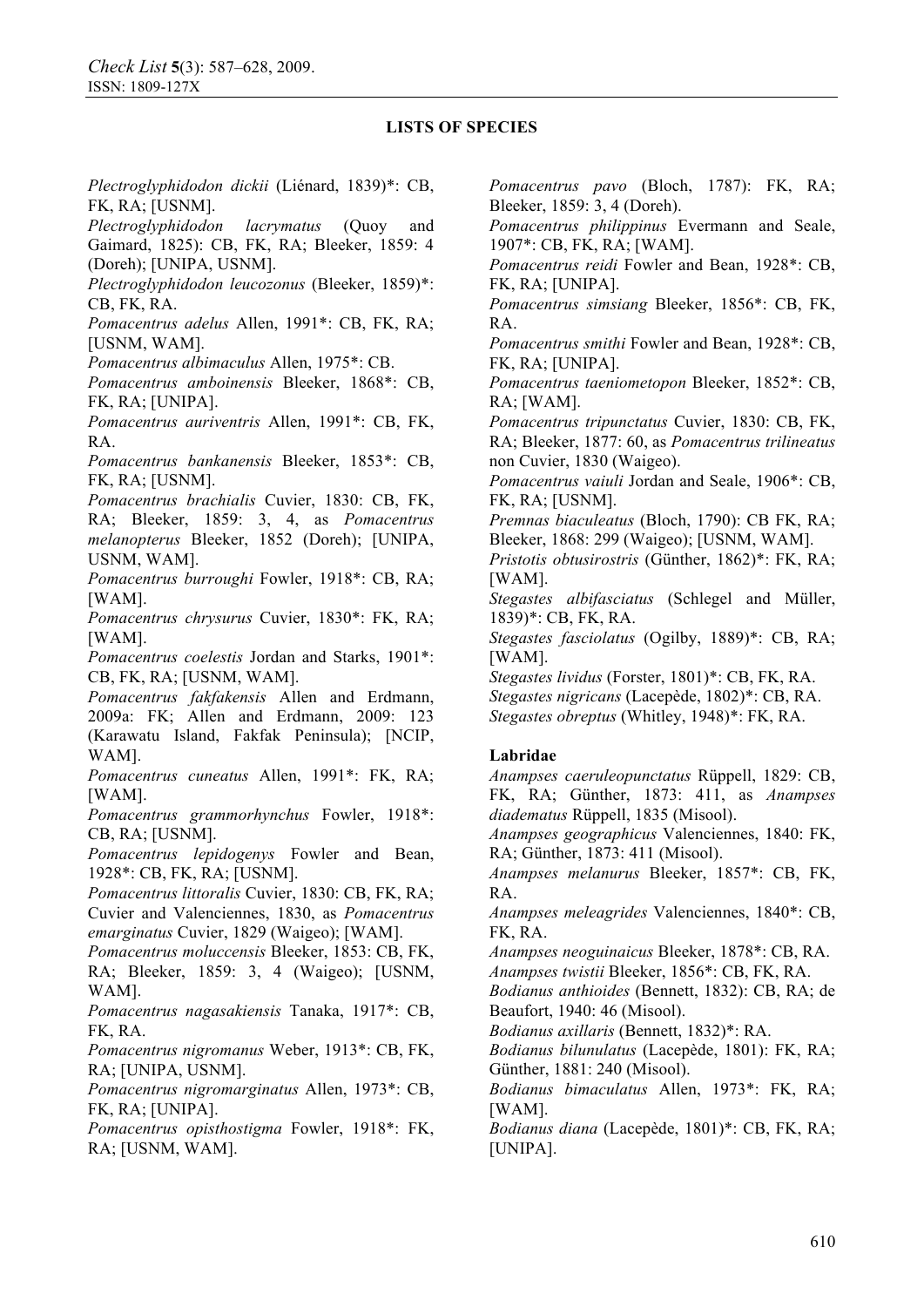*Bodianus mesothorax* (Bloch and Schneider, 1801)\*: CB, FK, RA. *Bodianus* sp. (*cf. izuensis*)\*: RA; [WAM]. *Cheilinus chlorourus* (Bloch, 1791): CB, FK, RA; de Beaufort, 1913: 129 (Saonek). *Cheilinus fasciatus* (Bloch, 1791): CB, FK, RA; Bleeker, 1859: 3 (Doreh); [UNIPA]. *Cheilinus oxycephalus* Bleeker, 1853\*: CB, FK, RA; [UNIPA]. *Cheilinus trilobatus* Lacepède, 1801\*: CB, FK, RA. *Cheilinus undulatus* Rüppell, 1835\*: CB, FK, RA. *Cheilio inermis* (Forsskål, 1775): CB, FK, RA; Bleeker, 1868: 299 (Waigeo). *Choerodon anchorago* (Bloch, 1791)\*: CB, FK, RA. *Choerodon jordani* (Snyder, 1908)\*: FK, RA. *Choerodon monostigma* Ogilby, 1910\*: FK; [WAM]. *Choerodon schoenleinii* (Valenciennes, 1839)\*: FK, RA. *Choerodon zamboangae* (Seale and Bean, 1907)\*: FK, RA; [WAM]. *Choerodon zosterophorus* (Bleeker, 1868): CB, FK, RA; de Beaufort, 1940: 36 (Misool). *Cirrhilabrus cenderawasih* Allen and Erdmann, 2006: CB; Allen and Erdmann, 2006a: 126 (Cenderawasih Bay); [NCIP, UNIPA, WAM]. *Cirrhilabrus condei* Allen and Randall, 1996\*: RA; [WAM]. *Cirrhilabrus exquisitus* Smith, 1957\*: CB, FK, RA. *Cirrhilabrus flavidorsalis* Randall and Carpenter, 1980\*: FK, RA; [WAM]. *Cirrhilabrus lyukyuensis* Ishikawa, 1904: CB, FK, RA; Bleeker, 1859: 3, as *Cirrhilabrus solorensis* non Bleeker, 1853 (Doreh); [USNM]. *Cirrhilabrus lubbocki* Randall and Carpenter, 1980\*: FK, RA; [WAM]. *Cirrhilabrus pylei* Allen and Randall, 1996\*: FK, RA. *Cirrhilabrus tonozukai* Allen and Kuiter, 1999\*: FK, RA; [WAM]. *Coris batuensis* (Bleeker, 1856-57)\*: CB, FK, RA. *Coris dorsomacula* Fowler, 1908\*: FK, RA. *Coris gaimard* (Quoy and Gaimard, 1824): CB, FK, RA; de Beaufort, 1940: 242 (Misool). *Coris pictoides* Randall and Kuiter, 1982\*: FK, RA. *Cymolutes torquatus* (Valenciennes, 1840)\*: CB, RA. *Diproctacanthus xanthurus* (Bleeker, 1856)\*: CB, FK, RA. *Epibulus brevis* Carlson, Randall and Dawson, 2008\*: CB, FK; [UNIPA]. *Epibulus insidiator* (Pallas, 1770)\*: CB, FK, RA. *Gomphosus varius* Lacepède, 1801\*: CB, FK, RA. CB, FK, RA. [WAM]. RA. RA; [UNIPA]. RA; [WAM]. [WAM]. RA; [UNIPA]. RA. FK, RA; [UNIPA]. RA. CB, FK, RA. RA.

*Halichoeres argus* (Bloch and Schneider, 1801)\*:

*Halichoeres bicolor* (Bloch and Schneider, 1801): RA; de Beaufort, 1913: 131 (Majalibit Bay);

*Halichoeres binotopsis* (Bleeker, 1849): CB, FK, RA; de Beaufort, 1913: 131 (Saonek).

*Halichoeres biocellatus* Schultz, 1960\*: CB, FK,

*Halichoeres chloropterus* (Bloch, 1791): CB, FK, RA; de Beaufort, 1913: 131 (Saonek).

*Halichoeres chrysus* Randall, 1981\*: CB, FK,

*Halichoeres hartzfeldii* Bleeker, 1852\*: CB, FK,

*Halichoeres hortulanus* (Lacepède, 1801): CB, FK, RA; Bleeker, 1859: 4 (Doreh).

*Halichoeres javanicus* (Bleeker, 1857)\*: FK;

*Halichoeres leucurus* (Walbaum, 1792)\*: CB, FK,

*Halichoeres margaritaceus* (Valenciennes, 1839)\*: CB. FK, RA.

*Halichoeres marginatus* Rüppell, 1835: CB, FK, RA; Günther, 1873: 411 (Misool).

*Halichoeres melanochir* Fowler and Bean, 1928\*:

*Halichoeres melanurus* (Bleeker, 1851): CB, FK, RA; Bleeker, 1859: 4 (Doreh).

*Halichoeres melasmapomus* Randall, 1980\*: CB,

*Halichoeres miniatus* (Valenciennes, 1839)\*: FK,

*Halichoeres nebulosus* (Valenciennes, 1839)\*:

*Halichoeres nigrescens* (Bloch and Schneider, 1801)\*: FK, RA; [WAM].

*Halichoeres pallidus* Kuiter and Randall, 1995\*: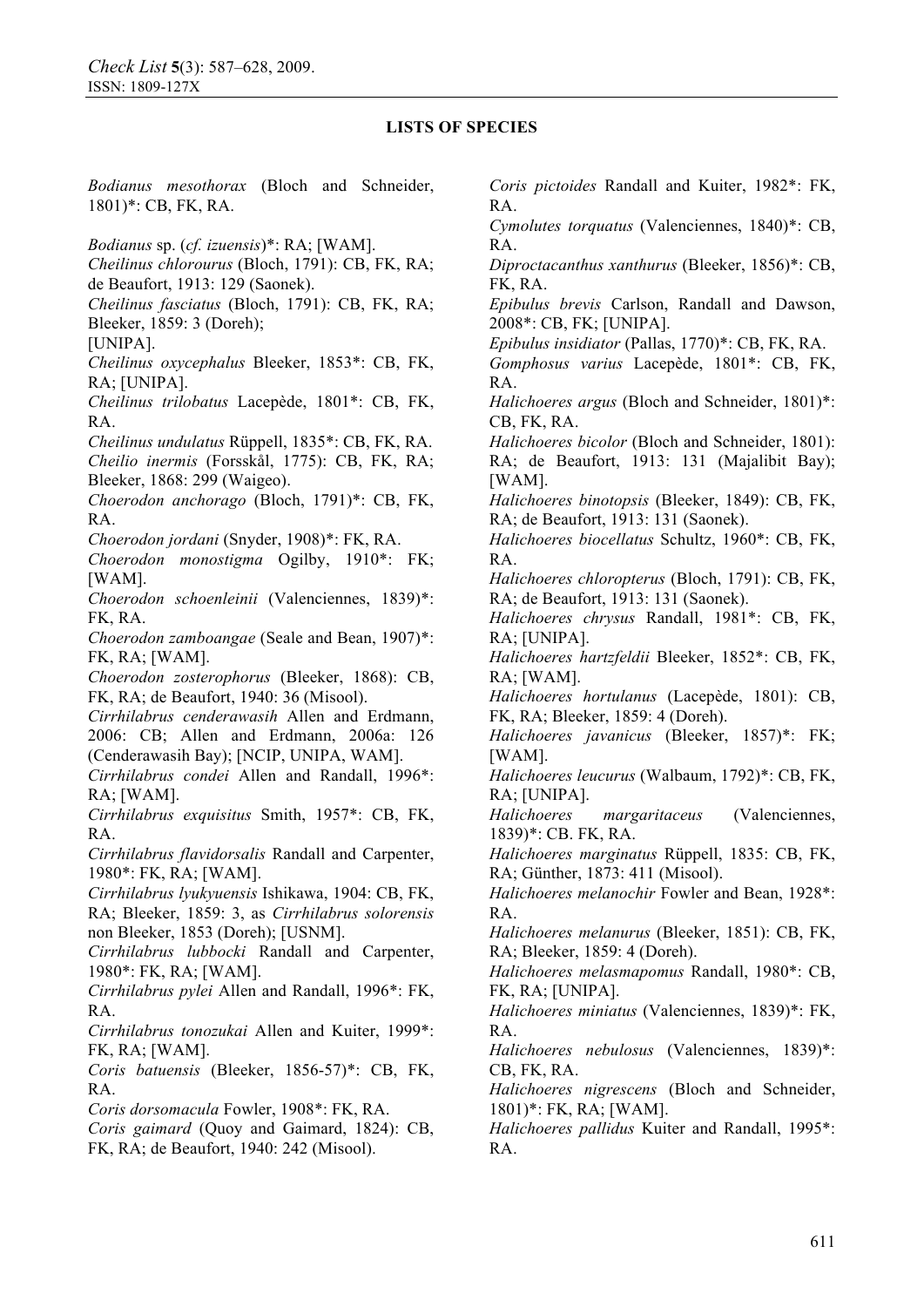*Halichoeres papilionaceus* (Valenciennes, 1839): CB, FK, RA; de Beaufort, 1913: 130, as *Platyglossus schwarzii* (Bleeker, 1847) (Saonek); [WAM].

*Halichoeres podostigma* (Bleeker, 1854)\*: CB, FK, RA.

*Halichoeres prosopeion* (Bleeker, 1853)\*: CB, FK, RA; [UNIPA].

*Halichoeres richmondi* Fowler and Bean, 1928\*: CB, FK, RA.

*Halichoeres rubricephalus* Kuiter and Randall, 1995\*: CB, FK, RA.

*Halichoeres scapularis* (Bennett, 1832): CB, FK, RA; Günther, 1873: 411 (Misool).

*Halichoeres solorensis* (Bleeker, 1853)\*: FK, RA.

*Halichoeres timorensis* (Bleeker, 1852): RA; de Beaufort, 1913: 131, as *Platyglossus kawarin*  Bleeker, 1852 (Saonek).

*Halichoeres trimaculatus* (Quoy and Gaimard, 1834): CB, FK, RA; Bleeker, 1859: 3, as *Julis (Halichoeres) spilurus* Bleeker, 1851 (Doreh).

*Hemigymnus fasciatus* (Bloch, 1792)\*: CB, FK, RA.

*Hemigymnus melapterus* (Bloch, 1791): CB, FK, RA; de Beaufort, 1940: 145 (Manokwari).

*Hologymnosus annulatus* (Lacepède, 1801)\*: CB, FK, RA.

*Hologymnosus doliatus* (Lacepède, 1801)\*: CB, FK, RA.

*Hologymnosus rhodonotus* Randall and Yamakawa, 1988\*: RA.

*Inistius aneitensis* (Günther, 1862)\*: FK; [WAM].

*Iniistius pavo* Valenciennes, 1840: FK, RA; Bleeker, 1859: 4 (Doreh).

*Iniistius spilonotus* (Bleeker, 1857)\*: RA; [WAM].

*Iniistius twistii* (Bleeker, 1856)\*: RA.

*Labrichthys unilineatus* (Guichenot, 1847)\*: CB, FK, RA.

*Labroides bicolor* Fowler and Bean, 1928\*: CB, FK, RA.

*Labroides dimidiatus* (Valenciennes, 1839): CB,

FK, RA; Bleeker, 1868: 296, as *Labroides paradiseus* Bleeker, 1851 (Waigeo); [USNM].

*Labroides pectoralis* Randall and Springer, 1975\*: CB, FK, RA.

*Labropsis alleni* Randall, 1981\*: CB, RA.

*Labropsis manabei* Schmidt, 1931\*: CB, RA.

*Leptojulis cyanopleura* (Bleeker, 1853)\*: CB, FK, RA; [WAM].

*Leptojulis sp.* (*cf. chrysotaenia*)\*: FK.

*Macropharyngodon meleagris* (Valenciennes, 1839)\*: CB, FK, RA.

*Macropharyngodon negrosensis* Herre, 1932\*: CB, FK, RA.

*Novaculichthys taeniourus* (Lacepède, 1801)\*: CB, FK, RA.

*Novaculoides macrolepidotus* (Bloch, 1791): RA; Quoy and Gaimard, 1824: 271, as *Julis taenianotus* Quoy and Gaimard, 1824 (Waigeo); [WAM].

*Oxycheilinus arenatus* (Valenciennes, 1840)\*: CB, RA.

*Oxycheilinus bimaculatus* (Valenciennes, 1840)\*: CB, FK, RA; [UNIPA].

*Oxycheilinus celebicus* (Bleeker, 1853): CB, FK, RA; Bleeker, 1859: 3, 4 (Doreh); [UNIPA].

*Oxycheilinus digramma* (Lacepède, 1801): CB, FK, RA; Bleeker, 1859: 3, as *Cheilinus radiatus* Valenciennes, 1840 (Doreh).

*Oxycheilinus orientalis* (Günther, 1862)\*: CB, RA.

*Oxycheilinus* sp.\*: CB, FK, RA.

*Oxycheilinus unifasciatus* (Streets, 1877)\*: CB, RA.

*Paracheilinus cyaneus* Kuiter and Allen, 1999\*: CB, FK, RA; [WAM].

*Paracheilinus filamentosus* Allen, 1974\*: CB, FK, RA; [UNIPA].

*Paracheilinus flavianalis* Kuiter and Allen, 1999\*: FK; [WAM].

*Paracheilinus nursalim* Allen and Erdmann, 2008: FK, RA; Allen and Erdmann, 2008g: 181 (Triton Bay); [NCIP, USNM, WAM].

*Paracheilinus walton* Allen and Erdmann, 2006: CB; Allen and Erdmann, 2006b: 14 (Cenderawasih Bay); [NCIP, UNIPA, WAM].

*Pseudocheilinops ataenia* Schultz, 1960\*: CB, FK, RA.

*Pseudocheilinus evanidus* Jordan and Evermann, 1903\*: CB, FK, RA; [UNIPA].

*Pseudocheilinus hexataenia* (Bleeker, 1857): CB, FK, RA; Bleeker, 1859: 4 (Doreh); [UNIPA, USNM, WAM].

*Pseudocheilinus octotaenia* Jenkins, 1901\*: CB, FK, RA.

*Pseudocoris heteroptera* (Bleeker, 1857)\*: CB, FK, RA.

*Pseudocoris philippina (*Fowler and Bean, 1928)\*: CB, FK, RA.

*Pseudocoris yamashiroi* (Schmidt, 1931)\*: CB, RA.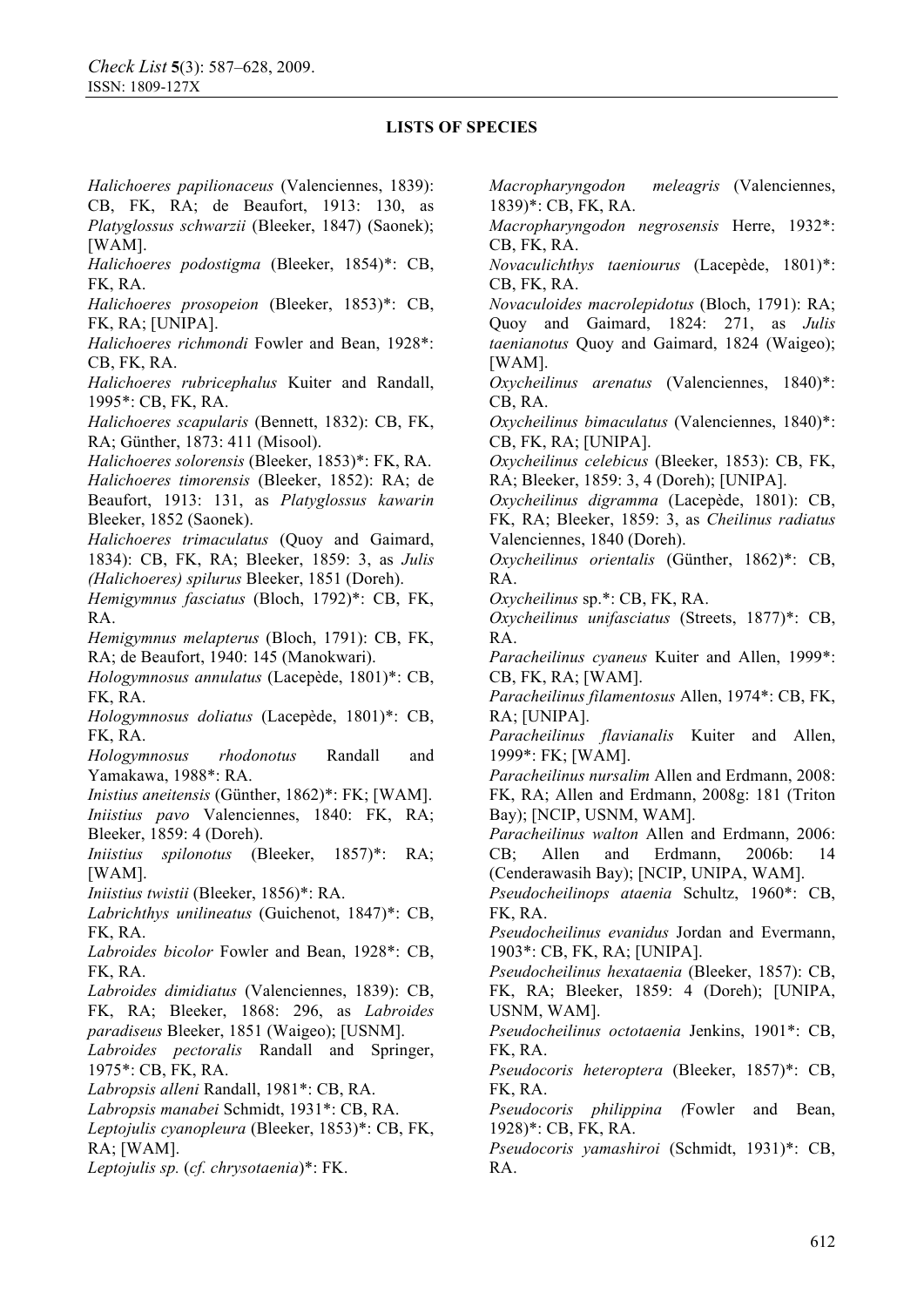*Pseudodax moluccanus* (Valenciennes, 1840)\*: CB, FK, RA.

*Pseudojuloides cerasinus* (Snyder, 1904)\*: FK; [WAM].

*Pseudojuloides kaleidos* Kuiter and Randall, 1995\*: RA; [WAM].

*Pseudojuloides mesostigma* Randall and Randall, 1981\*: FK.

*Pseudojuloides severnsi* Bellwood and Randall, 2000\*: FK.

*Pteragogus cryptus* Randall, 1981\*: CB, RA.

*Pteragogus enneacanthus* (Bleeker, 1853)\*: CB, RA.

*Stethojulis bandanensis* (Bleeker, 1851)\*: CB, FK, RA; [USNM].

*Stethojulis interrupta* (Bleeker, 1851)\*: CB, FK, RA.

*Stethojulis strigiventer* (Bennett, 1832)\*: CB, FK, RA.

*Stethojulis trilineata* (Bloch and Schneider, 1801): CB, FK, RA; Günther, 1873: 411 (Misool).

*Thalassoma amblycephalum* (Bleeker, 1856): CB, FK, RA; Bleeker, 1859: 4, as *Julis melanochir*  Bleeker, 1857 (Doreh); [UNIPA, USNM].

*Thalassoma hardwicke* (Bennett, 1830): CB, FK, RA; Bleeker, 1859: 3, as *Julis dorsalis* Quoy and Gaimard, 1834 (Doreh).

*Thalassoma jansenii* (Bleeker, 1856)\*: CB, FK, RA.

*Thalassoma lunare* (Linnaeus, 1758): CB, FK, RA; Bleeker, 1859: 3, 4 (Doreh).

*Thalassoma purpureum* (Forsskål, 1775)\*: FK, RA.

*Thalassoma quinquevittatum* (Lay and Bennett, 1839)\*: CB, RA.

*Wetmorella albofasciata* Schultz and Marshall, 1954\*: CB, RA; [UNIPA, WAM].

*Wetmorella nigropinnata* (Seale, 1901)\*: CB, RA. *Xyrichtys halsteadi* Randall and Lobel, 2003\*: RA.

### **Scaridae**

*Bolbometopon muricatum* (Valenciennes, 1840)\*: CB, FK, RA.

*Calotomus carolinus* (Valenciennes, 1840)\*: CB, FK, RA.

*Calotomus spinidens* (Quoy and Gaimard, 1824): RA; Quoy and Gaimard, 1824: 289 (Waigeo).

*Cetoscarus ocellatus* (Valenciennes, 1840)\*: CB, FK, RA.

*Chlorurus bleekeri* (de Beaufort, 1940)\*: CB, FK, RA; [UNIPA].

*Chlorurus bowersi* (Snyder, 1909)\*: FK, RA.

*Chlorurus japanensis* (Bloch, 1789)\*: CB, FK, RA.

*Chlorurus microrhinos* (Bleeker, 1854)\*: CB, FK, RA; [UNIPA].

*Chlorurus sordidus* (Forsskål, 1775): CB, FK, RA; Bleeker, 1859: 5, as *Scarus sumbawensis*  Bleeker, 1848 (Doreh).

*Hipposcarus longiceps* (Valenciennes, 1840): CB, FK, RA; Cuvier and Valenciennes, 1839: 241 (Waigeo).

*Leptoscarus vaigiensis* (Quoy and Gaimard, 1824): RA; Quoy and Gaimard, 1824: 288 (Waigeo).

*Scarus chameleon* Choat and Randall, 1986)\*: CB, FK, RA.

*Scarus dimidiatus* Bleeker, 1859: CB, FK, RA; Bleeker, 1859: 5, 17 (Doreh).

*Scarus flavipectoralis* Schultz, 1958\*: CB, FK, RA; [UNIPA].

*Scarus forsteni* (Bleeker, 1861)\*: CB, FK, RA.

*Scarus frenatus* Lacepède, 1802: CB, FK, RA; Bleeker, 1859: 3, 5 (Doreh).

*Scarus ghobban* Forsskål, 1775\*: CB, FK, RA.

*Scarus globiceps* Valenciennes, 1840\*: RA.

*Scarus hypselopterus* Bleeker, 1853\*: RA.

*Scarus niger* Forsskål, 1775\*: CB, FK, RA.

*Scarus oviceps* Valenciennes, 1840\*: CB, FK, RA.

*Scarus prasiognathos* Valenciennes, 1840\*: CB, FK, RA.

*Scarus psittacus* Forsskål, 1775\*: CB, FK, RA.

*Scarus quoyi* Valenciennes, 1840\*: CB, FK, RA; [UNIPA].

*Scarus rivulatus* Valenciennes, 1840\*: CB, FK, RA.

*Scarus rubroviolaceus* Bleeker, 1847\*: CB, FK, RA.

*Scarus schlegeli* (Bleeker, 1861)\*: CB, FK, RA. *Scarus spinus* (Kner, 1868)\*: CB, FK, RA.

*Scarus tricolor* Bleeker, 1847\*: CB, FK, RA.

#### **Trichonotidae**

*Trichonotus elegans* Shimada and Yoshino, 1984\*: FK, RA.

*Trichonotus setiger* Bloch and Schneider, 1801\*: CB, RA.

### **Cepolidae**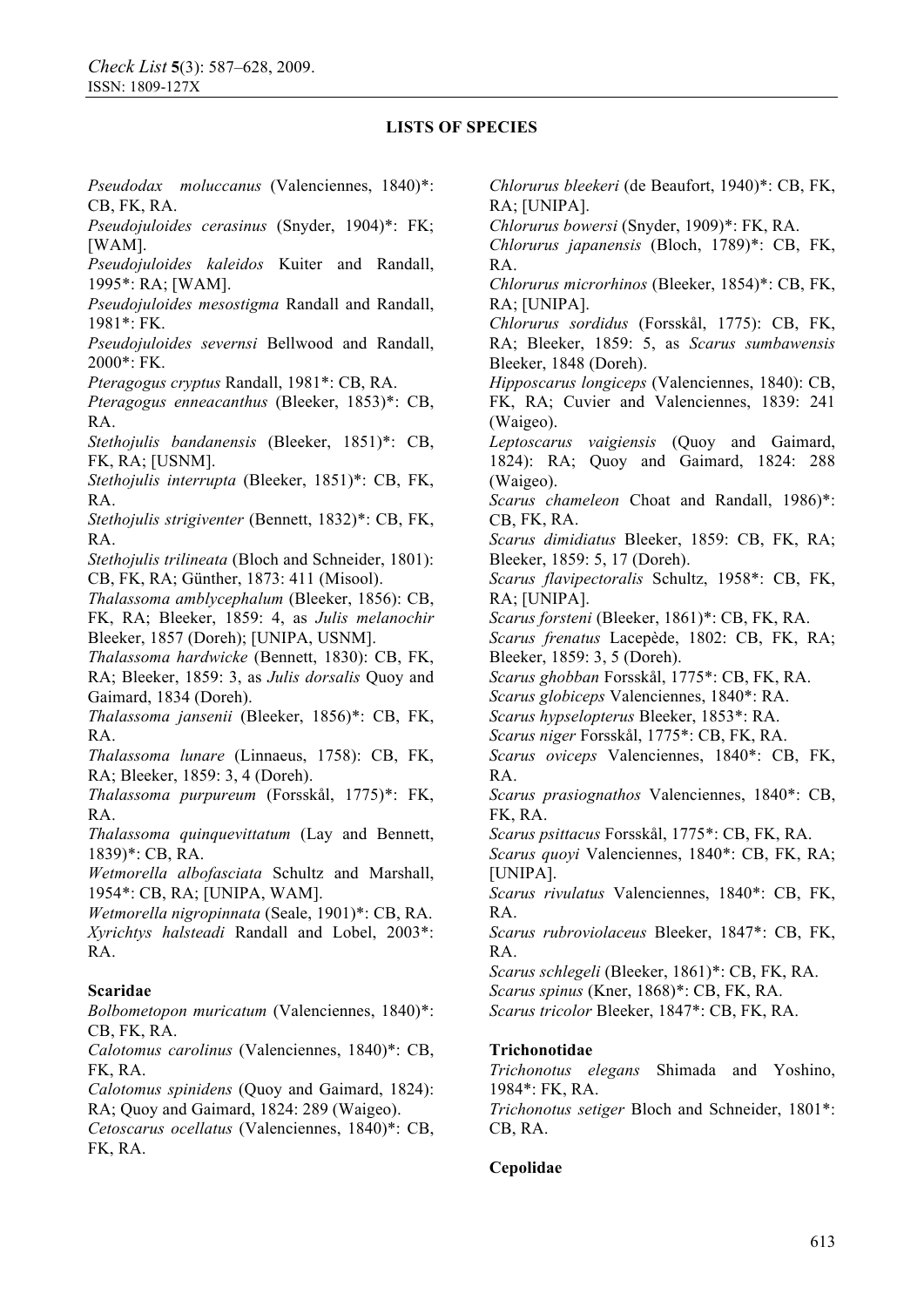FK; [WAM].

CB, FK, RA.

*Acanthocepola abbreviata* (Valenciennes, 1835)\*: CB, FK; [WAM].

### **Pinguipedidae**

*Parapercis clathrata* Ogilby, 1910\*: CB, FK, RA. *Parapercis cylindrica* (Bloch, 1792): FK, RA; de Beaufort, 1913: 148 (Saonek); [WAM]. *Parapercis diplospilus* Gomon, 1981\*: FK. *Parapercis hexophtalma* (Cuvier, 1829): FK, RA; Bleeker, 1868: 281 (Doreh). *Parapercis lineopunctata* Randall, 2003\*: CB, FK, RA. *Parapercis millepunctata* (Günther, 1860)\*: CB, RA. *Parapercis mulitplicata* Randall, 1984\*: RA. *Parapercis schauinslandii* (Steindachner, 1900)\*: CB, FK, RA. *Parapercis snyderi* Jordan and Starks, 1905\*: CB, FK, RA; [WAM]. *Parapercis* sp.\*: FK; [NCIP, WAM]. *Parapercis tetracantha* (Lacepède, 1801)\*: CB, FK, RA. *Parapercis xanthozona* (Bleeker, 1849)\*: CB, FK, RA. **Pholidichthyidae**  *Pholidichthys leucotaenia* Bleeker, 1856\*: CB, FK, RA; [WAM]. **Tripterygiidae**  *Enneapterygius flavoccipitis* Shen, 1994\*: FK, RA. [WAM]. *Enneapterygius mirabilis* Fricke, 1994\*: CB, RA. *Enneapterygius philippinus* (Peters, 1868): RA; Herre, 1935: 434, as *Enneapterygius waigiensis*  Herre, 1935 (Majalibit Inlet); [WAM]. *Enneapterygius* sp.\*: FK. *Enneapterygius tutuilae* Jordan and Seale, 1906\*: FK, RA; [USNM, WAM]. *Enneapterygius ziegleri* Fricke, 1994\*: RA; [WAM]. *Helcogramma rhinoceros* Hansen, 1986\*: CB, FK; [WAM]. *Helcogramma striata* Hansen, 1986\*: CB, FK, RA. *Helcogramma* sp.\*: CB, RA. *Ucla xenogrammus* Holleman, 1993\*: CB, FK, RA; [WAM]. **Blenniidae** 

*Alticus saliens* (Lacepède, 1800): RA, Koumans, 1953: 240 (Pelee, near Misool).

*Atrosalarias fuscus* (Rüppell, 1838)\*: CB, FK, RA. *Blenniella bilitonensis* (Bleeker, 1858): RA, de Beaufort, 1913: 149 (Saonek). *Blenniella chrysospilos* (Bleeker, 1857): FK, RA; Springer and Williams, 1994: 85: Biak; [USNM]. *Blenniella interrupta* (Bleeker, 1857): RA, de Beaufort, 1913: 149 (Saonek); [USNM]. *Blenniella periophthalmus* (Valenciennes, 1836)\*: FK, RA; [WAM]. *Cirripectes auritus* Carlson, 1981\*: FK, RA. *Cirripectes castaneus* (Valenciennes, 1836)\*: RA; [USNM]. *Cirripectes filamentosus* (Alleyne and Macleay, 1877)\*: CB, FK, RA. *Cirripectes polyzona* (Bleeker, 1868)\*: RA. *Cirripectes quagga* (Fowler and Ball, 1924)\*: RA. *Cirripectes springeri* Williams, 1988\*: CB; [WAM]. *Cirripectes stigmaticus* Strasburg and Schultz, 1953\*: CB, RA; [USNM]. *Crossosalarias macrospilus* Smith-Vaniz and Springer, 1971\*: RA. *Ecsenius bandanus* Springer, 1971: CB, FK, RA; Springer, 1988: 106 (Pulau Adi, Bomberai Peninsula); [UNIPA, USNM, WAM]. *Ecsenius bathi* Springer, 1988\*: FK, RA; [WAM]. *Ecsenius bicolor* (Day, 1888)\*: CB, FK, RA; [UNIPA]. *Ecsenius lineatus* Klausewitz, 1962\*: FK; [WAM]. *Ecsenius lividanalis* Chapman and Schultz, 1952\*: FK, RA; [WAM]. *Ecsenius midas* Starck, 1969\*: FK, RA; [WAM]. *Ecsenius monoculus* Springer, 1988\*: FK; [WAM]. *Ecsenius namiyei* (Jordan and Evermann, 1902)\*: CB, FK, RA; [WAM]. *Ecsenius pictus* McKinney and Springer, 1976\*: CB; [UNIPA]. *Ecsenius stigmatura* Fowler, 1952\*: CB, FK, RA; [USNM, WAM]. *Ecsenius trilineatus* Springer, 1972\*: FK, RA. *Ecsenius yaeyamaensis* (Aoyagi, 1954)\*: CB, FK, RA; [WAM]. *Entomacrodus striatus* (Valenciennes, 1836)\*: RA.

*Aspidontus dussumieri* (Valenciennes, 1836)\*:

*Aspidontus taeniatus* Quoy and Gaimard, 1834\*: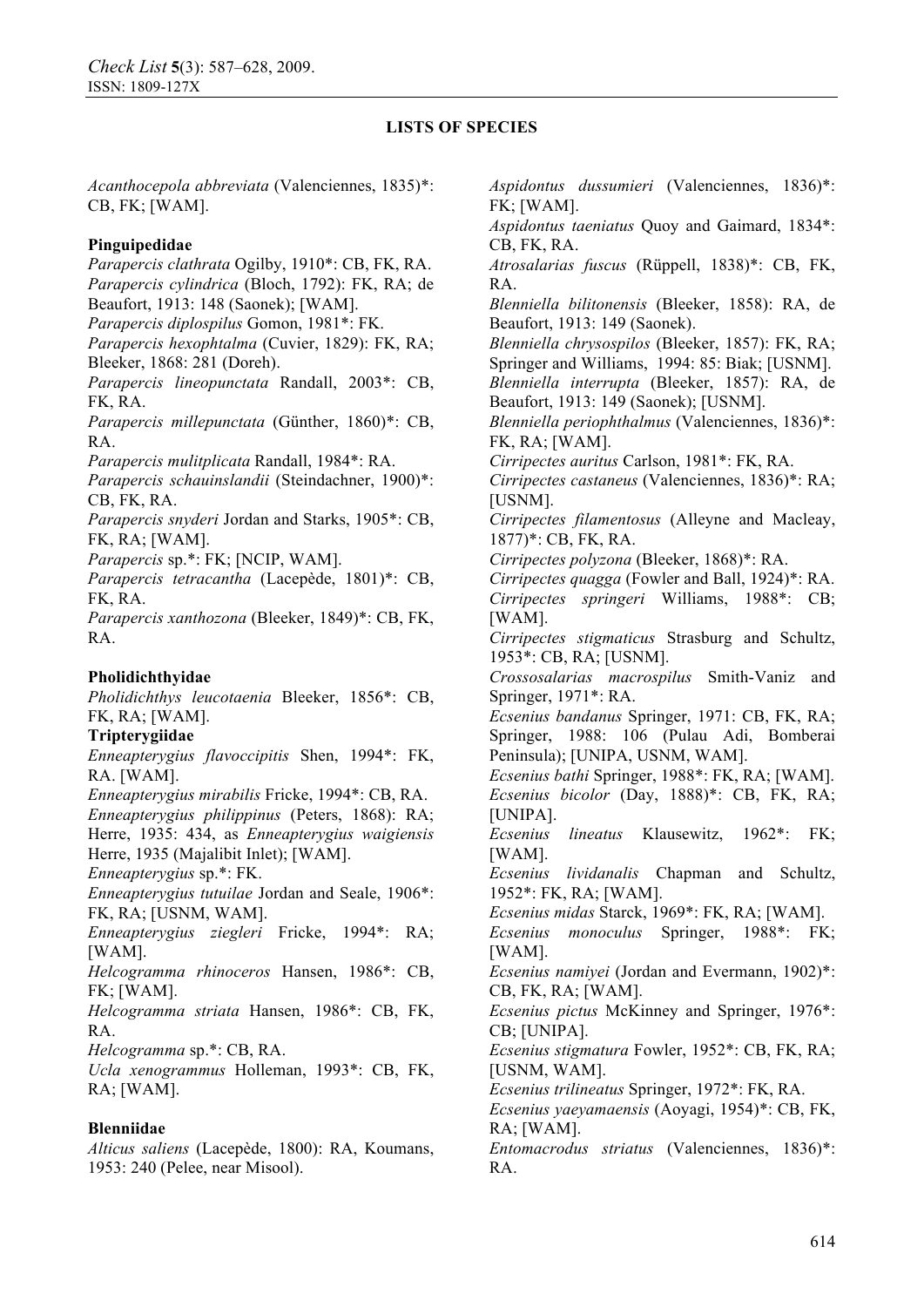*Exallias brevis* (Kner, 1868)\*: CB, FK.

*Istiblennius dussumieri* (Valenciennes, 1836): RA; de Beaufort, 1913: 149, as *Salarias striatomaculatus* Kner and Steindachner, 1867 (Sorong); [USNM].

*Istiblennius edentulus* (Forster and Schneider, 1801): RA; Bleeker, 1859: 5, as *Salarias melanocephalus* Bleeker, 1849 (Doreh); [WAM]. *Istiblennius lineatus* (Valenciennes, 1836): RA;

Bleeker, 1859: 5 (Doreh); [WAM].

*Istiblennius muelleri* (Klunzinger, 1880): RA; Springer and Williams, 1994: 149 Sorong).

*Laiphognathus multimaculatus* Smith, 1955\*: CB, FK, RA; [WAM].

*Meiacanthus atrodorsalis* (Günther, 1877)\*: CB, FK, RA.

*Meiacanthus crinitus* Smith-Vaniz, 1987\*: FK, RA; Smith-Vaniz, 1987: 20 (Batanta) [USNM, WAM].

*Meiacanthus ditrema* Smith-Vaniz, 1976\*: RA.

*Meiacanthus grammistes* (Valenciennes, 1836)\*: CB, FK, RA; [UNIPA, WAM].

*Nannosalarias nativitatis* (Regan, 1909)\*: CB, FK; [WAM].

*Omobranchus elongatus* (Peters, 1855): RA; Springer, 1981: 700 (Batanta and Samei Island); [USNM].

*Omobranchus germaini* (Sauvage, 1883): RA; Springer, 1981: 701 (Misool); [USNM].

*Omox biporos* Springer, 1972: RA; Springer, 1981: 704 (Batanta and Misool); [USNM].

*Omox lupus* Springer, 1981: FK; Springer, 1981: 704 (Samei Island, Fakfak Peninsula); [USNM].

*Paralticus amboinensis* (Bleeker, 1857): CB, RA; Bleeker, 1859: 3, 19, as *Salarias goesii* Bleeker, 1859 (Doreh); [USNM].

*Petroscirtes breviceps* (Valenciennes, 1836)\*: FK, RA; [WAM].

*Petroscirtes mitratus* Rüppell, 1830\*: CB, FK, RA; [WAM].

*Plagiotremus laudandus* (Whitley, 1961)\*: CB.

*Plagiotremus rhinorhynchos* (Bleeker, 1852): CB, FK, RA; de Beaufort and Chapman, 1951: 361

(Misool; Waigeo); [USNM, WAM].

*Plagiotremus spilistius* Gill, 1865: FK; Smith-Vaniz, 1987: 48 (Pulau Adi, Kaimana regon); ([USNM].

*Plagiotremus tapeinosoma* (Bleeker, 1857)\*: CB, FK, RA.

*Praealticus semicrenatus* (Chapman, 1951): RA; de Beaufort, 1951: 270 (Waigeo).

*Salarias alboguttatus* Kner, 1867\*: CB, RA; [WAM].

*Salarias ceramensis* Bleeker, 1862\*: FK, RA.

*Salarias fasciatus* (Bloch, 1786)\*: CB, FK, RA.

*Salarias guttatus* Valenciennes, 1836: CB, RA; de Beaufort and Chapman, 1951: 320 (Waigeo); [UNIPA, USNM].

*Salarias patzneri* Bath, 1992\*: CB, FK, RA.

*Salarias ramosus* Bath, 1992\*: FK, RA.

*Salarias segmentatus* Bath and Randall, 1991\*:

CB, FK, RA; [USNM, WAM].

*Salarias sibogai* Bath, 1992\*: RA; [WAM].

## **Callionymidae**

*Anaora tentaculata* Gray, 1835\*: RA.

*Callionymus brevianalis* Fricke, 1983\*: RA; [USNM].

*Callionymus enneactis* Bleeker, 1879: CB, FK, RA; Herre, 1935: 431, as *Callionymus wilburi*

Herre, 1935 (Majalibit Inlet); [USNM, WAM].

*Callionymus delicatulus* Smith, 1963\*: FK, RA.

*Callionymus pleurostictus* Fricke, 1982\*: FK, RA.

*Callionymus superbus* Fricke, 1983\*: RA.

*Dactylopus dactylopus* (Valenciennes, 1837)\*: FK.

*Synchiropus morrisoni* Schultz, 1960\*: CB, FK; [WAM].

*Synchiropus moyeri* Zaiser and Fricke, 1985\*: RA.

*Synchiropus ocellatus* (Pallas, 1770)\*: FK, RA.

*Synchiropus picturatus* (Peters, 1877): RA; Peters, 1876: 840 (Salawati);

[USNM].

*Synchiropus splendidus* (Herre, 1927)\*: CB, RA.

# **Eleotridae**

*Calumia profunda* Larson and Hoese, 1980\*: FK, RA; [WAM].

*Calumia* sp.\*: CB, FK; [WAM].

### **Gobiidae**

*Acentrogobius janthinopterus* (Bleeker, 1852)\*: RA; [USNM].

*Acentrogobius moloanus* (Herre, 1927)\*: FK, RA; [USNM].

*Acentrogobius nebulosus* (Forsskål, 1775)\*: RA. *Acentrogobius* sp.\*: CB; [WAM].

*Acentrogobius suluensis* (Herre, 1927)\*: RA; [USNM].

*Amblyeleotris arcupinna* Mohlmann and Munday, 1999\*: FK, RA.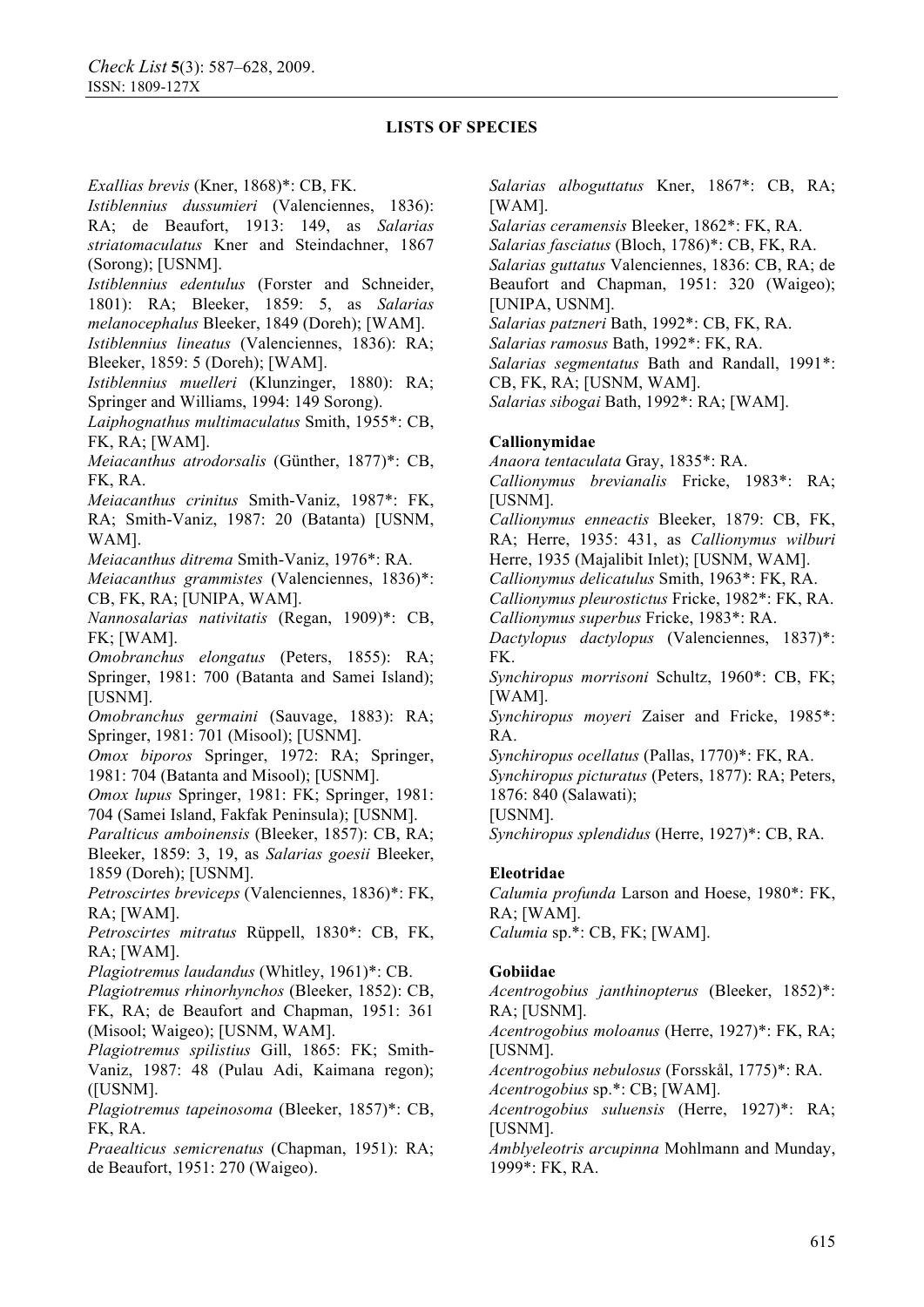*Amblyeleotris diagonalis* Polunin and Lubbock, 1979\*: CB, FK, RA. *Amblyeleotris fasciata* (Herre, 1953)\*: CB, RA. *Amblyeleotris fontanesii* (Bleeker, 1852)\*: CB, FK, RA. *Amblyeleotris guttata* (Fowler, 1938)\*: CB, FK, RA. *Amblyeleotris gymnocephala* (Bleeker, 1853)\*: FK, RA. *Amblyeleotris latifasciata* Polunin and Lubbock, 1979\*: FK, RA. *Amblyeleotris masuii* Aonuma and Yoshino, 1996 \*: FK. *Amblyeleotris periophthalma* (Bleeker, 1853)\*: CB, FK, RA. *Amblyeleotris randalli* Hoese and Steene, 1978\*: CB, RA; [UNIPA]. *Amblyeleotris rubrimarginata* Mohlmann and Randall, 2002\*: CB, FK, RA. *Amblyeleotris* sp.\*: FK; [WAM]. *Amblyeleotris steinitzi* (Klausewitz, 1974)\*: CB, FK, RA. *Amblyeleotris wheeleri* (Polunin and Lubbock, 1977)\*: FK, RA. *Amblyeleotris yanoi* Aonuma and Yoshino, 1996\*: CB, FK, RA. *Amblygobius buanensis* Herre, 1927\*: CB, RA. *Amblygobius bynoensis* (Richardson, 1844)\*: RA. *Amblygobius decussatus* (Bleeker, 1855): CB, FK, RA; Koumans, 1940: 153 (Waigeo); [UNIPA, USNM]. *Amblygobius esakiae* Herre, 1939\*: RA. *Amblygobius linki* Herre, 1927: RA; Koumans, 1940: 153 (Waigeo). *Amblygobius nocturnus* (Herre, 1945)\*: CB, FK, RA; [USNM]. *Amblygobius phalaena* (Valenciennes, 1837): CB, FK, RA; Fowler, 1939: 84, as *Amblygobius semicinctus* (non Bennett, 1833) (Sorong). *Amblygobius* sp. (*cf. decussatus/nocturnus*)\*: CB; [WAM]. *Amblygobius sphynx* (Valenciennes, 1837)\*: FK. *Amblygobius stethophthalmus* (Bleeker, 1851)\*: FK. *Ancistrogobius dipus* new genus and species Shibukawa, Yoshino and Allen, in preparation\*: FK; [WAM]. *Ancistrogobius yanoi* new genus and species Shibukawa, Yoshino and Allen, in preparation\*: CB, FK, RA; [WAM]. *Asterropteryx atripes* Shibukawa and Suzuki, 2002\*: FK. RA. [WAM].

*Asterropteryx bipunctata* Allen and Munday, 1995\*: CB, FK, RA; [WAM]. *Asterropteryx semipunctata* Rüppell, 1830\*: CB, *Asterropteryx* sp.\*: FK; [WAM]. *Asterropteryx spinosa* (Goren, 1981)\*: FK, RA; [WAM]. *Asterropteryx striata* Allen and Munday, 1995\*: CB, FK, RA. *Bathygobius cocosensis* (Bleeker, 1854)\*: RA. *Bathygobius cyclopterus* (Valenciennes, 1837): FA; de Beaufort, 1913: 137, as *Gobius variabilis*  Steindachner, 1901 (Saonek); [USNM]. *Bathygobius fuscus* (Rüppell, 1830)\*: RA; [USNM]. *Bryaninops amplus* Larson, 1985\*: FK, RA; [WAM]. *Bryaninops erythrops* (Jordan and Seale, 1906)\*: RA [WAM]. *Bryaninops loki* Larson, 1985\*: FK, RA. *Bryaninops natans* Larson, 1985\*: FK, RA. *Bryaninops tigris* Larson, 1985\*: RA. *Bryaninops yongei* (Davis and Cohen, 1969)\*: CB, FK, RA. *Cabillus tongarevae* (Fowler, 1927)\*: RA; [WAM]. *Callogobius clitellus* McKinney and Lachner, 1978\*: CB, RA; [WAM]. *Callogobius flavobrunneus* (Smith, 1958)\*: CB, RA; [WAM]. *Callogobius hasseltii* (Bleeker, 1851): RA; Bleeker, 1868: 300 (Waigeo); [USNM, WAM]. *Callogobius maculipinnis* (Fowler, 1918)\*: CB, RA; [WAM]. *Callogobius sclateri* (Steindachner, 1879*)*\*: RA; [WAM]. *Callogobius snelliusi* Koumans, 1953\*: CB; [WAM]. *Callogobius* sp. 1 (Fiabacet Reef, SE Misool)\*: RA; [WAM]. *Callogobius* sp. 2 (Fam Islands, Raja Ampat Group)\*: RA; [WAM]. *Cristatogobius lophius* Herre, 1927\*: FK; [USNM]. *Cryptocentroides insignis* (Seale, 1910): RA; de Beaufort, 1912: 136, as *Gobius (Cryptocentrus) stigmatophorus* de Beaufort, 1912 (Waigeo);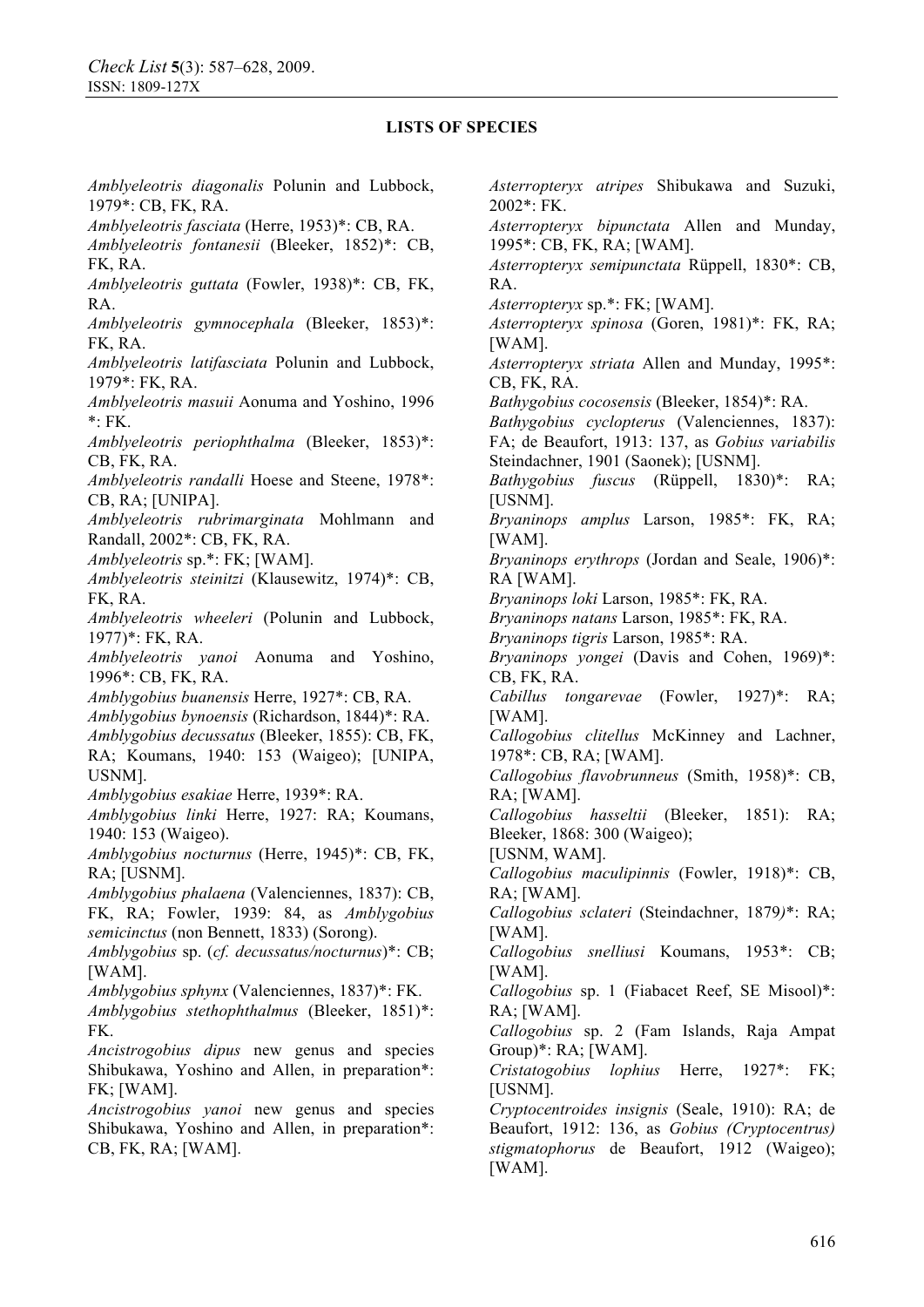*Cryptocentrus caeruleomaculatus* (Herre, 1933)\*: RA; [USNM].

*Cryptocentrus cinctus* (Herre, 1936)\*: CB, FK, RA.

*Cryptocentrus cyanotaenia* (Bleeker, 1853)\*: RA; [WAM].

*Cryptocentrus fasciatus* (Playfair, 1867)\*: CB, FK, RA; [WAM].

*Cryptocentrus inexplicatus* (Herre, 1934)\*: RA.

*Cryptocentrus leptocephalus* Bleeker, 1876: CB, FK, RA; Herre, 1935: 428, as *Cryptocentrus geniornatus* Herre, 1935 (Waigeo); [WAM].

*Cryptocentrus leucostictus* (Günther, 1872)\*: RA.

*Cryptocentrus octofasciatus* Regan, 1908\*: RA.

*Cryptocentrus* sp. 1 (Kuiter and Tonozuka, 2001: 630)\*: CB, FK, RA.

*Cryptocentrus* sp. 2 (Kuiter and Tonozuka, 2001: 632)\*: CB, RA.

*Cryptocentrus strigilliceps* (Jordan and Seale, 1906)\*: CB, FK, RA.

*Ctenogobiops aurocingulus* (Herre, 1935)\*: FK, RA.

*Ctenogobiops crocineus* Smith, 1959\*: RA.

*Ctenogobiops feroculus* Lubbock and Polunin, 1977\*: CB, FK, RA; [WAM].

*Ctenogobiops pomastictus* Lubbock and Polunin, 1977\*: CB, RA; [WAM].

*Ctenogobiops tangaroai* Lubbock and Polunin, 1977\*: FK, RA.

*Discordipinna griessingeri* Hoese and Fourmanoir, 1978\*: FK, RA.

*Drombus waigiensis* (Herre, 1935): RA; Herre, 1935: 424 (Majalibit Inlet); [USNM].

*Echinogobius hayashii* Iwata, Hosoya and Niimura, 1998\*: RA; [WAM].

*Eviota albolineata* Jewett and Lachner, 1983\*: CB, FK, RA.

*Eviota bifasciata* Lachner and Karnella, 1980\*: CB, FK, RA.

*Eviota guttata* Lachner and Karanella, 1978\*: CB, FK, RA.

*Eviota herrei* Jordan and Seale, 1906\*: RA; [WAM].

*Eviota lachdeberei* Giltay, 1933\*: CB, FK, RA.

*Eviota melasma* Lachner and Karanella, 1980\*: RA; [WAM].

*Eviota nebulosa* Smith, 1958\*: FK.

*Eviota nigriventris* Giltay, 1933\*: CB, RA; [UNIPA].

*Eviota pellucida* Larson, 1976\*: CB, FK, RA; [WAM].

*Eviota prasina* (Klunzinger, 1871)\*: CB, RA; [WAM].

*Eviota prasites* Jordan and Seale, 1906\*: CB, FK, RA.

*Eviota punctulata* Jewett and Lachner, 1983\*: CB, RA; [WAM].

*Eviota queenslandica* Whitley, 1932\*: CB, RA; [WAM].

*Eviota raja* Allen, 2001: RA; Allen, 2001b: 126 (Gam Island, Raja Ampat Islands); [NCIP, WAM].

*Eviota sebreei* Jordan and Seale, 1906\*: FK, RA.

*Eviota sigillata* Jewett and Lachner, 1983\*: CB.

*Eviota sparsa* Jewett and Lachner, 1983\*: CB, FK, RA; [WAM].

*Eviota* sp. 1 (sp. 3 of Kuiter and Tonozuka, 2001: 699)\*: RA; [WAM].

*Eviota* sp. 2 (sp. 8 of Senou et al, 2004: 148)\*: CB; [WAM].

*Eviota storthynx* (Rofen, 1959)\*: RA.

*Eviota zebrina* Lachner and Karanella, 1978\*: FK, RA; [WAM].

*Eviota zonura* Jordan and Seale, 1906: FK, RA; Weber, 1913: 452, as *Eviota gymnocephalus*  Weber, 1913 (Waigeo).

*Exyrias akihito* Allen and Randall, 2005\*: FK, RA; [UNIPA, WAM].

*Exyrias belissimus* (Smith, 1959)\*: CB, FK, RA; [USNM, WAM].

*Exyrias ferrarisi* Murdy, 1985\*: RA.

*Exyrias puntang* (Bleeker, 1851): RA; de Beaufort, 1913: 139 (Majalibit Bay); [USNM].

*Favonigobius gymnauchen* (Bleeker, 1860)\*: RA. *Favonigobius reichei* (Bleeker, 1853)\*: RA;

[USNM, WAM].

*Fusigobius aureus* Chen and Shao, 1997\*: FK.

*Fusigobius duospilus* Hoese and Reader, 1985\*: RA; [WAM].

*Fusigobius inframaculatus* (Randall, 1994)\*: CB, FK, RA; [WAM].

*Fusigobius maximus* (Randall, 2001)\*: FK, RA; [WAM].

*Fusigobius melacron* (Randall, 2001)\*: FK, RA.

*Fusigobius neophytus* (Günther, 1877)\*: FK, RA; [USNM, WAM].

*Fusigobius signipinnis* Hoese and Obika, 1988\*: CB, FK, RA; [UNIPA].

*Gladiogobius ensifer* Herre, 1933: CB, FK, RA; Koumans, 1953: 32 (Majalibit Inlet); [WAM].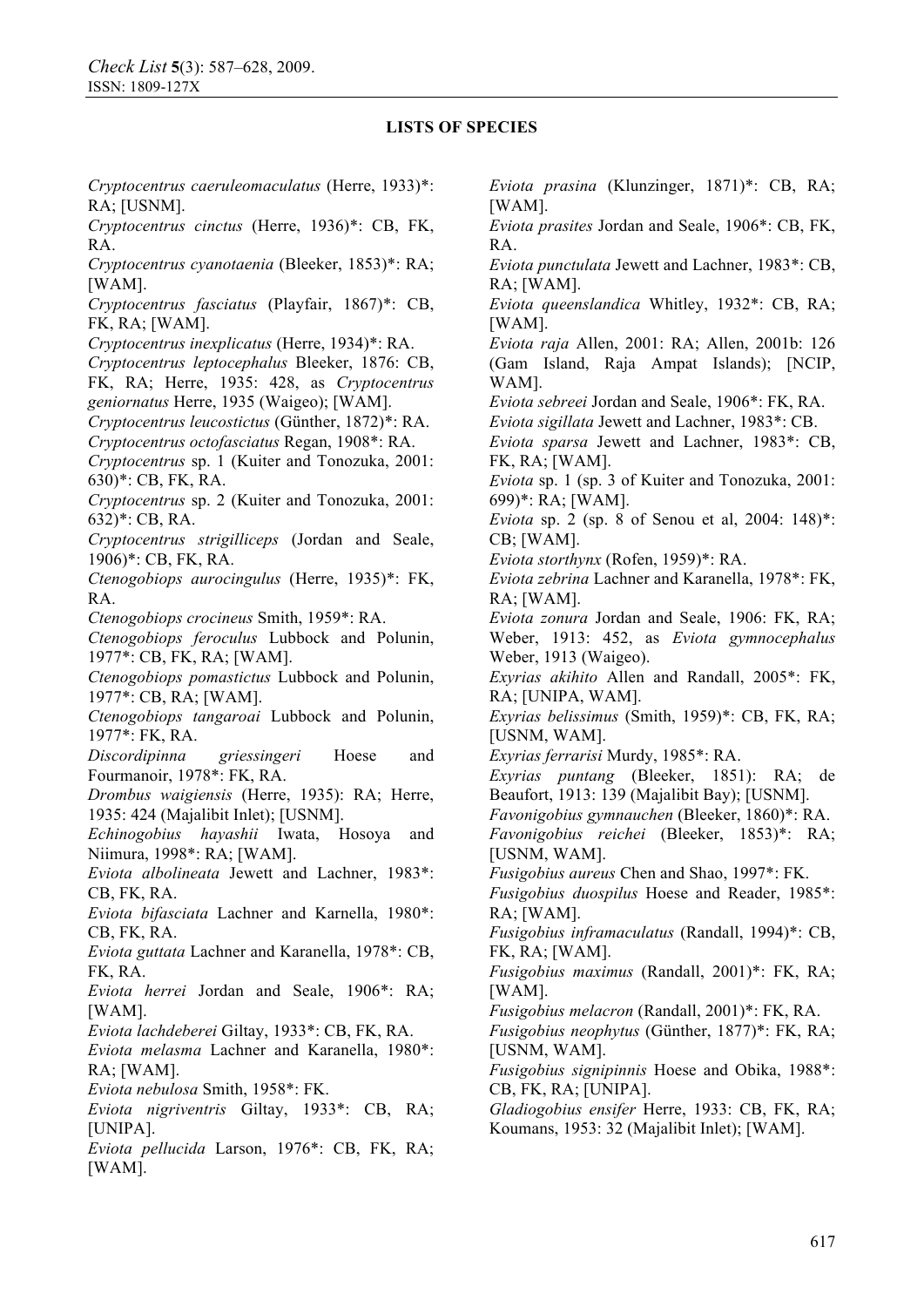*Gnatholepis anjerensis* (Bleeker, 1851): CB, RA; de Beaufort, 1913: 138, as *Gobius (Gnatholepis) knighti* Jordan and Evermann, 1903 (Saonek); [WAM].

*Gnatholepis cauerensis* (Bleeker, 1853)\*: CB, FK, RA; [USNM, WAM].

*Gobiodon albofasciatus* Sawada and Arai, 1972\*: CB, RA; [USNM, WAM].

*Gobiodon ceramensis* (Bleeker, 1852)\*: CB; [WAM].

*Gobiodon citrinus* (Rüppell, 1838)\*: CB, FK, RA. *Gobiodon histrio* (Valenciennes, 1837): RA; Giltay, 1933: 100, as *Gobiodon erythrospilus*  Bleeker, 1875 (Sorong).

*Gobiodon okinawae* Sawada, Arai and Abe, 1972\*: FK, RA.

*Gobiodon quinquestrigatus* (Valenciennes, 1837)\*: CB; [UNIPA].

*Gobiodon unicolor* (Castelnau, 1873)\*: FK, RA.

*Gobiopsis angustifrons* Lachner and McKinney, 1978\*: RA; [WAM].

*Gobiopsis bravoi* (Herre, 1940)\*: RA; [WAM].

*Gobiopsis malekulae* (Herre, 1935): RA; Koumans, 1953: 249 (Kafal, near Misool).

*Grallenia arenicola* Shibukawa and Iwata, 2007\*: R A

*Heteroplopomus barbatus* (Tomiyama, 1934)\*: FK.

*Istigobius decoratus* (Herre, 1927): FK, RA; Koumans, 1940: 150 (Waigeo; [WAM].

*Istigobius nigroocellatus* (Günther, 1873)\*: RA; [WAM].

*Istigobius ornatus* (Rüppell, 1830): RA; Bleeker, 1868: 300 (Waigeo); USNM].

*Istigobius rigilius* (Herre, 1953)\*: CB, FK, RA.

*Koumansetta rainfordi* Whitlcy, 1940\*: CB, FK, RA; [USNM].

*Lotilia graciliosa* Klausewitz, 1960\*: FK.

*Luposicya lupus* Smith, 1959\*: RA; [USNM].

*Macrodontogobius wilburi* Herre, 1936\*: CB, FK, RA; [USNM, WAM].

*Mahidolia mystacina* (Valenciennes, 1837)\*: CB, FK, RA; [USNM].

*Myersina nigrivirgata* Akihito and Meguro, 1983\*: RA.

*Myersina* sp. (*Myersina* sp. 1 of Kuiter and Tonozuka, 2001: 645)\*: FK.

*Oplopomops diacanthus* (Schultz, 1943)\*: FK, RA; [WAM].

*Oplopomus oplopomus* (Valenciennes, 1837)\*: CB, FK, RA.

*Oxyurichthys cornutus* McCulloch and Waite, 1918\*: RA; [USNM].

*Oxyurichthys notonema* (Weber, 1909)\*: FK.

*Oxyurichthys ophthalmonema* (Bleeker, 1856-57): RA; Collette, 1983: 99 (Misool and Bomberai Peninsula; [USNM].

*Oxyurichthys papuensis* (Valenciennes, 1837)\*: RA; [WAM].

*Oxyurichthys visayanus* Herre, 1927\*: RA.

*Palutrus scapulopunctatus* (de Beaufort, 1912): RA; de Beaufort, 1912: 137 (Saonek).

*Paragobiodon echinocephalus* (Rüppell, 1830)\*: CB, FK; [WAM].

*Paragobiodon lacunicolus* (Kendall and Goldsborough, 1911)\*: CB; [WAM].

*Paragobiodon melanosomus* (Bleeker, 1852)\*: CB; [WAM].

*Paragobiodon xanthosoma* (Bleeker, 1852)\*: CB; [WAM].

*Periophthalmus argentilineatus* Valenciennes, 1837: RA; Cuvier and Valenciennes, 1837: 191 (Waigeo); [USNM, WAM].

*Periophthalmus kalolo* Lesson, 1831: RA; Lesson, 1831: 146 (Waigeo); [USNM].

*Phyllogobius platycephalops* (Smith, 1964)\*: CB, FK, RA; [WAM].

*Pleurosicya coerulea* Larson, 1990\*: CB, FK.

*Pleurosicya elongata* Larson, 1990\*: CB, RA.

*Pleurosicya labiata* (Weber, 1913)\*: FK, RA.

*Pleurosicya micheli* Fourmanoir, 1971\*: RA; [WAM].

*Pleurosicya mossambica* Smith, 1959\*: FK, RA; [WAM].

*Priolepis cincta* (Regan, 1908)\*: FK; [WAM].

*Priolepis compita* Winterbottom, 1985\*: RA.

*Priolepis fallacincta* Winterbottom and Burridge, 1992\*: RA; [WAM].

*Priolepis nuchifasciata* (Günther, 1873)\*: FK, RA; [WAM].

*Priolepis pallidicincta* Winterbottom and Burridge, 1993\*: RA; [WAM].

*Priolepis semidoliata* (Valenciennes, 1837): RA; de Beaufort, 1913: 139 (Saonek); [USNM].

*Priolepis vexilla* Winterbottom and Burridge, 1993\*: RA; [WAM].

*Redigobius balteatus* (Herre, 1935): RA; Herre, 1935: 419 (Majalibit Inlet); [USNM].

*Redigobius bikolanus* (Herre, 1927): RA; Herre, 1935: 420, as *Vaimosa osgoodi* Herre, 1935 (Waigeo).

*Redigobius isognathus* (Bleeker, 1878)\*: RA.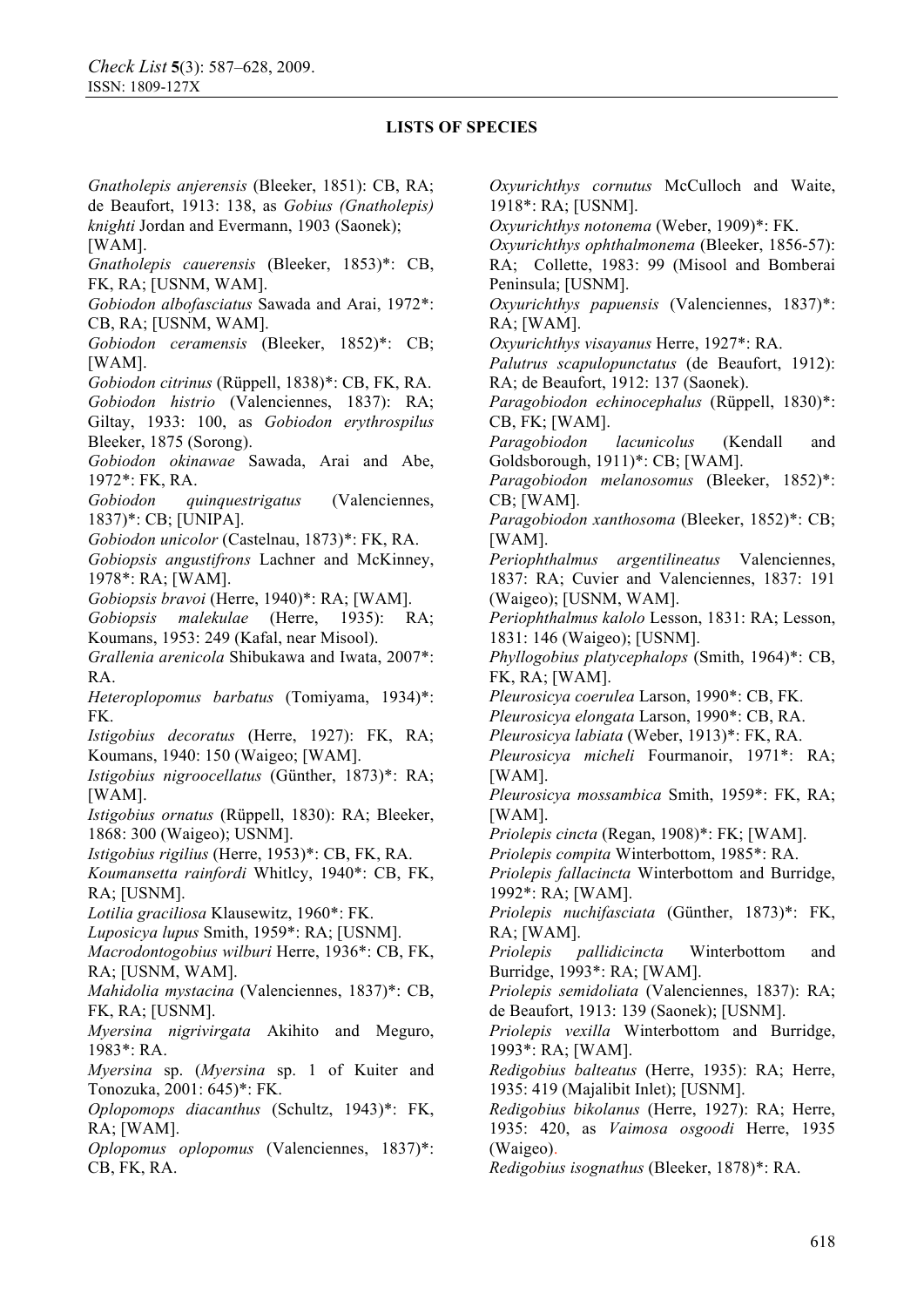*Signigobius biocellatus* Hoese and Allen, 1977\*: CB, FK. RA; [UNIPA, WAM]. *Stonogobiops xanthorhinica* Hoese and Randall, 1982\*: CB, FK, RA. *Sueviota atrinasa* Winterbottom and Hoese, 1988\*: CB, FK, RA; [WAM]. *Tomiyamichthys oni* (Tomiyama, 1936)\*: FK, RA. *Tomiyamichthys* sp. (Kuiter and Tonozuka, 2001: 653)\*: FK, RA. *Trimma agrena* Winterbottom and Chen, 2004\*: RA; [WAM]. *Trimma anaima* Winterbottom, 2000\*: CB, FK, RA. *Trimma benjamini* Winterbottom, 1996\*: CB, FK, RA. *Trimma cana* Winterbottom, 2004\*: CB. *Trimma emeryi* Winterbottom, 1984\*: RA; [WAM]. *Trimma fangi* Winterbottom and Chen, 2004\*: CB, FK, RA; [WAM]. *Trimma flavatrum* Hagiwara and Winterbottom, 2007\*: CB; RA; [WAM]. *Trimma griffithsi* Winterbottom, 1984\*: CB, FK, RA; [UNIPA]. *Trimma halonevum* Winterbottom, 2000\*: FK, RA; [WAM]. *Trimma hoesei* Winterbottom, 1984\*: RA; [WAM]. *Trimma lantana* Winterbottom and Villa, 2003\*: CB, FK, RA; [WAM]. *Trimma macrophthalmum* (Tomiyama, 1936)\*: FK, RA; [WAM]. *Trimma nomurai* Suzuki and Senou, 2007\*: RA; [WAM]. *Trimma okinawae* (Aoyagi, 1949)\*: FK, RA; [WAM]. *Trimma rubromaculatum* Allen and Munday, 1995\*: CB, FK, RA; [UNIPA]. *Trimma* sp. 1 (R. Winterbottom sp. 63)\*: FK, RA; [WAM]. *Trimma* sp. 2 (overall yellow)\*: CB; [WAM]. *Trimma* sp. 3 (overall yellow with red gular spot)\*: CB, RA; [WAM]. *Trimma* sp. 4 (*cf. sheppardi* from Kofiau Island, 72m depth)\*: RA; [WAM]. *Trimma* sp. 5 (R. Winterbottom sp. 32)\*: CB; [WAM]. *Trimma* sp. 6 (R. Winterbottom sp. 91)\*: FK; [WAM]. *Trimma* sp. 7 (pink snout and cheek and 15 yellow bars on side)\*: FK; [WAM].

*Trimma stobbsi* Winterbottom, 2001\*: FK, RA; [WAM]. *Trimma striatum* (Herre, 1945)\*: CB, FK, RA; [USNM, WAM]. *Trimma taylori* Lobel, 1979\*: FK, RA; [WAM]. *Trimma tevegae* Cohen and Davis, 1969\*: CB, FK, RA; [WAM]. *Trimma yanoi* Suzuki and Senou, 2008\*: CB, RA; [WAM]. *Tryssogobius colini* Larson and Hoese, 2001\*: CB, RA. *Tryssogobius flavolineatus* Randall, 2006\*: CB, FK, RA; [WAM]. *Valenciennea bella* Hoese and Larson, 1994\*: RA. *Valenciennea helsdingenii* (Bleeker, 1858*):* FK, RA: Günther, 1873: 411 (Misool). *Valenciennea longipinnis* (Lay and Bennett, 1839)\*: CB, FK, RA.. *Valenciennea muralis* (Valenciennes, 1837)\*: RA; Hoese and Larson, 1994: 37 (Waigeo); [USNM, WAM]. *Valenciennea parva* Hoese and Larson, 1994\*: FK, RA; [WAM]. *Valenciennea puellaris* (Tomiyama, 1956)\*: CB, FK, RA. *Valenciennea randalli* Hoese and Larson, 1994\*: CB, FK, RA. *Valenciennea sexguttata* (Valenciennes, 1837)\*: CB, FK, RA. *Valenciennea* sp. (*cf. limicola*)\*: FK. *Valenciennea strigata* (Broussonet, 1782): CB, FK, RA; Koumans, 1953: 334 (Misool); [USNM]. *Valenciennea wardii* (Playfair, 1867)\*: FK. *Vanderhorstia ambanoro* (Fourmanoir, 1957) \*: FK, RA; [WAM]. *Vanderhorstia dorsomacula* Randall, 2007\*: CB; [WAM]. *Vanderhorstia lanceolata* Yanagisawa, 1978\*: CB, RA; [WAM]. *Vanderhorstia steelei* Randall and Munday, 2008\*: FK; [WAM]. *Yongeichthys criniger* (Valenciennes, 1837): CB, RA; Cuvier and Valenciennes, 1837: 82 (Port Dorey); [UNIPA]. **Microdesmidae** 

*Gunnellichthys curiosus* Dawson, 1968\*: FK, RA; [WAM].

*Gunnellichthys monostigma* Smith, 1958\*: CB, FK, RA; [WAM].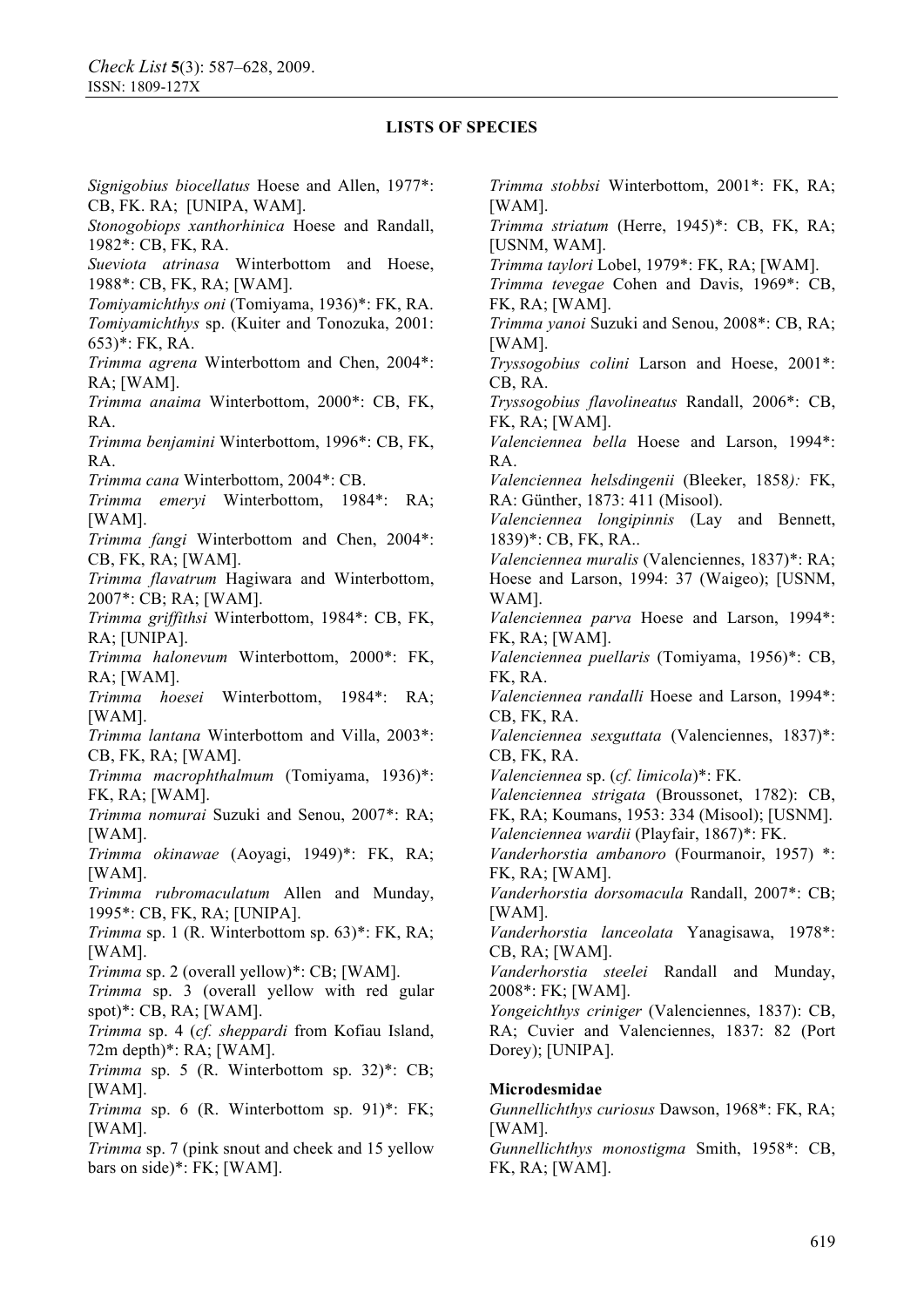*Gunnellichthys pleurotaenia* Bleeker, 1858\*: RA; [WAM].

*Gunnellichthys viridescens* Dawson, 1968\*: FK; [WAM].

## **Ptereleotridae**

*Aioliops novaeguineae* Rennis and Hoese, 1987\*: CB, FK, RA; Rennis and Hoese, 1987: 78 (Batanta); [USNM].

*Nemateleotris decora* Randall and Allen, 1973\*: CB, FK, RA.

*Nemateleotris magnifica* Fowler, 1938\*: CB, FK, RA.

*Oxymetopon compressus* Chan, 1966\*: CB, FK, RA; [WAM].

*Oxymetopon cyanoctenosum* Klausewitz and Condé, 1981\*: FK.

*Parioglossus formosus* (Smith, 1931)\*: FK, RA; [WAM].

*Parioglossus interruptus* Suzuki and Senou 1994: FK; Rennis and Hoese, 1985: 184, as *Parioglossus* sp. (Samei Island, Fakfak Peninsula);

*Parioglossus philippinus* (Herre, 1945)\*: FK, RA; [WAM].

*Parioglossus rainfordi* McCulloch, 1921: CB; Rennis and Hoese, 1985: 184 (Batanta and Misool); [USNM].

*Parioglossus raoi* (Herre, 1939): CB; Rennis and Hoese, 1985: 186 (Batanta and Misool); [USNM, WAM].

*Ptereleotris evides* (Jordan and Hubbs, 1925)\*: CB, FK, RA; [WAM].

*Ptereleotris grammica* Randall and Lubbock, 1982\*: CB, FK, RA; [WAM].

*Ptereleotris hanae* (Jordan and Snyder, 1901)\*: FK, RA; [WAM].

*Ptereleotris heteroptera* (Bleeker, 1855)\*: CB, FK, RA.

*Ptereleotris microlepis* (Bleeker, 1856): CB, FK, RA; Randall and Hoese, 1985: 24 (Waigeo); [WAM].

*Ptereleotris* sp. 1 (Kuiter and Tonozuka, 2001: 719)\*: CB, FK, RA.

*Ptereleotris zebra* (Fowler, 1938)\*: FK, RA; [WAM].

# **Xenisthmidae**

*Xenisthmus eirospilus* Gill and Hoese, 2004\*: CB; [WAM].

*Xenisthmus polyzonatus* (Klunzinger, 1871)\*: FK, RA; [WAM]. *Xenisthmus semicinctus* Gill and Hoese, 2004\*: RA; [WAM].

## **Ephippidae**

*Platax batavianus* Cuvier, 1831\*: CB, FK, RA. *Platax boersii* Bleeker, 1852\*: CB, FK, RA. *Platax orbicularis* (Forsskål, 1775): CB, FK, RA; Bleeker, 1868: 299, as *Platax vespertilio* (Bloch, 1787) (Waigeo). *Platax pinnatus* (Linnaeus, 1758)\*: CB, FK, RA. *Platax teira* (Forsskål, 1775): CB, FK, RA; Bleeker, 1859: 3 (Doreh).

### **Scatophagidae**

*Scatophagus argus* (Linnaeus, 1766): FK, RA; Giltay, 1933: 69 (Lobo, Triton Bay).

### **Siganidae**

*Siganus argenteus* (Quoy and Gaimard, 1825)\*: CB, FK, RA. *Siganus canaliculatus* (Park, 1797)\*: CB, RA. *Siganus corallinus* (Valenciennes, 1835)\*: CB, FK, RA. *Siganus doliatus* Guérin-Méneville, 1829-38: FK; Bleeker, 1859: 3 (Doreh). *Siganus guttatus* (Bloch, 1787)\*: RA. *Siganus javus* (Linnaeus, 1766): FK, RA; de Beaufort, 1913: 126 (Majalibit Bay). *Siganus lineatus* (Valenciennes, 1835)\*: CB, FK, RA. *Siganus puellus* (Schlegel, 1852)\*: CB, FK, RA. *Siganus punctatissimus* Fowler and Bean, 1929\*: CB, FK, RA. *Siganus punctatus* (Forster, 1801)\*: CB, FK, RA. *Siganus spinus* (Linnaeus, 1758): CB, FK, RA; de Beaufort, 1913: 126, as *Amphacanthus striolata* (Günther, 1861) (Saonek); [WAM]. *Siganus vermiculatus* (Valenciennes, 1835): CB, FK, RA: Bleeker, 1868: 300 (Waigeo). *Siganus virgatus* (Valenciennes, 1835)\*: CB, FK, RA. *Siganus vulpinus* (Schlegel and Müller, 1845): CB, FK, RA; Bleeker, 1859: 4 (Doreh); [UNIPA].

### **Zanclidae**

*Zanclus cornutus* (Linnaeus, 1758): CB, FK, RA: Bleeker, 1859: 4 (Doreh); [UNIPA].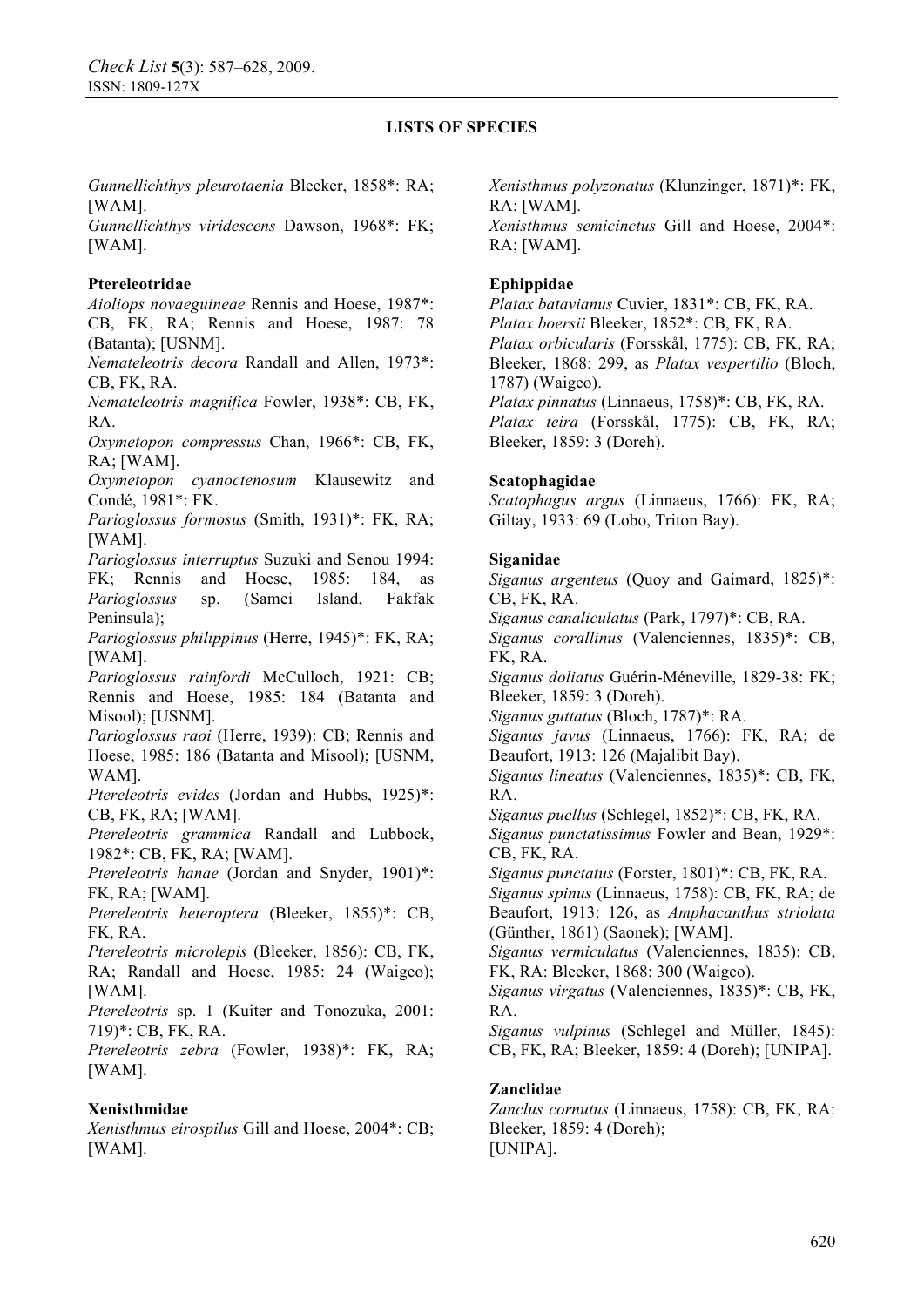### **Acanthuridae**

*Acanthurus bariene* Lesson, 1831: CB, FK, RA; Cuvier and Valenciennes, 1835: 223, as *Acanthurus nummifer* Valenciennes, 1835 (Waigeo).

*Acanthurus blochii* Valenciennes, 1835\*: CB, FK, RA.

*Acanthurus fowleri* de Beaufort, 1951\*: CB, FK. RA.

*Acanthurus leucocheilus* Herre, 1927\*: CB, FK, RA.

*Acanthurus lineatus* (Linnaeus, 1758): CB, FK, RA; Cuvier and Valenciennes, 1835: 223 (Waigeo).

*Acanthurus maculiceps* (Ahl, 1923)\*: CB, FK, RA.

*Acanthurus mata* (Cuvier, 1829)\*: CB, FK, RA.

*Acanthurus nigricans* (Linnaeus, 1758): CB, FK, RA; de Beaufort and Chapman, 1951: 138, as *Acanthurus glaucopareius* Cuvier, 1829 (Misool). *Acanthurus nigricauda* Duncker and Mohr, 1929\*: CB, FK, RA.

*Acanthurus nigrofuscus* (Forsskål, 1775)\*: CB, FK, RA.

*Acanthurus nubilus* (Fowler and Bean, 1929)\*: CB, RA.

*Acanthurus olivaceus* Bloch and Schneider, 1801\*: CB, FK, RA.

*Acanthurus pyroferus* Kittlitz, 1834: CB, FK, RA; Cuvier and Valenciennes, 1835: 220, as *Acanthurus doreensis*Valenciennes, 1835 (Doreh); [UNIPA].

*Acanthurus thompsoni* (Fowler, 1923)\*: CB, FK, RA; [UNIPA].

*Acanthurus triostegus* (Linnaeus, 1758): CB, FK, RA; Bleeker, 1859: 4 (Doreh).

*Acanthurus xanthopterus* Valenciennes, 1835\*: CB, FK, RA.

*Ctenochaetus binotatus* Randall, 1955\*: CB, FK, RA.

*Ctenochaetus cyanocheilus* Randall and Clements, 2001\*: CB, FK, RA; [UNIPA].

*Ctenochaetus striatus* (Quoy and Gaimard, 1825)\*: CB, FK, RA; [UNIPA].

*Ctenochaetus tominiensis* Randall, 1955\*: CB, FK, RA.

*Naso annulatus* (Quoy and Gaimard, 1825)\*: FK, RA.

*Naso brachycentron* (Valenciennes, 1835): CB, FK, RA; Cuvier and Valenciennes, 1835: 275 (Waigeo); [UNIPA].

*Naso brevirostris* (Cuvier, 1829)\*: CB. FK, RA.

*Naso caeruleacauda* Randall, 1994\*: CB, FK, RA.

*Naso hexacanthus* (Bleeker, 1855)\*: CB, FK, RA. *Naso lituratus* (Forster, 1801): CB, FK, RA; Bleeker, 1859: 4 (Doreh).

*Naso lopezi* Herre, 1927\*: CB, FK, RA; [UNIPA]. *Naso mcdadei* Johnson, 2002\*: FK, RA.

*Naso minor* (Smith, 1966)\*: CB, FK, RA.

*Naso thynnoides* (Cuvier, 1829): CB, RA; Cuvier and Valenciennes, 1835: 299 (Doreh).

*Naso tonganus* (Valenciennes, 1835): RA; de Beaufort and Chapman, 1951: 180, as *Naso tuberosus* (non Lacepède, 1801) (Misool).

*Naso unicornis* (Forsskål, 1775): CB, FK, RA; Cuvier and Valenciennes, 1835: 259, as *Naseus fronticornis* (Lacepède, 1801) (Waigeo).

*Naso vlamingii* (Valenciennes, 1835)\*: CB, FK, RA.

*Paracanthurus hepatus* (Linnaeus, 1766): FK, RA; de Beaufort and Chapman, 1951: 131 (Misool).

*Zebrasoma scopas* (Cuvier, 1829): CB, FK, RA; Cuvier and Valenciennes, 1835: 245 (Doreh); [UNIPA].

*Zebrasoma veliferum* (Bloch, 1795): CB, FK, RA; Günther, 1875: 117, as *Acanthurus hypselopterus*  Bleeker, 1854 (Misool); [USNM].

### **Sphyraenidae**

*Sphyraena barracuda* (Edwards, 1771): CB, FK, RA; Weber and de Beaufort, 1922: 224, as *Sphyraena picuda* Bloch and Schneider, 1801 (Waigeo; [USNM].

*Sphyraena jello* Cuvier, 1829\*: CB, FK, RA.

*Sphyraena obtusata* Cuvier, 1829: FK, RA; Bleeker, 1868: 300 (Waigeo).

*Sphyraena putnamae* Jordan and Seale, 1905\*: FK.

*Sphyraena qenie* Klunzinger, 1870\*: CB, FK, RA.

### **Scombridae**

*Euthynnus affinis* (Cantor, 1849): FK, RA; de Beaufort and Chapman, 1951: 218 (north of Misool).

*Grammatorcynus bilineatus* (Rüppell, 1836)\*: CB, FK, RA.

*Gymnosarda unicolor* (Rüppell, 1836)\*: CB, RA.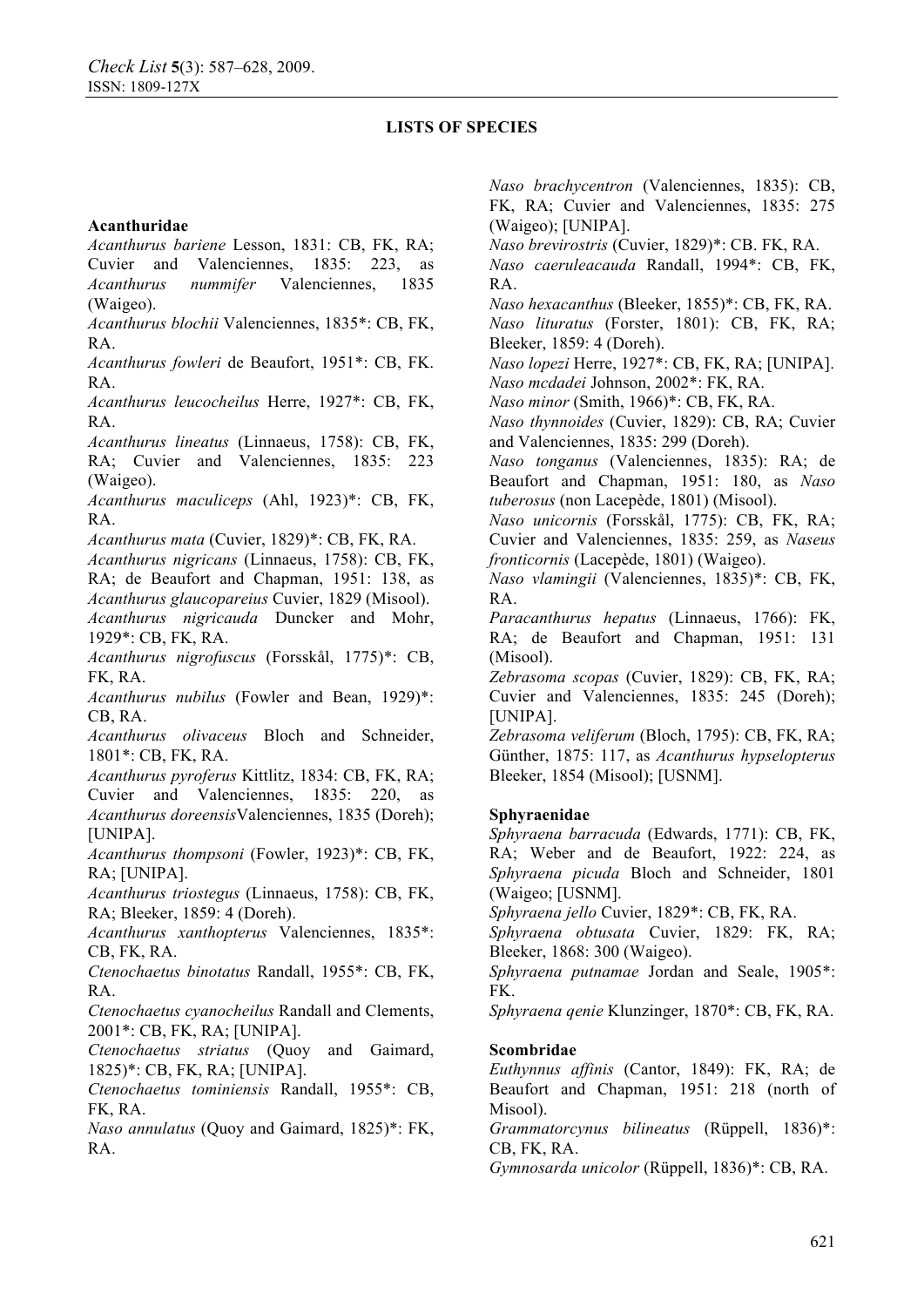*Rastrelliger kanagurta* (Cuvier, 1816): CB, FK, RA; Lesson, 1830: 166, as *Scomber loo* Lesson, 1829 (Waigeo).

*Scomberomorus commerson* (Lacepède, 1800)\*: CB, FK, RA.

*Scomberomorus semifasciatus* (Macleay, 1883)\*: FK.

## **Nomeidae**

*Psenes cyanophrys* Valenciennes, 1833\*: RA.

### **Bothidae**

*Bothus mancus* (Broussonet, 1782)\*: RA. *Bothus pantherinus* (Rüppell, 1830): CB, FK, RA; Bleeker, 1868: 296 (Waigeo).

### **Soleidae**

*Aseraggoedes* sp.\*: CB; [WAM] *Pardachirus pavoninus* (Lacepède, 1802): RA; Fowler, 1939: 81 (Sorong). *Soleichthys heterorhinos* (Bleeker, 1856): RA; Bleeker, 1868: 298 (Waigeo).

## **Samaridae**

*Samariscus triocellatus* Woods, 1960\*: CB; [UNIPA].

# **Balistidae**

*Abalistes stellatus* (Annonymus, 1798)\*: CB, FK, RA.

*Balistapus undulatus* (Park, 1797): CB, FK, RA; Bleeker, 1859: 3, 5, as *Balistes lineatus* Bloch and Schneider, 1801 (Doreh); [UNIPA].

*Balistoides conspicillum* (Bloch and Schneider, 1801)\*: CB, FK, RA; [UNIPA].

*Balistoides viridescens* (Bloch and Schneider, 1801)\*: CB, FK, RA.

*Canthidermis maculata* (Bloch, 1786)\*: CB, RA.

*Melichthys niger* (Bloch, 1786): CB, FK; Bleeker, 1859: 3, 5 (Doreh).

*Melichthys vidua* (Richardson, 1845): CB, FK, RA; Bleeker, 1859: 5 (Doreh).

*Odonus niger* (Rüppell, 1836): CB, FK, RA: Fowler, 1939: 89, as *Zenodon erythrodon*  Günther, 1870 (Salawati); [UNIPA].

*Pseudobalistes flavimarginatus* (Rüppell, 1829): CB, FK, RA; Bleeker, 1868: 298 (Waigeo).

*Pseudobalistes fuscus* (Bloch and Schneider, 1801)\*: FK, RA.

*Rhinecanthus aculeatus* (Linnaeus, 1758)\*: CB, RA.

*Rhinecanthus rectangulus* (Bloch and Schneider, 1801)\*: RA.

*Rhinecanthus verrucosus* (Linnaeus, 1758): CB, FK, RA; Quoy and Gaimaard, 1824: 205, as *Balistes praslinensis* Quoy and Gaimard, 1824 (Waigeo).

*Sufflamen bursa* (Bloch and Schneider, 1801): CB, FK, RA; Bleeker, 1859: 5 (Doreh); [UNIPA]. *Sufflamen chrysopterum* (Bloch and Schneider, 1801)\*: CB, FK, RA.

*Sufflamen fraenatum* (Latreille, 1804): CB, FK, RA; Bleeker, 1859: 3 (Doreh).

*Xanthichthys auromarginatus* (Bennett, 1832)\*: CB, RA; [UNIPA].

# **Monacanthidae**

*Acreichthys radiatus* (Popta, 1900)\*: RA. *Acreichthys tomentosus* (Linnaeus, 1758): FK, RA; Bleeker, 1868: 298 (Waigeo); [WAM]. *Aluterus scriptus* (Osbeck, 1765): CB, FK, RA; Procé, 1822: 131, as *Balistes ornatus* Procé, 1822 (Waigeo); [UNIPA]. *Amanses scopas* (Cuvier, 1829)\*: CB, FK, RA.

*Brachaluteres ulvarum* Jordan and Fowler, 1902\*: RA.

*Cantherhines dumerilii* (Hollard, 1854)\*: CB, RA. *Cantherhines fronticinctus* (Günther, 1866)\*: RA. *Cantherhines pardalis (*Rüppell, 1866)\*: CB, FK, RA.

*Monacanthus chinensis* (Osbeck, 1765): RA; de Beaufort, 1913: 151 (Sorong).

*Oxymonacanthus longirostris* (Bloch and Schneider, 1801)\*: CB, RA.

*Paraluteres prionurus* (Bleeker, 1851)\*: CB, FK, RA.

*Paramonacanthus choirocephalus* (Bleeker, 1852)\*: FK.

*Paramonacanthus japonicus* (Tilesius, 1809)\*: FK, RA.

*Pervagor janthinosoma* (Bleeker, 1854)\*: RA.

*Pervagor melanocephalus* (Bleeker, 1853)\*: CB, RA; [UNIPA].

*Pervagor nigrolineatus* (Herre, 1927)\*: CB, FK, RA; [UNIPA].

*Pseudomonacanthus macrurus* (Bleeker, 1857): FK, RA; Fowler, 1939: 85 (Sorong); [WAM].

*Rudarius minutus* Tyler, 1970\*: FK, RA.

# **Ostraciidae**

*Lactoria cornuta* (Linnaeus, 1758)\*: CB.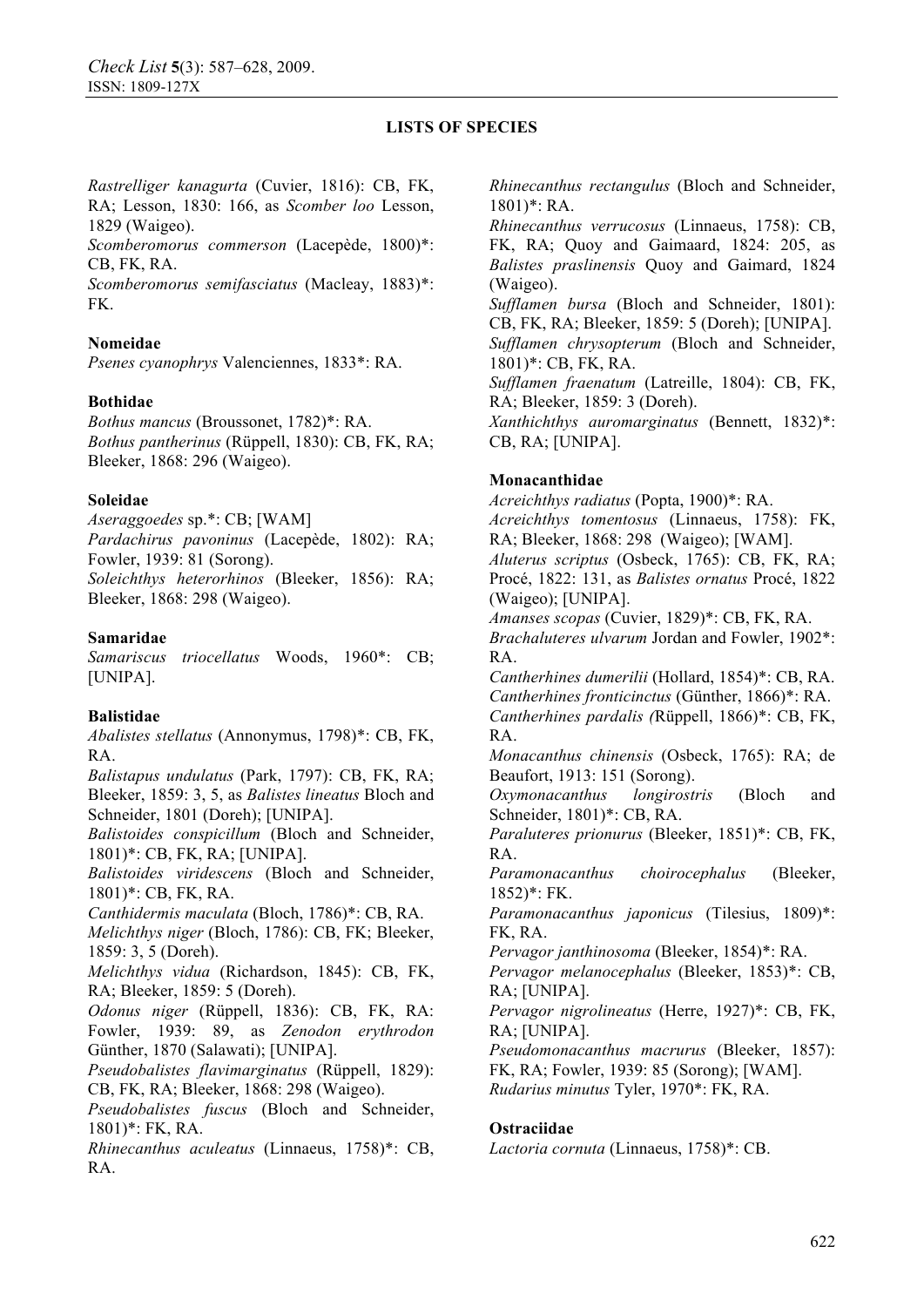*Ostracion cubicus* Linnaeus, 1758: CB, FK, RA; Bleeker, 1859: 5 (Doreh). *Ostracion meleagris* Shaw, 1796: CB, FK, RA; Bleeker, 1859: 3, as *Ostracion sebae* Bleeker, 1851 (Doreh); [UNIPA]. *Ostracion solorensis* Bleeker, 1853\*: CB, FK, RA. *Tetrosomus republicae* (Ogilby, 1913)\*: FK. **Tetraodontidae**  *Arothron caeruleopunctatus* Matsuura, 1994\*: FK, RA. *Arothron hispidus* (Linnaeus, 1758): CB, FK, RA; Bleeker, 1859: 3, as *Arothron laterna* (Richardson, 1845) (Doreh). *Arothron immaculatus* (Bloch and Schneider, 1801): RA; de Beaufort, 1913: 152 (Sorong, Majalibit Bay). *Arothron manilensis* (Marion de Procé, 1822)\*: FK, RA; [USNM]. *Arothron mappa* (Lesson, 1831): CB, FK, RA; Lesson, 1830: 102 (Port Dorey). *Arothron nigropunctatus* (Bloch and Schneider, 1801): CB, FK, RA; Bleeker, 1868: 281 (Doreh); [UNIPA]. *Arothron stellatus* (Bloch and Schneider, 1801)\*: CB, RA. *Canthigaster amboinensis* (Bleeker, 1864)\*: CB, RA. *Canthigaster bennetti* (Bleeker, 1854)\*: RA. *Canthigaster compressa* (Marion de Procé, 1822)\*: CB, FK, RA. *Canthigaster coronata* (Vaillant and Sauvage, 1875)\*: RA. *Canthigaster epilampra* (Jenkins, 1903)\*: CB; [WAM]. *Canthigaster janthinoptera* (Bleeker, 1855)\*: FK, RA; [WAM]. *Canthigaster leoparda* Lubbock and Allen, 1979\*: RA. *Canthigaster ocellicincta* Allen and Randall, 1977\*: CB. *Canthigaster papua* (Bleeker, 1848)\*: CB, FK, RA; [UNIPA]. *Canthigaster valentini* (Bleeker, 1853)\*: CB, FK, RA. *Chelonodon patoca* (Hamilton, 1822): RA; Bleeker, 1868: 298 (Waigeo). **Diodontidae**  *Diodon holocanthus* Linnaeus, 1758: CB; Bleeker, 1859: 3, as *Diodon novemmaculatus*  Cuvier, 1818 (Doreh). *Diodon hystrix* Linnaeus, 1758\*: CB, FK, RA. *Diodon liturosus* Shaw, 1804\*: FK, RA.

### **Acknowledgements**

The authors extend their sincerest thanks to the many people who have assisted us over the course of the decade of expeditions which have resulted in this checklist. Firstly we thank Max Ammer and the staff of Papua Diving for introducing us to the tremendous biodiversity of the Bird's Head reefs and hosting repeated expeditions since 1998, and also Conservation International and The Nature Conservancy for providing opportunities for the first author to participate in major biodiversity surveys of the Raja Ampat Islands during 2001-2002, which formed the original basis of this checklist. We thank C. Allen for her tireless work in compiling the historical data used in this manuscript and formatting of the checklist, and also D. Polack for reviewing the manuscript and offering suggestions for improvement. A large number of Indonesian scientific colleagues assisted in collections and photographic expeditions, and we particularly thank M. Lazuardi, C. Rotinsulu, A. Muljadi, D. Pada, P. Boli, E. Manangkalangi, R. Tapilatu, H. Toha, R. Bawole, and S. Pardede for their efforts. We also extend our warmest appreciation to the following Indonesian scientific and conservation officials who supported this work: Dr. Suharsono, R. Afriadi, M. Adrim of the Indonesian Institute of Sciences; K. Amas, G. Nababan and J. Sroyer and ranger staff of Cenderawasih Bay National Park, and F. Moga and T. Danisworo of the West Papua Department of Nature Conservation. We thank also the Bupati of Raja Ampat M. Wanma and his fisheries, spatial planning and tourism department heads B. Rahawarin A. Mambrisauw and Y. Lamatenggo, as well as the Bupati of Kaimana H. Achmad and Wakil Bupati M. Mairuma and their fisheries and planning department heads A. Suaeri and G. Yarangga for their support. Many of our photographic expeditions and biodiversity assessments were made as guests aboard liveaboard dive vessels, and we acknowledge the tremendous support of the following: E. Frommenwiler and crew of the *Pindito*, G. Abbott and crew of *Citra Pelangi*, the late L. Smith and crew of *Pelagian*, J. Pet and M. Heighes and crew of *Seven Seas*, R. Kirtya and the crews of the *Temu Kira, Raja Explorer* and *Putri Papua*, P. Seery and the crew of the *Silolona*, Txus and Cici and the crew of the *Seahorse*, W. Alliston and the crew of the *Helena*, and D. Pagliari and the crew of the *Shakti*. Many underwater photographers and dive partners assisted in these expeditions, including in particular A. Mehta, L. Devantier, E. Turak, B. Jones and M. Shimlock, M. Allen, D.

**————————————————**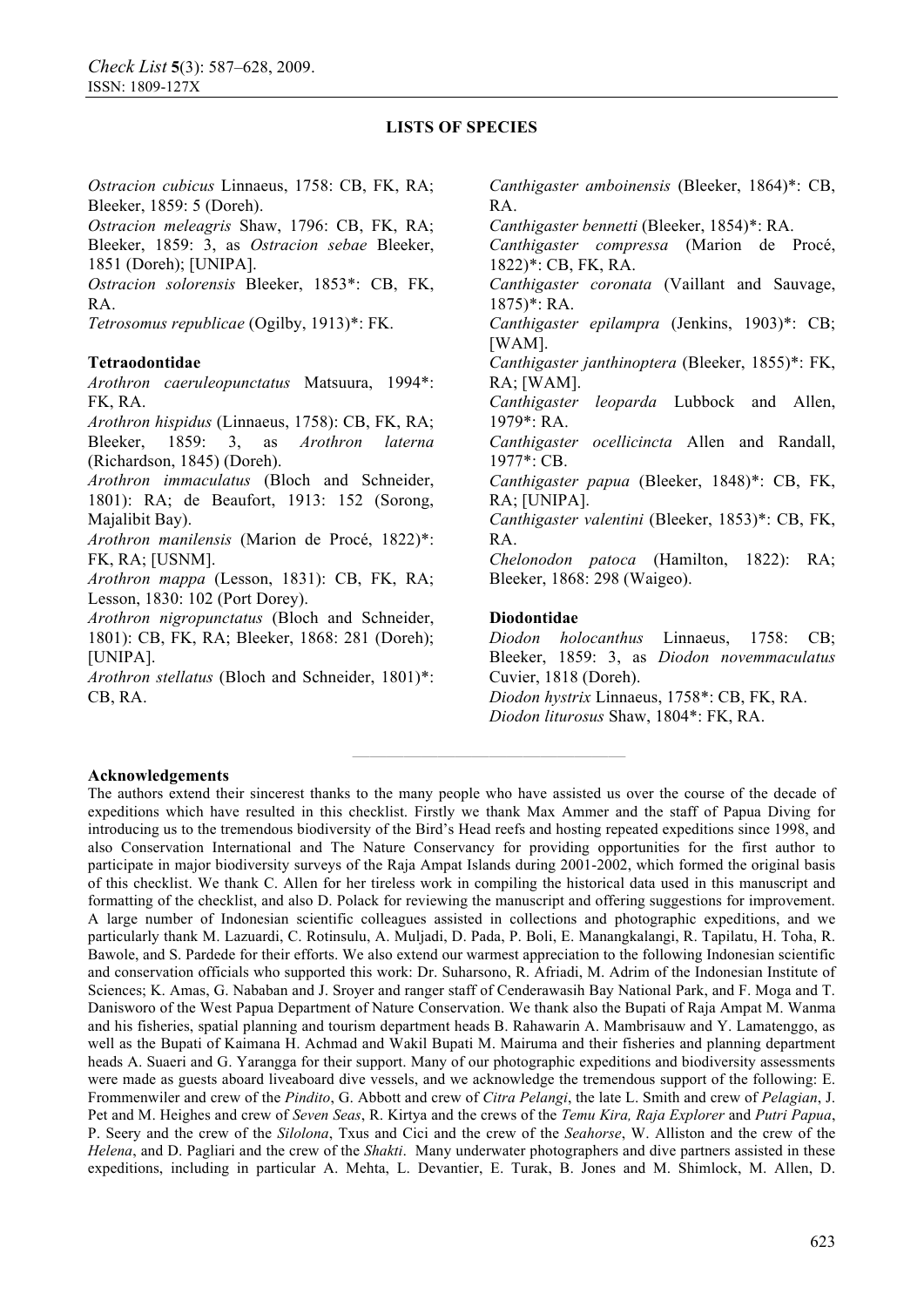Doubilet, J. Hayes, R. Steene, S. Michael, M. Davis, R. Yoder, T. Laman, L. Abromeit, P. Barber, L. Katz, C. Huffard, J. Wilson, N. Ritter and the Paine family. Conservation International Papua field staff were instrumental in arranging logistics for field expeditions, and we thank especially A. Nebore, E. Pasapan, A. Marlessy, T. Kristiani, D. Uskuno, and speedboat captains Y. and U. Tuhumena. We also thank the various ichthyological specialists that helped with the identification of specific fish groups, including J. Randall (Labridae and Scaridae), A. Gill (Pseudochromidae), J. McCosker (Muraenidae), W. Smith-Vaniz (Opistognathidae and Carangidae), R. Winterbottom, H. Larson and D. Hoese (Gobiidae), E. Anderson (Brotulidae), R. Pyle (Pomacentridae and deep reef fauna), O. Gon and T. Fraser (Apogonidae), R. Kuiter (Sygnathidae), V. Springer and J. Williams (Blenniidae), W. Holleman (Trypterygiidae) and B. Hutchins (Batrachoididae). P. Barber, J. Drew, and C. Dudgeon performed important genetic analyses of many of the newly described species included herein. Finally, we are deeply indebted to the Walton Family Foundation, the Paine Family Trust, the David and Lucile Packard Foundation, the Gordon and Betty Moore Foundation, M. Davis, R. Yoder, W. Henry and N. Ritter for their ongoing support of CI's Bird's Head Seascape marine conservation initiative, which enabled this checklist to be completed. This paper is dedicated to the people of West Papua, upon whose shoulders rest the fate of the most biodiverse reefs on earth.

**————————————————** 

#### **Literature cited**

- Ahl, E. 1923. Zur Kenntnis der Knochenfischfamilie Chaetodontidae insbesondere der Unterfamilie Chaetodontinae. Archiv für Naturgeschichte Berlin (N.F.) 89 A (5): 1-205, Pls. 1-2.
- Allen, G. R. 2001a. Two new species of cardinalfishes (Apogonidae) from the Raja Ampat Islands, Indonesia. Aqua, Journal of Ichthyology and Aquatic Biology 4: 143-149.
- Allen, G. R. 2001b. Description of two new gobies (*Eviota*, Gobiidae) from Indonesian seas. Aqua, Journal of Ichthyology and Aquatic Biology 4: 125- 130.
- Allen, G. R. 2002. Chapter 3. Reef Fishes of the Raja Ampat Islands, Papua Province, Indonesia; p. 46-57 and 132-185 *In* S. A. McKenna, G. R. Allen, and S. Suryadi (ed.). A marine rapid assessment of the Raja Ampat Islands, Papua Province, Indonesia. RAP Bulletin of Biological Assessment 22. Washington: Conservation International.
- Allen, G. R. 2007. *Hoploatilus erdmanni*, a new species of sand tilefish (Pisces: Malacanthidae) from western New Guinea. Aqua, International Journal of Ichthyology 12(3): 101-106.
- Allen, G. R. and M. Adrim. 1992. A new species of damselfish (*Chrysiptera*: Pomacentridae) from Irian Jaya, Indonesia. Records of the Western Australian Museum 16(1): 103-108.
- Allen, G. R. and M. V. Erdmann. 2006a. *Cirrhilabrus cenderawasih*, a new wrasse (Pisces: Labridae) from Papua, Indonesia. Aqua, Journal of Ichthyology and Aquatic Biology 11(3): 125-131.
- Allen, G. R. and M. V. Erdmann. 2006b. *Paracheilinus walton*, a new species of flasher (Perciformes: Labridae) from Papua, Indonesia with a key to the species of *Paracheilinus*. Aqua, Journal of Ichthyology and Aquatic Biology 12(1): 11-18.
- Allen, G. R. and M. V. Erdmann. 2007. A new species of *Manonichthys* Gill, 2004 (Pisces:

Pseudochromidae) from Irian Jaya Barat Province, Indonesia. Zoological Studies 46(5): 541-546.

- Allen, G. R. and M. V. Erdmann. 2008a. Two new species of bamboo sharks (Orectolobiformes: Hemiscyllidae) from Western New Guinea. Aqua, International Journal of Ichthyology 13(3-4): 93-108.
- Allen, G. R. and M. V. Erdmann. 2008b. *Corythoichthys benedetto*, a new pipefish (Pisces: Syngnathidae) from Indonesia and PapuaNew Guinea. Aqua, International Journal of Ichthyology 13(3-4): 121-126.
- Allen, G. R. and M. V. Erdmann. 2008c. *Pterois andover*, a new species of scorpionfish (Pisces: Scorpaenidae) from Indonesia and Papua New Guinea. Aqua, International Journal of Ichthyology 13(3-4): 127-138.
- Allen, G. R. and M. V. Erdmann. 2008d. *Pseudanthias charleneae*, a new basslet (Serranidae: Anthiinae) from Indonesia. Aqua, International Journal of Ichthyology 13(3-4): 139-144.
- Allen, G. R. and M. V. Erdmann. 2008e. *Pterocaesion monikae*, a new species of fusilier (Caesionidae) from western New Guinea (Papua and Papua Barat provinces, Indonesia). Aqua, International Journal of Ichthyology 13(3-4): 163-170.
- Allen, G. R. and M. V. Erdmann. 2008f. A new species of damselfish (Pomacentridae: *Chrysiptera*) from western New Guinea and the Togean Islands, Indonesia. Aqua, International Journal of Ichthyology 13(3-4): 171-178.
- Allen, G. R. and M. V. Erdmann. 2008g. *Paracheilinus nursalim*, a new species of flasher wrasse (Perciformes: Labridae) from the Bird's Head Peninsula of western New Guinea with a key to the species of *Paracheilinus*. Aqua, International Journal of Ichthyology 13(3-4): 163-170.
- Allen, G. R. and M. V. Erdmann. 2008h. A new species of damselfish (*Chromis*: Pomacentridae) from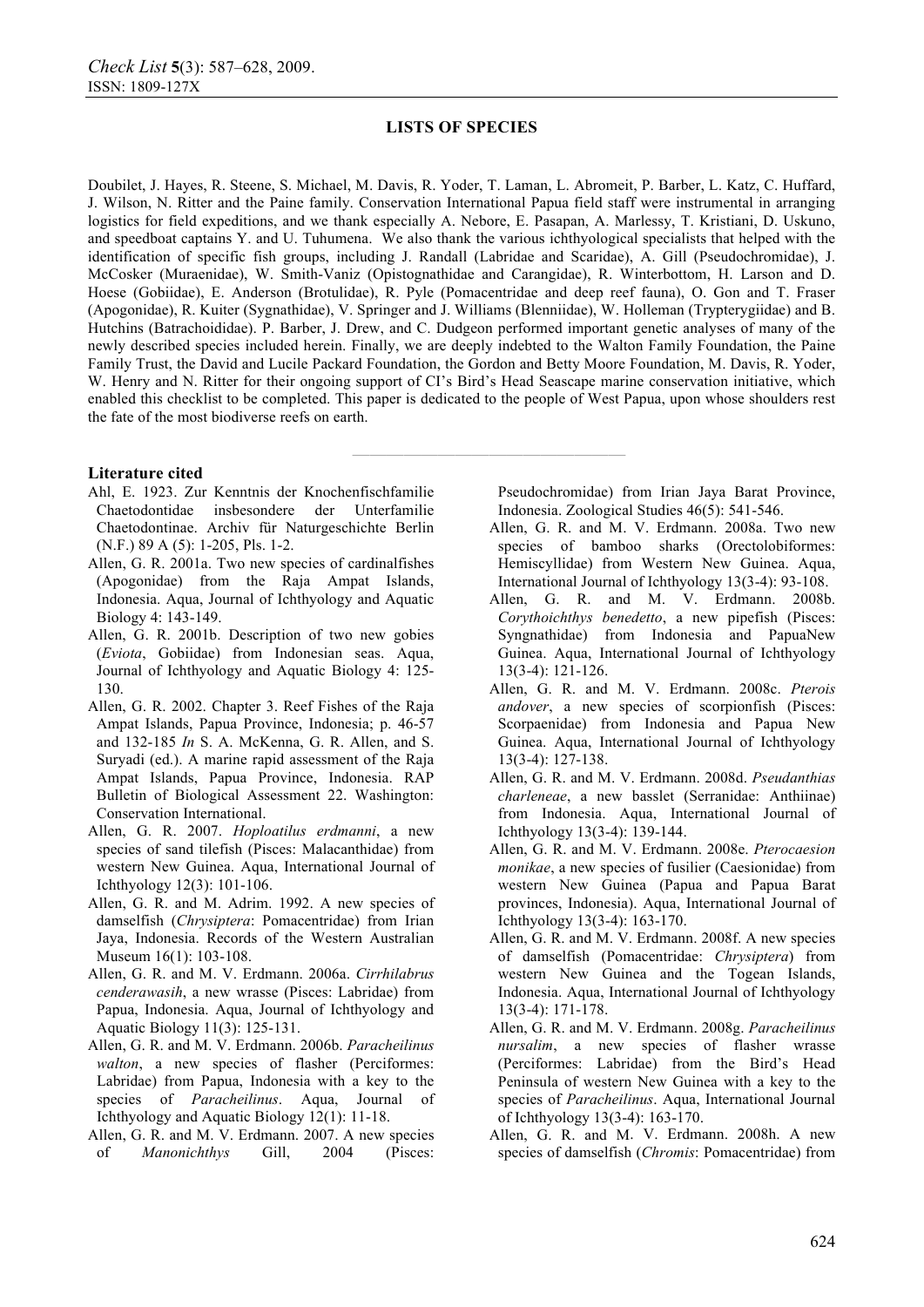the Raja Ampat Islands, Papua Barat Province, Indonesia. Aqua, International Journal of Ichthyology 14(4): 203-208.

- Allen, G. R. and M. V. Erdmann. 2009a. A new species of damselfish (*Pomacentrus*: Pomacentridae) from western New Guinea. Records of the Western Australian Museum 25: 121-126.
- Allen, G. R. and M. V. Erdmann. 2009b. *Heteroconger mercyae*, a new species of garden eel (Congridae: Heterocongrinae) from West Papua, Indonesia. Aqua, International Journal of Ichthyology 15(3): 135-142.
- Allen, G. R. and M. V. Erdmann. 2009c. Two new species of damselfishes (Pomacentridae: *Chromis*) from Indonesia. Aqua, International Journal of Ichthyology 15(3): 121-134.
- Allen, G. R., A. C. Gill, and M. V. Erdmann. 2008. A new species of *Pseudochromis* (Pisces: Pseudochromidae) from Papua Barat Province, Indonesia. Aqua, International Journal of Ichthyology 13(3-4): 155-162.
- Allen, G., R. Steene, P. Humann, and N. Deloach. 2003. Reef Fish Identification Tropical Pacific. Jacksonville: New World Publications. 480 p.
- Barrall, G. and A. C. Gill. 1997. Rare and unusual marines: the gold-browed dottyback (Pseudochromis aurifrons Lubbock, 1980). Freshwater and Marine Aquarist 20(6): 48-51.
- Bleeker, P. 1859. Bijdrage tot de kennis der vischfauna van Nieuw-Guinea. Acta Societatis Regiae Scientiarum Indo-Neêrlandicae 6: 1-24.
- Bleeker, P. 1867. Description et figure d'une espèce inédite de *Crossorhinus* de l'archipel des Moluques. Archives Neerlandais de Sciences Naturelles, Haarlem 2: 400-402, Pl. 21.
- Bleeker, P. 1868. Notice sur la faune ichthyogique de I'le de Waigiou. Verslagen en Mededeelingen der Koninklijke Akademie van Wetenschappen. Afdeling Natuurkunde (Ser. 2) 2: 295-301.
- Bleeker, P. 1873. Révision des espèces indoarchipélagiques du genre *Lethrinus*. Nederlandsch Tijdschrift voor de Dierkunde 4: 318-344.
- Bleeker, P. 1862-1878. Atlas ichthyologique des Indes Orientales Néêrlandaises. Vols. I-IX. Leiden: De Breuk and Smits.
- Bleeker, P. 1875-78. Atlas ichthyologique des Indes Orientales Néêrlandaises, publié sous les auspices du Gouvernement colonial néêrlandais. Tome IX. Toxotoidei, Pempheridoidei, Chaetodontoidei, Nandoidei, etc. Tome IX: 1-80, Pls. 355-360, 363- 420.
- Bleeker, P. 1878. Quatrième mémoire sur la faune ichthyologique de la Nouvelle-Guinée. Archives Neerlandais de Sciences Naturelles, Haarlem 13(3): 35-66, Pls. 2-3.
- Collette, B. B. 1983. Chapter 10. Mangrove fishes of New Guinea; p. 91-102 *In* H. J. Teas (ed.). Tasks for

vegetation science. Vol. 8. The Hague: Dr W. Junk Publishers.

- Cuvier, G. 1816. Le Règne Animal distribué d'après son organisation pour servir de base à l'histoire naturelle des animaux et d'introduction à l'anatomie comparée. Les reptiles, les poissons, les mollusques et les annélides. Edition 1. Vol. 2: i-xviii + 1-532, [Pls. 9-10, in vol. 4].
- Cuvier, G. and A. Valenciennes. 1829. Histoire naturelle des poissons. Tome troisième. Suite du Livre troisième. Des percoïdes à dorsale unique à sept rayons branchiaux et à dents en velours ou en cardes. Historie naturelle des poissons. Tome Sixième. v. 3: ixxviii  $+ 2$  pp.  $+ 1$ -500; pls. 41-71. [Cuvier authored volume. i-xxii + 1-368 *In* Strasbourg edition.]
- Cuvier, G. and A. Valenciennes. 1829. Histoire naturelle des poissons. Tome quatrième. Livre quatrième. Des acanthoptérygiens à joue cuirassée. Historie naturelle des poissons. Tome Sixième. v. 4: ixxvi + 2 pp. + 1-518, Pls. 72-99, 97 bis. [Cuvier authored volume.  $i$ -xx + 1-379 in Strasbourg edition.]
- Cuvier, G. and A. Valenciennes. 1830. Histoire naturelle des poissons. Tome cinquième. Livre cinquième. Des Sciénoïdes. Historie naturelle des poissons. Tome Sixième. v. 5:  $i$ -xxviii + 1-499 + 4 pp., Pls. 100-140. [Cuvier authored volume.  $i$ -xx + 1-374 in Strasbourg edition.]
- Cuvier, G. and A. Valenciennes. 1831. Histoire naturelle des poissons. Tome septième. Livre septième. Des Squamipennes. Livre huitième. Des poissons à pharyngiens labyrinthiformes. Historie naturelle des poissons. Tome Sixième. v. 7: i-xxix + 1-531; Pls. 170-208. [Cuvier authored pp. 1-440, Valenciennes 441-531. i-xxii + 1-399 *In* Strasbourg edition.]
- Cuvier, G. and A. Valenciennes. 1833. Histoire naturelle des poissons. Tome neuvième. Suite du livre neuvième. Des Scombéroïdes. Historie naturelle des poissons. Tome Sixième. v. 9:  $i$ -xxix + 3 pp. + 1-512, Pls. 246-279. [Cuvier authored pp. 1-198, 330-359, 372-427; Valenciennes the balance. i-xxiv  $+$  1-379 in Strasbourg edition]
- Cuvier, G. and A. Valenciennes. 1835. Histoire naturelle des poissons. Tome dixième. Suite du livre neuvième. Scombéroïdes. Livre dixième. De la famille des Teuthyes. Livre onzième. De la famille des Taenioïdes. Livre douzième. Des Athérines. Historie naturelle des poissons. Tome Sixième. v. 10:  $i$ -xxiv + 1-482 + 2 pp.; Pls. 280-306. [Valenciennes authored volume. i-xix + 1-358 *In* Strasbourg edition.]
- Cuvier, G. and A. Valenciennes. 1837. Histoire naturelle des poissons. Tome douzième. Suite du livre quatorzième. Gobioïdes. Livre quinzième. Acanthoptérygiens à pectorales pédiculées. Historie naturelle des poissons. Tome Sixième. v. 12: i-xxiv +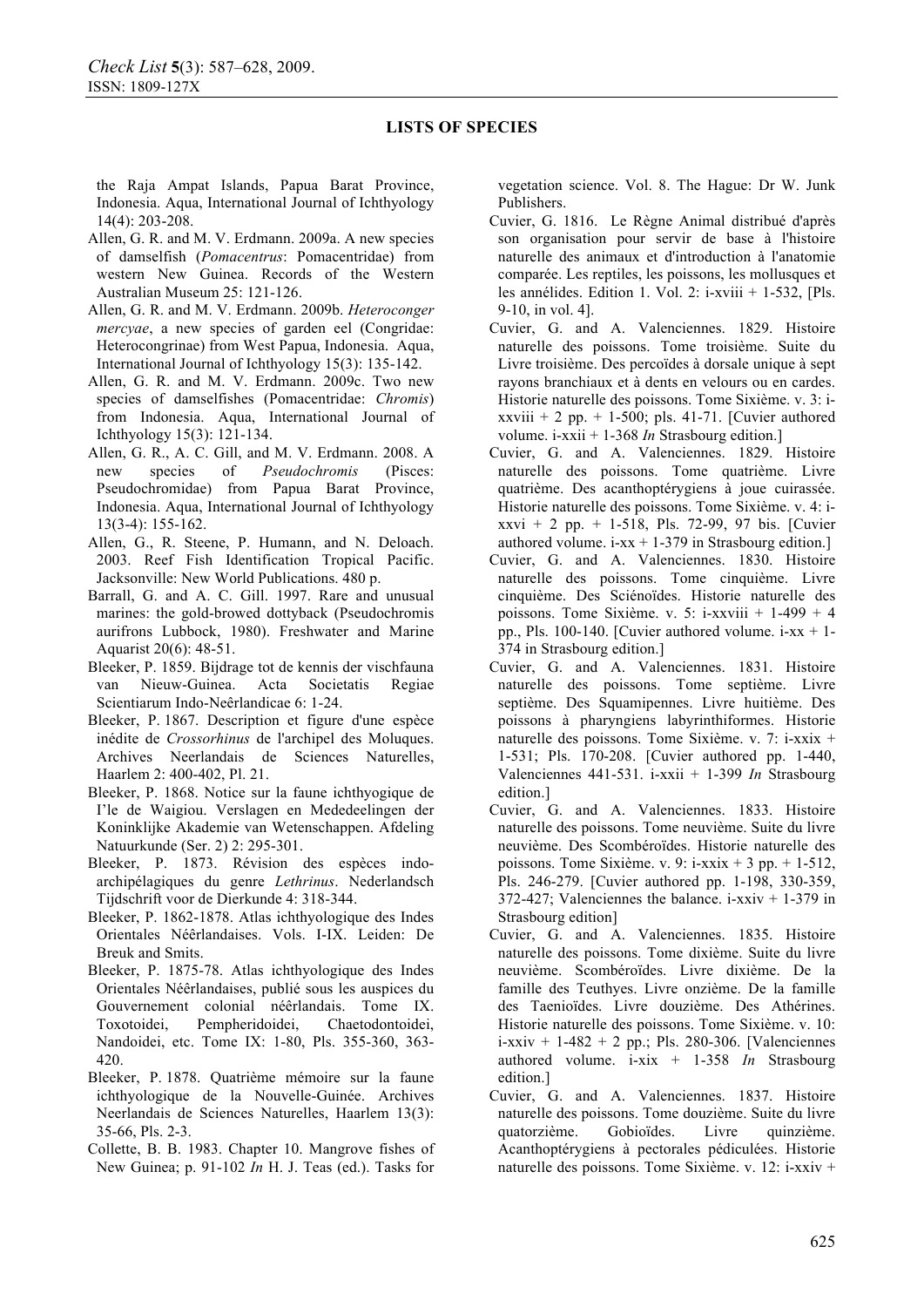1-507 + 1 p., Pls. 344-368. [Valenciennes authored volume.  $i$ -xx + 1-377 in Strasbourg edition.]

- Cuvier, G. and A. Valenciennes. 1839. Histoire naturelle des poissons. Tome treizième. Livre seizième. Des Labroïdes. Historie naturelle des poissons. Tome Sixième. v. 13:  $i$ -xix + 1-505 + 1 p.; Pls. 369-388. [Valenciennes authored volume. i-xvii + 1-370 *In* Strasbourg edition.]
- Cuvier, G. and A. Valenciennes. 1846. Histoire naturelle des poissons. Tome dix-huitième. Suite du livre dix-huitième. Cyprinoïdes. Livre dix-neuvième. Des Ésoces ou Lucioïdes. Historie naturelle des poissons. Tome Sixième. v. 18: i-xix + 2 pp. + 1-505 + 2 pp.; Pls. 520-553. [Valenciennes authored volume. i-xviii + 1-375 *In* Strasbourg edition.]
- de Beaufort, L. F. 1912. On some new Gobiidae from Ceram and Waigen. Zoologischer Anzeiger 39(3): 136-143.
- de Beaufort, L. F. 1913. Fishes of the eastern part of the Indo-Australian Archipelago, with remarks on its zoogeography. Bijdragen tot de Dierkunde: 95-163.
- de Beaufort, L. F. 1940. The fishes of the Indo-Australian Archipelago. VIII. Percomorphi (continued). Cirrhitoidea, Labriformes, Pomacentriformes. E. J. Brill, Leiden. Fishes Indo-Australian Archipelago v. 8: i-xv + 1-508.
- de Beaufort, L. F. and W. M. Chapman. 1951. The fishes of the Indo-Australian Archipelago. IX. Percomorphi (concluded), Blennoidea. Vol. 9: i-xi + 1-484.
- Duméril, A. H. A. 1865. Histoire naturelle des poissons ou ichthyologie générale. Tome Premier. I. Elasmobranches. Plagiostomes et Holocéphales ou Chimères. Tableau élémentaire de l'histoire naturelle des animaux. Vol. 1: 1-720, Atlas 1-8, Pls. 1-14.
- Eschmeyer, W. N. (ed.). 1998. Catalog of fishes. San Francisco: California Academy of Sciences. 2905 p.
- Eschmeyer, W. N. and R. Fricke (ed.). 2009. Catalog of Fishes (updated 13 March 2009).
- http://research.calacademy.org/ichthyology/catalog/fish catsearch.html
- Fowler, H. W. 1939. Zoological results of the Denison-Crockett South Pacific Expedition for the Academy of Natural Sciences of Philadelphia, 1937-1938. Part III.--The fishes. Proceedings of the Academy of Natural Sciences of Philadelphia 91: 77-96.
- Fraser, T. H. 2008. Cardinalfishes of the genus *Nectamia* (Apogonidae, Perciformes) from the Indo-Pacific region with descriptions of four new species. Zootaxa 1691: 1-52.
- Fraser, T. H. and G. R. Allen. 2006. A new species of *Neamia* (Perciformes: Apogonidae) from the West Pacific Ocean. Memoirs of the Museum of Victoria 63(1): 1-5.
- Fraser, T. H. and E. A. Lachner. 1985. A revision of the cardinalfish *Pristiapogon* and *Zoramia* of the

Indo-Pacific region (Teleostei: Apogonidae). Smithsonian Contributions to Zoology 412: 1-47.

- Fricke, R. 1983. Revision of the Indo-Pacific genera and species of the dragonet family Callionymidae (Teleostei). Theses Zoologicae 3: 1-774.
- Giltay, L. 1933. Résultats scientifiques du voyage aux Indes Orientales Néerlandaises de LL. AA. RR. le Prince et la Princesse Léopold de Belgique. Poissons. Mémoires du Musée royal d'histoire naturelle de Belgique 5(3): 1-129.
- Giltay, L. 1934. Notes ichthyologiques. VIII.--Les larves de Schindler sont-elles des Hemirhamphidae?. Bulletin du Musée Royal d'Historie Naturelle de Belgique 10 (13): 1-10.
- Günther, A. 1872. On some new species of reptiles and fishes collected by J. Brenchley, Esq. Annals and Magazine of Natural History (Series 4) 10(60): 418- 426.
- Günther, A. 1873. Reptiles and fishes of the South Sea islands. In: Brenchley, J. L., Jottings during the cruise of H. M. S. Curaçao among the South Sea Islands in 1865: 1-487, Pls. 1-59.
- Günther, A. 1875. Andrew Garrett's Fische der Südsee. Band I, Heft. IV. Journal des Museum Godeffroy, Band II, Heft IX. Hamburg: F. Friederichsen and Co., 97-128, Pls. 61-83.
- Günther, A. 1881. Andrew Garrett's Fische der Südsee. Band II, Heft. VII. Journal des Museum Godeffroy, Band IV, Heft XV. Hamburg: F. Friederichsen and Co., 217-256, Pls. 121-140.
- Hamilton, W. B. 1979. Tectonics of the Indonesian region. U.S. Geological Survey Professional Paper 1078. Washington: U.S. Government Printing Office.
- Herre, A. W. C. T. 1935. New fishes obtained by the Crane Pacific expedition. Field Museum of Natural History, Publications, Zoölogical Series 18(12): 383- 438.
- Hoese, D. F. and H. K. Larson. 1994. Revision of the Indo-Pacific gobiid fish genus *Valenciennea*, with descriptions of seven new species. Indo-Pacific Fishes 23: 1-71.
- Ivantsoff, W. and G. R. Allen. 1984. Two new species of *Pseudomugil* (Pisces: Melanotaeniidae) from Irian Jaya and New Guinea. Australian Zoologist 21(5): 479-489.
- Kuiter, R. H. and T. Tonozuka. 2001. Photo guide to Indonesian Reef fishes. Parts 1-3. Seaford, Australia: Zoonetics. 893 p.
- Lesson, R. P. 1828. Description du nouveau genre *Ichthyophis* et de plusieurs espèces inédites ou peu connues de poissons, recueillis dans le voyage autour du monde de la Corvette "La Coquille." Mémoires de la Société Naturalle de Paris 4: 397-412.
- Lesson, R. P. 1830-31. Poissons. *In* L. I. Duperrey. Voyage autour du monde, sur la corvette de La Majesté La Coquille, pendant les années 1822, 1823,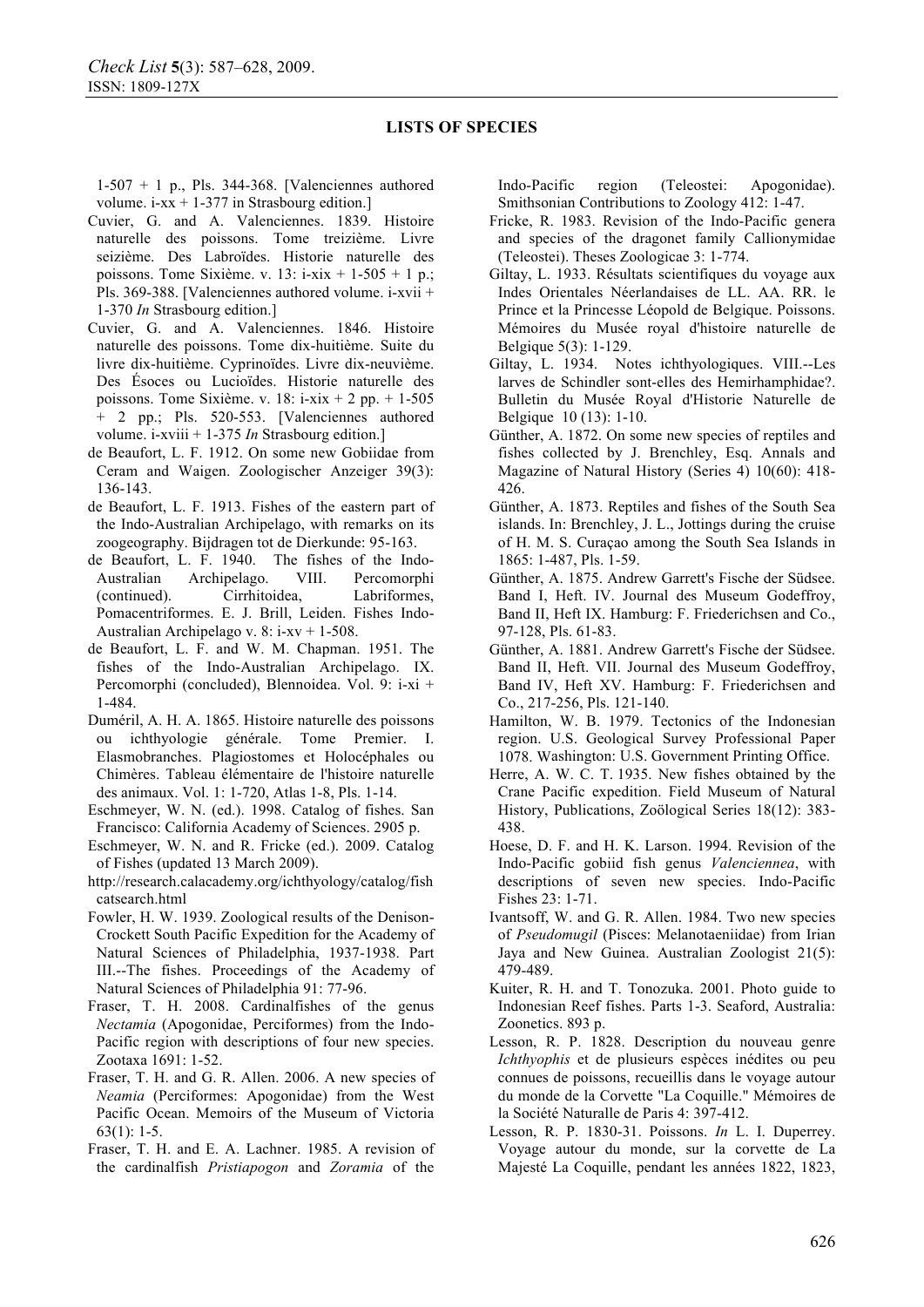1824 et 1825..., Zoologie. Zool. 2(1): 66-238, Atlas: Pls. 1-38.

- Lourie, S. A. and R. H. Kuiter. 2008. Three new pygmy seahorse species from Indonesia (Teleostei: Syngnathidae: Hippocampus). Zootaxa 1963: 54-68.
- Marion de Procé. 1822. Sur plusieurs espèces nouvelles de poissons et de crustacés observées dans un voyage de France à Manille. Bulletin de la Société philomathique, Paris Sci. 1822: 129-134.
- Mohr, E. 1926. Die Gattung *Zenarchopterus* Gill. Zoologische Jahrbücher, Abteilung für Systematik,
- Geographie und Biologie der Tiere 52: 231-266.<br>Mooi, R. D. 1995. Revision, phylogeny, Revision, phylogeny, and discussion of biology and biogeography of the fish genus *Plesiops* (Perciformers: Plesiopidae). Royal Ontario Museum Life Science Contributions 159: 1- 107.
- Pietsch, T. W. and D. B. Grobecker. 1987. Frogfishes of the World. Systematics, zoogeography, and behavioral ecology. Stanford: Stanford Universiy Press. 420 p.
- Peters, W. 1877. Übersicht der während der von 1874 bis 1876 unter der Commando des Hrn. Capitän z. S. Freiherrn von Schleinitz ausgeführten Reise S. M. S. Gazelle gesammelten und von der Kaiserlichen Admiralität der Königlichen Akademie der Wissenschaften übersandten Fische. Monatsberichte der Akademie der Wissenschaft zu Berlin 1876: 831- 854. [Published in 1877]
- Polhemus, D. A. 2007. Tectonic geology of Papua; p. 137-164 *In* A. J. Marshall and B. M. Beehler (ed.). The Ecology of Papua. Part One. Singapore: Periplus Editions.
- Quoy, J. R. C. and J. P. Gaimard. 1824-1825. Description des Poissons. Chapter IX. In: Freycinet, L. de, Voyage autour du Monde...exécuté sur les corvettes de L. M. "L'Uranie" et "La Physicienne," pendant les années 1817, 1818, 1819 et 1820. Paris.
- Quoy, J. R. C. and J. P. Gaimard. 1834. Poissons. In: Voyage de découvertes de "l'Astrolabe," exécuté par ordre du Roi, pendant les années 1826-29, sous le commandement de M. J. Dumont d'Urville. Paris.
- Randall, J. E. 2005. Reef and shore fishes of the South Pacific. Honolulu: University of Hawaii Press. 707 p.
- Randall, J. E. and W. N. Eschmeyer. 2001. Revision of the Indo-Pacific scorpionfish genus *Scorpaenopsis*, with descriptions of eight new species. Indo-Pacific Fishes 34: 1-79.
- Randall, J. E. and P. C. Heemstra. 1991. Revision of Indo-Pacific groupers (Perciformes: Serranidae: Epinephelinae), with descriptions of five new species. Indo-Pacific Fishes 20: 1-332.
- Randall, J. E. and D. F. Hoese. 1985. Revision of the Indo-Pacific dartfishes, genus *Ptereleotris* (Perciformes: Gobioidei). Indo-Pacific Fishes 7: 1-36.
- Randall, J.E. and L.A. Rocha. 2009. *Chaetodontoplus poliourus*, a new angelfish (Perciformes: Pomacanthidae) from the tropical western Pacific. The Raffles Bulletin of Zoology 57(2): 511-520.
- Randall, J. E., E. A. Lachner, and T. H. Fraser. 1985. A revision of the Indo-Pacific apogonid fish genus *Pseudamia*, with descriptions of three new species. Indo-Pacific Fishes 6: 1-21.
- Rennis, D. S. and D. F. Hoese. 1985. A review of the genus *Parioglossus*, with descriptions of six new species. Records of the Australian Museum 36: 169- 201.
- Rennis, D. S. and D. F. Hoese. 1987. *Aioliops*, a new genus of ptereleotrine fish (Pisces: Gobioidei) from the tropical Indo-Pacific with descriptions of four new species. Records of the Australian Museum 39: 67-84.
- Senou, H., T. Suzuki, K. Shibukawa, and K. Yano. 2004. A photographic guide to the gobioid fishes of Japan. Tokyo: Heibonsha. 534 p.
- Schwarzhans, W., P. R. Møller, and J. G. Nielsen. 2005. Review of the Dinematichthyini (Teleostei: Bythitidae) of the Indo-West Pacific. Part I. *Diancistrus* and two new genera with 26 species. The Beagle, Records of the Museums and Art Galleries of the Northern Territory [Australia] 21: 73-163.
- Smith-Vaniz, W. F. 1987*.* The saber-toothed blennies, tribe Neomophini (Pisces: Blenniidae): an update. Proceedings of the Academy of Natural Sciences of Philadelphia 139: 1-52.
- Smith-Vaniz, W. F. 1989*.* Revision of the jawfish genus *Stalix* (Pisces: Opistognathidae) with descriptions of four new species. Proceedings of the Academy of Natural Sciences of Philadelphia 141: 375-407.
- Smith-Vaniz, W. F. and G. R. Allen. 2007. *Opistognathus rufilineatus*, a new species of jawfish (Opistognathidae) from the Bird's Head Peninsula, western New Guinea. Aqua, International Journal of Ichthyology 13(1): 35-42.
- Springer, V. G. 1981. Notes on blenniid fishes of the tribe Omobranchini, with descriptions of two new species. Proceedings of the Biological Society of Washington 94(3): 699-707.
- Springer, V. G. and J. T. Williams. 1994. The Indo-Pacific blenniid fish genus *Istiblennius* reappraised: a revision of *Istiblennius*, *Blenniella*, and *Paralticus*, new genus. Smithsonian Contributions to Zoology 565: 1-193.
- Veron, J. E. N. 2000. Corals of the World. Volume 1. Townsville. Australian Institute of Marine Science. 463 p.
- Weber, M. 1913. Die Fische der Siboga-Expedition. E. J. Brill, Leiden. Die Fische der Siboga-Expedition.: i $xii + 1-710$ , Pls. 1-12.